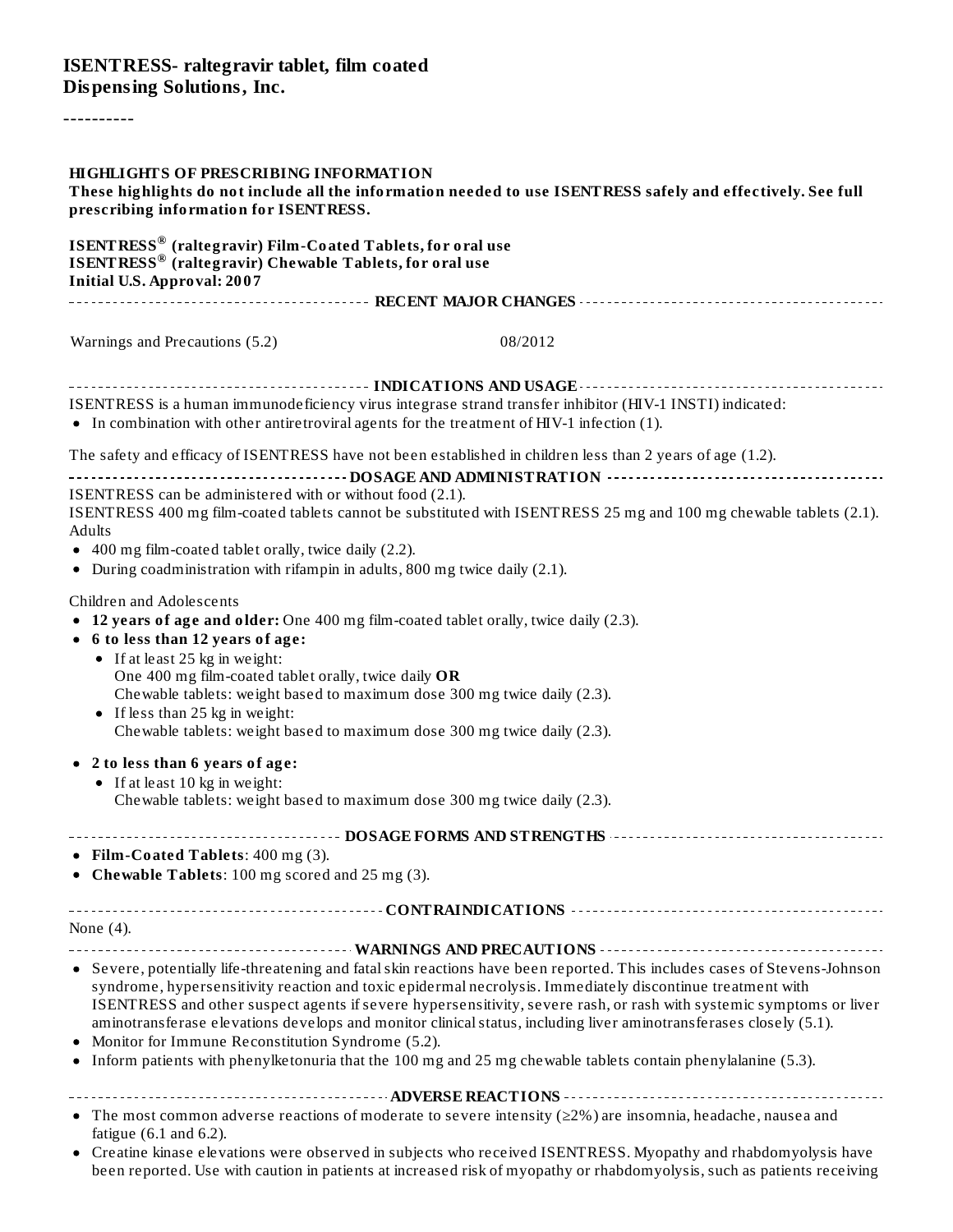#### **To report SUSPECTED ADVERSE REACTIONS, contact Merck Sharp & Dohme Corp., a subsidiary of Merck & Co., Inc., at 1-877-888-4231 or FDA at 1-800-FDA-1088 or www.fda.gov/medwatch.**

**DRUG INTERACTIONS** Coadministration of ISENTRESS with drugs that are strong inducers of UGT1A1 may result in reduced plasma concentrations of raltegravir (7.2).

**USE IN SPECIFIC POPULATIONS**

Pregnancy:

ISENTRESS should be used during pregnancy only if the potential benefit justifies the potential risk to the fetus (8.1).

#### Nursing Mothers:

Breastfeeding is not recommended while taking ISENTRESS (8.3).

#### **See 17 for PATIENT COUNSELING INFORMATION and FDA-approved patient labeling.**

**Revised: 6/2013**

#### **FULL PRESCRIBING INFORMATION: CONTENTS\* 1 INDICATIONS AND USAGE**

### 1.1 Adults

1.2 Pediatrics

#### **2 DOSAGE AND ADMINISTRATION**

- 2.1 General Dosing Recommendations
- 2.2 Adults
- 2.3 Pediatrics

#### **3 DOSAGE FORMS AND STRENGTHS**

#### **4 CONTRAINDICATIONS**

#### **5 WARNINGS AND PRECAUTIONS**

5.1 Severe Skin and Hypersensitivity Reactions

5.2 Immune Reconstitution Syndrome

5.3 Phenylketonurics

#### **6 ADVERSE REACTIONS**

- 6.1 Clinical Trials Experience: Treatment-Naïve Adults
- 6.2 Clinical Trials Experience: Treatment-Experienced Adults
- 6.3 Selected Adverse Events
- 6.4 Patients with Co-existing Conditions
- 6.5 Clinical Trials Experience: Pediatrics
- 6.6 Postmarketing Experience

#### **7 DRUG INTERACTIONS**

7.1 Effect of Raltegravir on the Pharmacokinetics of Other Agents

7.2 Effect of Other Agents on the Pharmacokinetics of Raltegravir

#### **8 USE IN SPECIFIC POPULATIONS**

- 8.1 Pregnancy
- 8.3 Nursing Mothers
- 8.4 Pediatric Use
- 8.5 Geriatric Use
- 8.6 Use in Patients with Hepatic Impairment
- 8.7 Use in Patients with Renal Impairment
- **10 OVERDOSAGE**

#### **11 DESCRIPTION**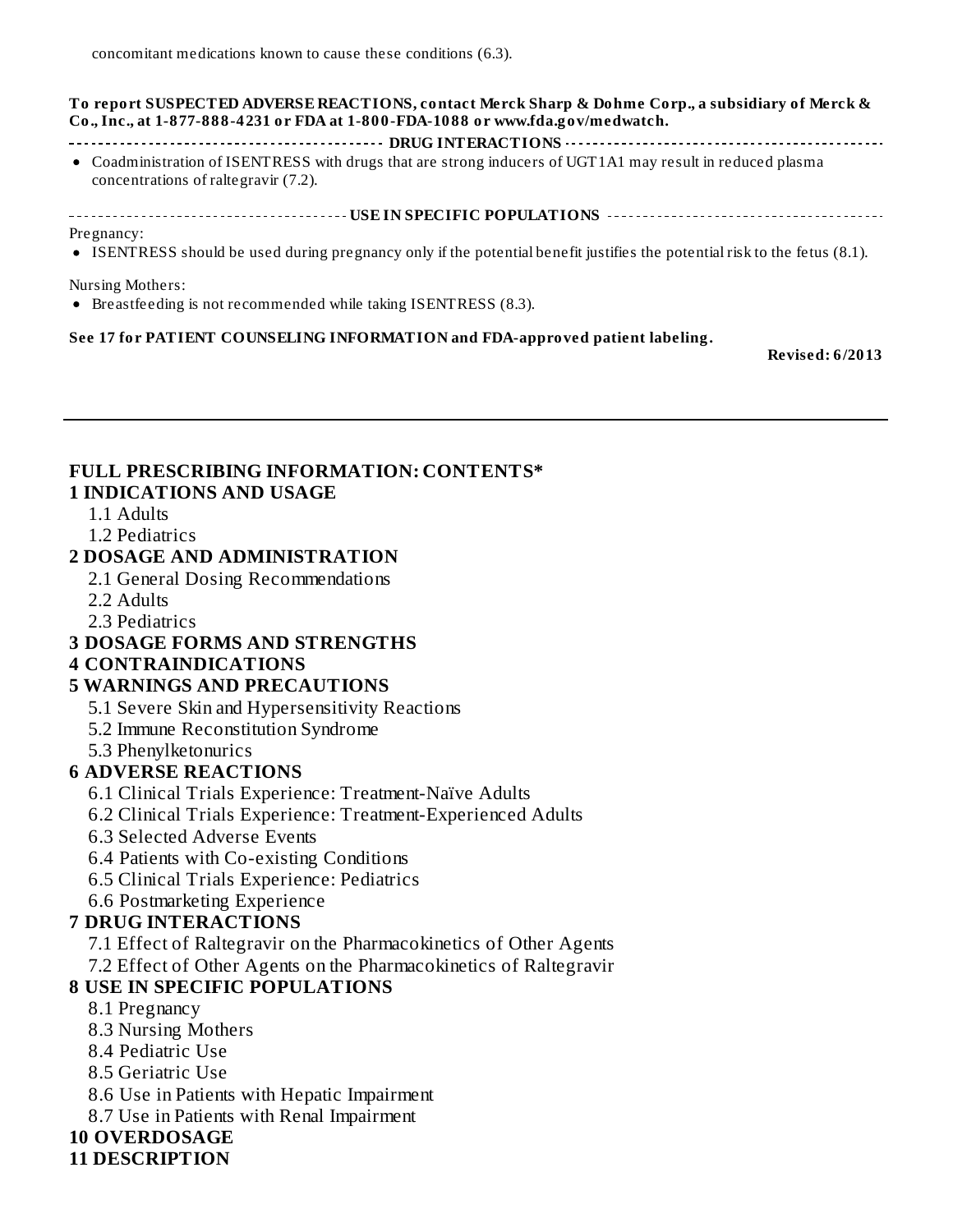### **12 CLINICAL PHARMACOLOGY**

12.1 Mechanism of Action

12.2 Pharmacodynamics

12.3 Pharmacokinetics

12.4 Microbiology

### **13 NONCLINICAL TOXICOLOGY**

13.1 Carcinogenesis, Mutagenesis, Impairment of Fertility

### **14 CLINICAL STUDIES**

14.1 Treatment-Naïve Adult Subjects

14.2 Treatment-Experienced Adult Subjects

14.3 Pediatric Subjects

### **16 HOW SUPPLIED/STORAGE AND HANDLING**

### **17 PATIENT COUNSELING INFORMATION**

\* Sections or subsections omitted from the full prescribing information are not listed.

### **FULL PRESCRIBING INFORMATION**

### **1 INDICATIONS AND USAGE**

### **1.1 Adults**

ISENTRESS® is indicated in combination with other antiretroviral agents for the treatment of human immunodeficiency virus (HIV-1) infection.

This indication is based on analyses of plasma HIV-1 RNA levels in three double-blind controlled studies of ISENTRESS. Two of these studies were conducted in clinically advanced, 3-class antiretroviral (NNRTI, NRTI, PI) treatment-experienced adults through 96 weeks and one was conducted in treatment-naïve adults through 156 weeks.

The use of other active agents with ISENTRESS is associated with a greater likelihood of treatment response *[see Clinical Studies (14)]*.

### **1.2 Pediatrics**

ISENTRESS is indicated in combination with other antiretroviral agents for the treatment of HIV-1 infection in children and adolescents 2 years of age and older and weighing at least 10 kg *[see Use in Specific Populations (8.4)]*.

This indication is based on the evaluation of safety, tolerability, pharmacokinetic parameters and efficacy of ISENTRESS through at least 24-weeks in a multi-center, open-label, noncomparative study in HIV-1 infected children and adolescents 2 to 18 years of age *[see Clinical Studies (14.3)]*.

The safety and efficacy of ISENTRESS have not been established in children less than 2 years of age.

### **2 DOSAGE AND ADMINISTRATION**

### **2.1 General Dosing Recommendations**

- ISENTRESS Film-Coated Tablets and Chewable Tablets can be administered with or without food *[see Clinical Pharmacology (12.3)]*.
- Maximum dose of chewable tablets is 300 mg twice daily.
- ISENTRESS Chewable Tablets may be chewed or swallowed whole.
- ISENTRESS Film-Coated Tablets must be swallowed whole.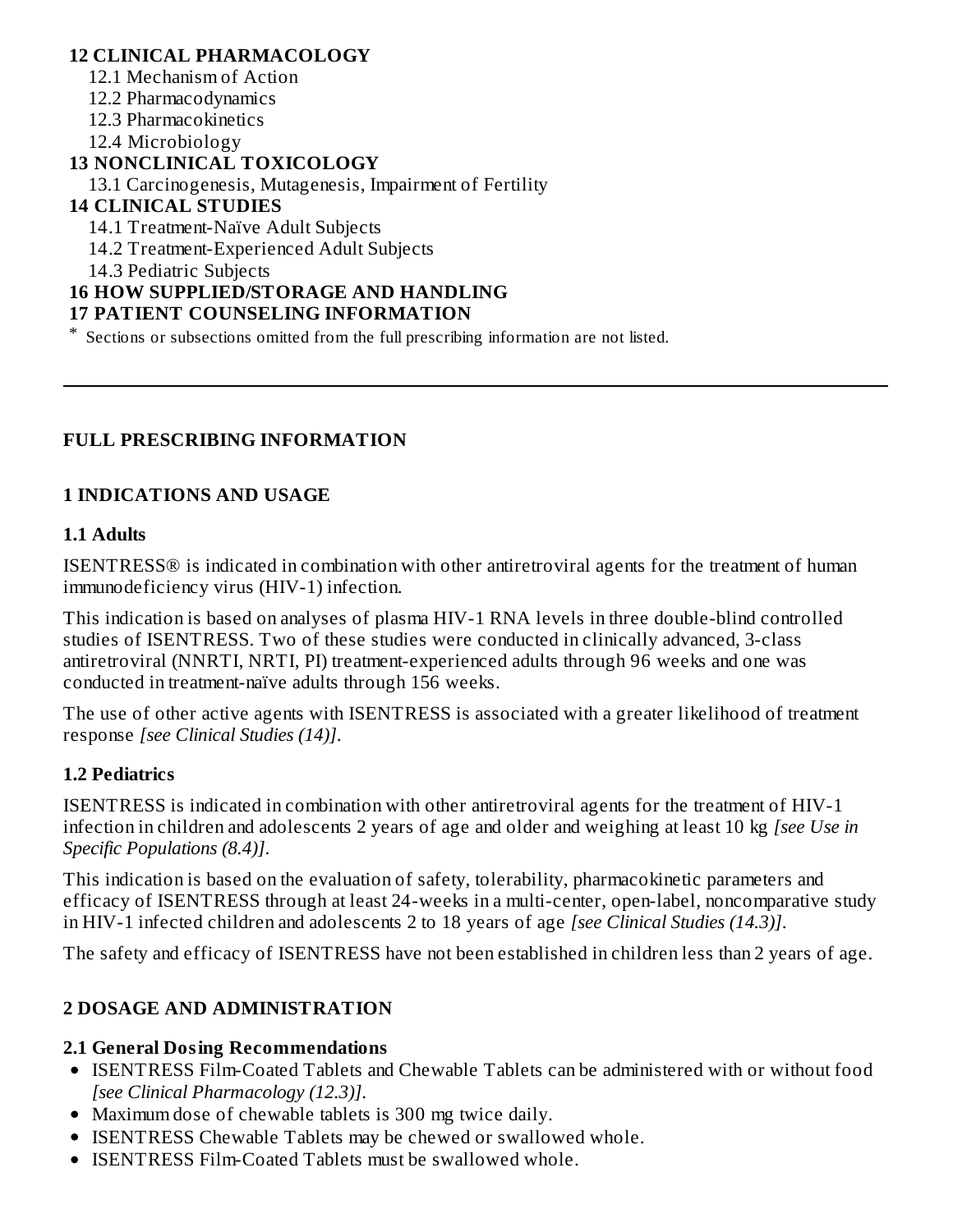- Because the formulations are not bioequivalent, do not substitute chewable tablets for the 400 mg film-coated tablet.
- During coadministration of ISENTRESS 400 mg film-coated tablets with rifampin, the recommended dosage of ISENTRESS is 800 mg twice daily in adults. There are no data to guide co-administration of ISENTRESS with rifampin in patients below 18 years of age *[see Drug Interactions (7)]*.

### **2.2 Adults**

For the treatment of adult patients with HIV-1 infection, the dosage of ISENTRESS is one 400 mg filmcoated tablet administered orally, twice daily.

### **2.3 Pediatrics**

For the treatment of children and adolescents with HIV-1 infection, the dosage of ISENTRESS is as follows:

- **12 years of age and older:** One 400 mg film-coated tablet orally, twice daily
- **6 to less than 12 years of age:**

If at least 25 kg in weight:

One 400 mg film-coated tablet orally, twice daily **OR**

Chewable tablets: weight based to maximum dose 300 mg, twice daily as specified in Table 1 If less than 25 kg in weight:

- Chewable tablets: weight based to maximum dose 300 mg, twice daily as specified in Table 1
- **2 to less than 6 years of age:** If at least 10 kg in weight:
	- Chewable tablets: weight based to maximum dose 300 mg, twice daily as specified in Table 1

### **Table 1: Recommended Dos e for ISENTRESS Chewable Tablets in \* Pediatric Patients 2 to Less Than 12 Years of Age**

| <b>Body Weight</b><br>$\left(\mathrm{kg}\right)$ | <b>Dose</b>        | <b>Number of Chewable</b><br><b>Tablets</b>     |
|--------------------------------------------------|--------------------|-------------------------------------------------|
| 10 to less than 14                               | 75 mg twice daily  | $3 \times 25$ mg twice daily                    |
| 14 to less than 20                               | 100 mg twice daily | $1 \times 100$ mg twice daily                   |
| 20 to less than 28                               | 150 mg twice daily | $1.5 \times 100$ mg <sup>†</sup> twice<br>daily |
| 28 to less than 40                               | 200 mg twice daily | $2 \times 100$ mg twice daily                   |
| at least 40                                      | 300 mg twice daily | $3 \times 100$ mg twice daily                   |

\* The weight-based dosing recommendation for the chewable tablet is based on approximately 6 mg/kg/dose twice daily.

<sup>†</sup> The 100 mg chewable tablet can be divided into equal halves.

### **3 DOSAGE FORMS AND STRENGTHS**

- Film-coated Tablets 400 mg pink, oval-shaped, film-coated tablets with "227" on one side.
- Chewable Tablets

100 mg pale orange, oval-shaped, orange-banana flavored, chewable tablets scored on both sides and imprinted on one face with the Merck logo and "477" on opposite sides of the score. 25 mg pale yellow, round, orange-banana flavored, chewable tablets with the Merck logo on one side and "473" on the other side.

### **4 CONTRAINDICATIONS**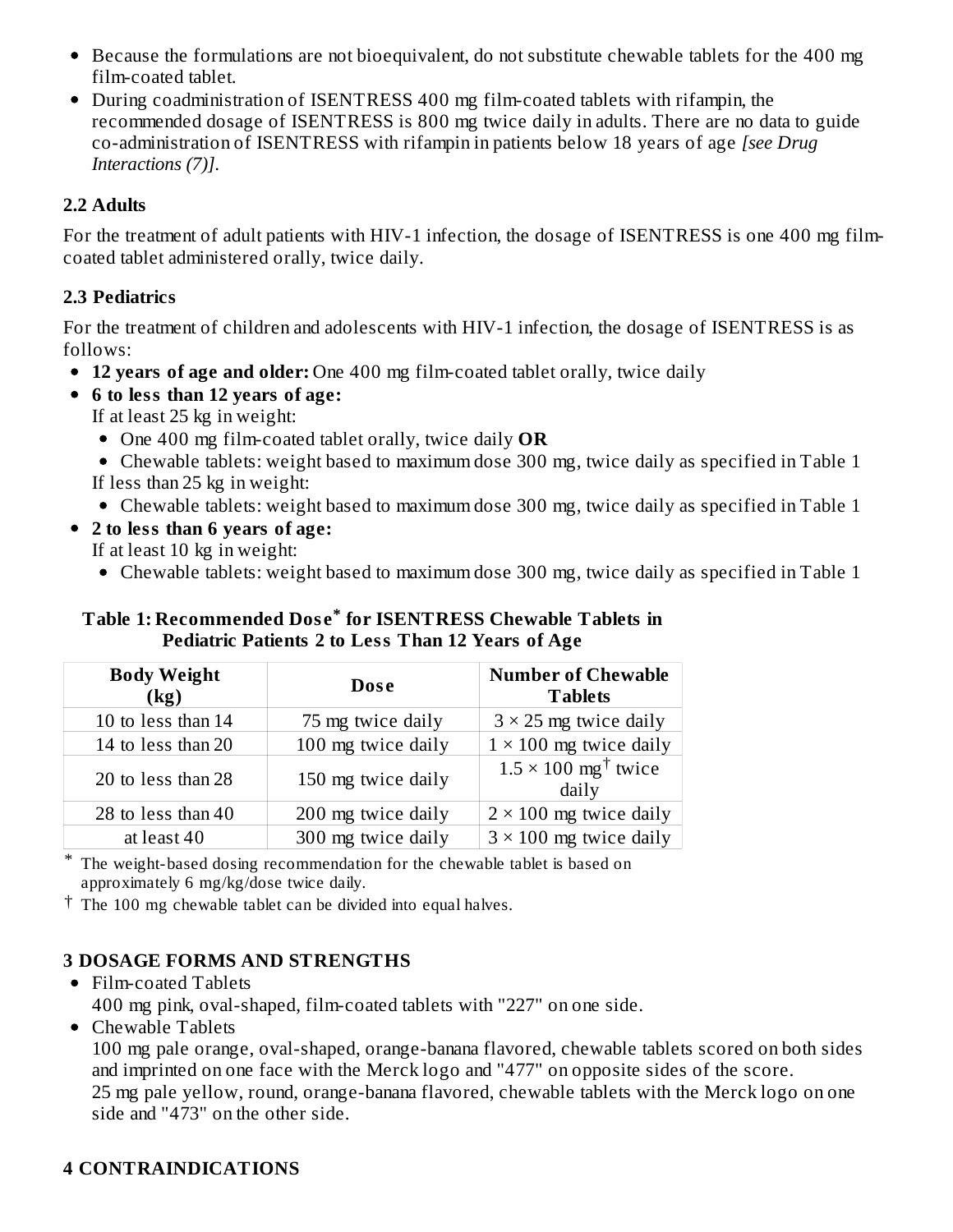## **5 WARNINGS AND PRECAUTIONS**

### **5.1 Severe Skin and Hypers ensitivity Reactions**

Severe, potentially life-threatening, and fatal skin reactions have been reported. These include cases of Stevens-Johnson syndrome and toxic epidermal necrolysis. Hypersensitivity reactions have also been reported and were characterized by rash, constitutional findings, and sometimes, organ dysfunction, including hepatic failure. Discontinue ISENTRESS and other suspect agents immediately if signs or symptoms of severe skin reactions or hypersensitivity reactions develop (including, but not limited to, severe rash or rash accompanied by fever, general malaise, fatigue, muscle or joint aches, blisters, oral lesions, conjunctivitis, facial edema, hepatitis, eosinophilia, angioedema). Clinical status including liver aminotransferases should be monitored and appropriate therapy initiated. Delay in stopping ISENTRESS treatment or other suspect agents after the onset of severe rash may result in a life-threatening reaction.

### **5.2 Immune Reconstitution Syndrome**

Immune reconstitution syndrome has been reported in patients treated with combination antiretroviral therapy, including ISENTRESS. During the initial phase of combination antiretroviral treatment, patients whose immune systems respond may develop an inflammatory response to indolent or residual opportunistic infections (such as *Mycobacterium avium* infection, cytomegalovirus, *Pneumocystis jiroveci* pneumonia, tuberculosis), which may necessitate further evaluation and treatment.

Autoimmune disorders (such as Graves' disease, polymyositis, and Guillain-Barré syndrome) have also been reported to occur in the setting of immune reconstitution; however, the time to onset is more variable, and can occur many months after initiation of treatment.

### **5.3 Phenylketonurics**

ISENTRESS Chewable Tablets contain phenylalanine, a component of aspartame. Each 25 mg ISENTRESS Chewable Tablet contains approximately 0.05 mg phenylalanine. Each 100 mg ISENTRESS Chewable Tablet contains approximately 0.10 mg phenylalanine. Phenylalanine can be harmful to patients with phenylketonuria.

### **6 ADVERSE REACTIONS**

Because clinical trials are conducted under widely varying conditions, adverse reaction rates observed in the clinical trials of a drug cannot be directly compared to rates in the clinical trials of another drug and may not reflect the rates observed in practice.

### **6.1 Clinical Trials Experience: Treatment-Naïve Adults**

The following safety assessment of ISENTRESS in treatment-naïve subjects is based on the randomized double-blind active controlled study of treatment-naïve subjects, STARTMRK (Protocol 021) with ISENTRESS 400 mg twice daily in combination with a fixed dose of emtricitabine 200 mg (+) tenofovir 300 mg, (N=281) versus efavirenz (EFV) 600 mg at bedtime in combination with emtricitabine (+) tenofovir, (N=282). During double-blind treatment, the total follow-up for subjects receiving ISENTRESS 400 mg twice daily + emtricitabine (+) tenofovir was 748 patient-years and 715 patientyears for subjects receiving efavirenz 600 mg at bedtime + emtricitabine (+) tenofovir.

In Protocol 021, the rate of discontinuation of therapy due to adverse events was 5% in subjects receiving ISENTRESS + emtricitabine (+) tenofovir and 9% in subjects receiving efavirenz + emtricitabine (+) tenofovir.

The clinical adverse drug reactions (ADRs) listed below were considered by investigators to be causally related to ISENTRESS + emtricitabine (+) tenofovir or efavirenz + emtricitabine (+) tenofovir.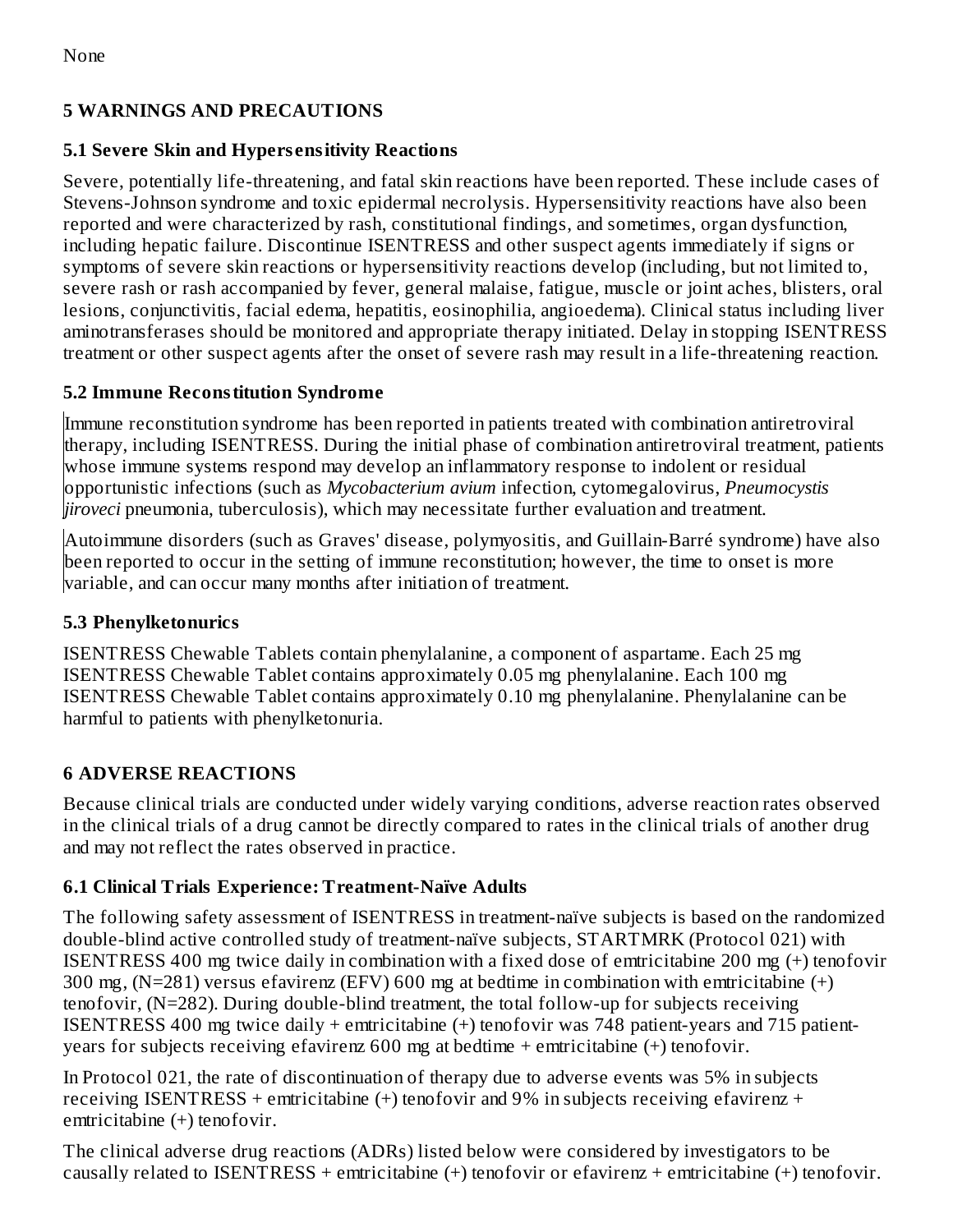Clinical ADRs of moderate to severe intensity occurring in  $\geq 2\%$  of treatment-naïve subjects treated with ISENTRESS are presented in Table 2.

### **Table 2: Advers e Drug Reactions of Moderate to Severe Intensity \* † Occurring in ≥2% of Treatment-Naïve Adult Subjects Receiving ISENTRESS (156 Week Analysis)**

|                                                     | <b>Randomized Study Protocol 021</b>                                                                               |                                                                                                            |  |  |  |
|-----------------------------------------------------|--------------------------------------------------------------------------------------------------------------------|------------------------------------------------------------------------------------------------------------|--|--|--|
| <b>System Organ Class,</b><br><b>Preferred Term</b> | <b>ISENTRESS 400 mg</b><br><b>Twice Daily +</b><br>Emtricitabine (+)<br><b>Tenofovir</b><br>$(n = 281)^{\ddagger}$ | <b>Efavirenz 600 mg</b><br>At Bedtime +<br>Emtricitabine (+)<br><b>Tenofovir</b><br>$(n = 282)^{\ddagger}$ |  |  |  |
| <b>Psychiatric Disorders</b>                        |                                                                                                                    |                                                                                                            |  |  |  |
| Insomnia                                            | 4%                                                                                                                 | 4%                                                                                                         |  |  |  |
|                                                     | <b>Nervous System Disorders</b>                                                                                    |                                                                                                            |  |  |  |
| Headache                                            | 4%                                                                                                                 | 5%                                                                                                         |  |  |  |
| <b>Gas trointes tinal Dis orders</b>                |                                                                                                                    |                                                                                                            |  |  |  |
| Nausea                                              | 3%                                                                                                                 | 4%                                                                                                         |  |  |  |
| <b>General Disorders and Administration</b>         |                                                                                                                    |                                                                                                            |  |  |  |
| Fatigue                                             | 2%                                                                                                                 | 3%                                                                                                         |  |  |  |

\* Includes adverse experiences considered by investigators to be at least possibly, probably, or definitely related to the drug.

† Intensities are defined as follows: Moderate (discomfort enough to cause interference with usual activity); Severe (incapacitating with inability to work or do usual activity).

 $\ddagger$  n = total number of subjects per treatment group

#### Laboratory Abnormalities

The percentages of adult subjects treated with ISENTRESS 400 mg twice daily or efavirenz in Protocol 021 with selected Grades 2 to 4 laboratory abnormalities that represent a worsening Grade from baseline are presented in Table 3.

| Laboratory<br><b>Parameter</b><br><b>Preferred Term</b><br>(Unit) | Limit          | mg Twice Daily + At Bedtime +<br>Tenofovir<br>$(N = 281)$ | <b>Randomized Study Protocol 021</b><br><b>ISENTRESS 400 Efavirenz 600 mg</b><br>Emtricitabine (+) Emtricitabine (+)<br><b>Tenofovir</b><br>$(N = 282)$ |
|-------------------------------------------------------------------|----------------|-----------------------------------------------------------|---------------------------------------------------------------------------------------------------------------------------------------------------------|
| Hematology                                                        |                |                                                           |                                                                                                                                                         |
| Absolute neutrophil count $(10^3/\mu L)$                          |                |                                                           |                                                                                                                                                         |
| Grade 2                                                           | $0.75 - 0.999$ | 3%                                                        | 5%                                                                                                                                                      |
| Grade 3                                                           | $0.50 - 0.749$ | 2%                                                        | 1%                                                                                                                                                      |
| Grade 4                                                           | < 0.50         | $<1\%$                                                    | $<1\%$                                                                                                                                                  |
| Hemoglobin(gm/dL)                                                 |                |                                                           |                                                                                                                                                         |
| Grade 2                                                           | $7.5 - 8.4$    | 1%                                                        | 1%                                                                                                                                                      |
| Grade 3                                                           | $6.5 - 7.4$    | $<1\%$                                                    | 1%                                                                                                                                                      |
| Grade 4                                                           | < 6.5          | $<1\%$                                                    | 0%                                                                                                                                                      |

#### **Table 3: Selected Grade 2 to 4 Laboratory Abnormalities Reported in Treatment-Naïve Subjects (156 Week Analysis)**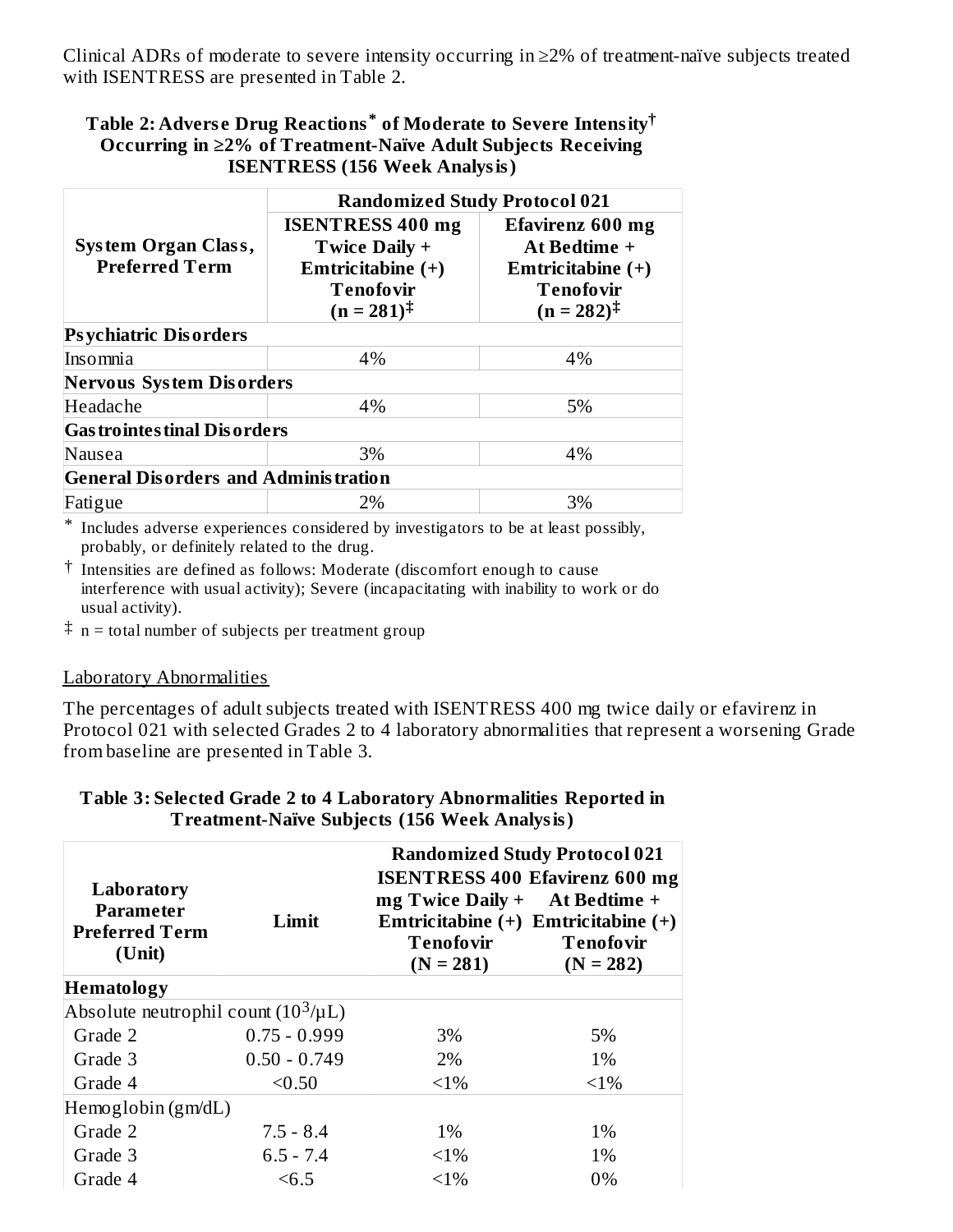| Platelet count $(10^3/\mu L)$ |                                                 |        |        |  |  |  |
|-------------------------------|-------------------------------------------------|--------|--------|--|--|--|
| Grade 2                       | $50 - 99.999$                                   | 2%     | 0%     |  |  |  |
| Grade 3                       | $25 - 49.999$                                   | $<1\%$ | $<1\%$ |  |  |  |
| Grade 4                       | $25$                                            | $0\%$  | 0%     |  |  |  |
| <b>Blood chemistry</b>        |                                                 |        |        |  |  |  |
|                               | Fasting (non-random) serum glucose test (mg/dL) |        |        |  |  |  |
| Grade 2                       | $126 - 250$                                     | 4%     | 5%     |  |  |  |
| Grade 3                       | $251 - 500$                                     | 1%     | 1%     |  |  |  |
| Grade 4                       | $>500$                                          | 0%     | 0%     |  |  |  |
| Total serum bilirubin         |                                                 |        |        |  |  |  |
| Grade 2                       | 1.6 - 2.5 $\times$ ULN                          | 5%     | $0\%$  |  |  |  |
| Grade 3                       | $2.6 - 5.0 \times ULN$                          | 1%     | 0%     |  |  |  |
| Grade 4                       | $>5.0 \times ULN$                               | $<1\%$ | 0%     |  |  |  |
|                               | Serum aspartate aminotransferase                |        |        |  |  |  |
| Grade 2                       | $2.6 - 5.0 \times \text{ULN}$                   | 5%     | 7%     |  |  |  |
| Grade 3                       | $5.1 - 10.0 \times ULN$                         | 3%     | 3%     |  |  |  |
| Grade 4                       | $>10.0 \times ULN$                              | 1%     | $<1\%$ |  |  |  |
|                               | Serum alanine aminotransferase                  |        |        |  |  |  |
| Grade 2                       | $2.6 - 5.0 \times \text{ULN}$                   | 10%    | 9%     |  |  |  |
| Grade 3                       | $5.1 - 10.0 \times ULN$                         | $1\%$  | 2%     |  |  |  |
| Grade 4                       | $>10.0 \times ULN$                              | 1%     | 1%     |  |  |  |
| Serum alkaline phosphatase    |                                                 |        |        |  |  |  |
| Grade 2                       | $2.6$ - $5.0 \times \text{ULN}$                 | 1%     | 3%     |  |  |  |
| Grade 3                       | $5.1 - 10.0 \times ULN$                         | 0%     | $<1\%$ |  |  |  |
| Grade 4                       | $>10.0 \times$ ULN                              | 0%     | $<1\%$ |  |  |  |

ULN = Upper limit of normal range

### *Lipids, Change from Baseline*

Changes from baseline in fasting lipids are shown in Table 4.

| Laboratory<br><b>Parameter</b><br><b>Preferred Term</b> | <b>ISENTRESS 400 mg</b><br>Twice Daily + Emtricitabine (+)<br><b>Tenofovir</b><br>$N = 281$ |                            |                               | Efavirenz 600 mg<br>At Bedtime + Emtricitabine (+)<br><b>Tenofovir</b><br>$N = 282$ |                                                             |                               |
|---------------------------------------------------------|---------------------------------------------------------------------------------------------|----------------------------|-------------------------------|-------------------------------------------------------------------------------------|-------------------------------------------------------------|-------------------------------|
|                                                         | <b>Change from</b><br><b>Baseline</b> at<br><b>Week 144</b>                                 |                            |                               |                                                                                     | <b>Change from</b><br><b>Baseline</b> at<br><b>Week 144</b> |                               |
|                                                         | <b>Baseline</b><br><b>Mean</b><br>(mg/dL)                                                   | Week<br>144<br><b>Mean</b> | <b>Mean Change</b><br>(mg/dL) | <b>Baseline</b><br>Mean<br>(mg/dL)                                                  | Week<br>144<br><b>Mean</b>                                  | <b>Mean Change</b><br>(mg/dL) |
| LDL-<br>Cholesterol*                                    | 97                                                                                          | (mg/dL)<br>105             | 7                             | 92                                                                                  | (mg/dL)<br>115                                              | 22                            |
| HDL-<br>Cholesterol*                                    | 38                                                                                          | 43                         | $\overline{4}$                | 38                                                                                  | 48                                                          | 11                            |
| Total<br>Cholesterol*                                   | 160                                                                                         | 172                        | 13                            | 156                                                                                 | 195                                                         | 39                            |

### **Table 4: Lipid Values, Mean Change from Bas eline, Protocol 021**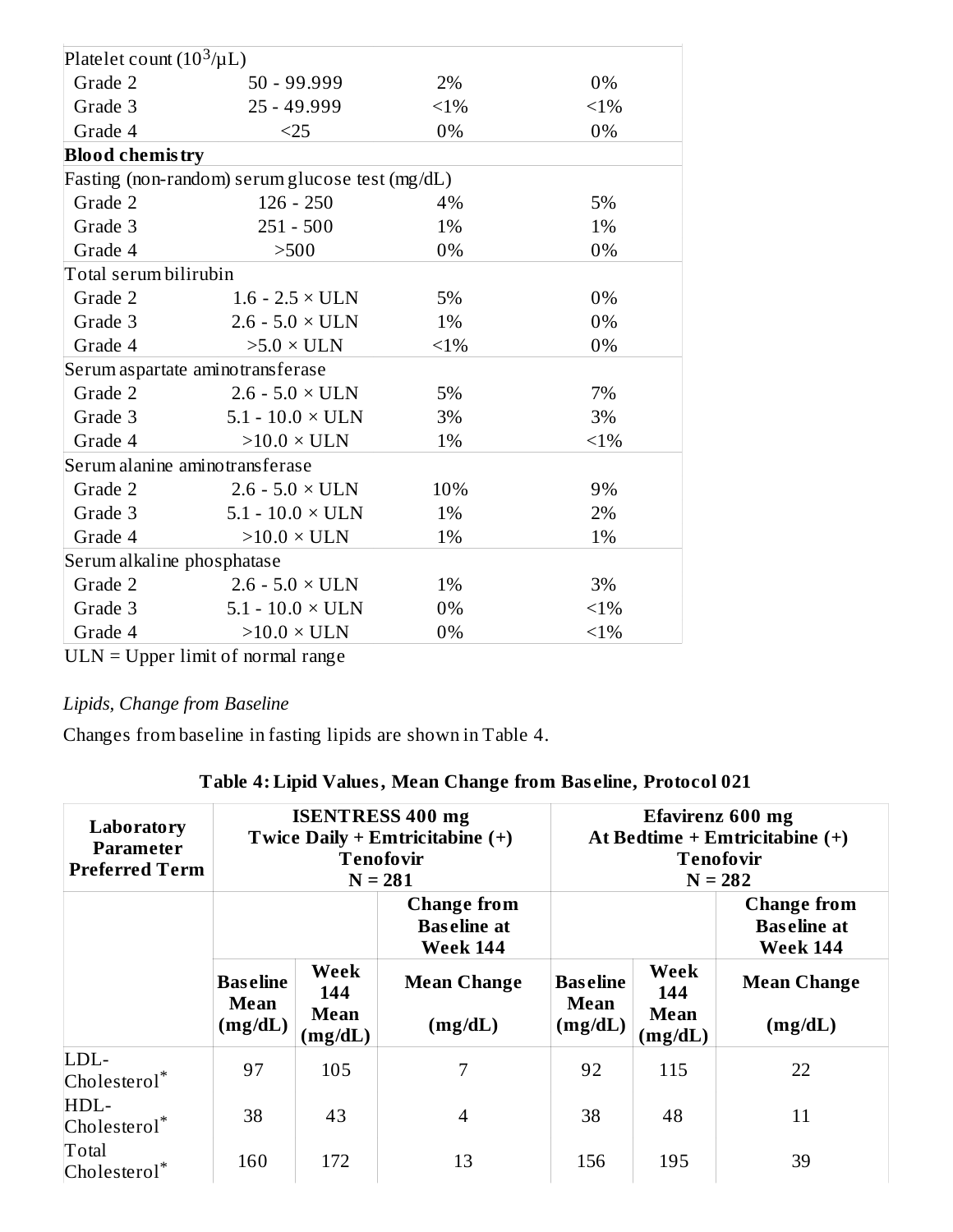| Trio<br>$\sim$ anide<br>  1 1 1 4 | $\sim$ | $\sim$ $\sim$<br>--- |  | ںر |
|-----------------------------------|--------|----------------------|--|----|
| <b>Notos</b>                      |        |                      |  |    |

Notes:

 $N =$  Number of subjects in the treatment group. The analysis is based on all available data.

If subjects initiated or increased serum lipid-reducing agents, the last available lipid values prior to the change in therapy were used in the analysis. If the missing data was due to other reasons, subjects were censored thereafter for the analysis. At baseline, serum lipid-reducing agents were used in 5% of subjects in the group receiving ISENTRESS and 3% in the efavirenz group. Through Week 144, serum lipid-reducing agents were used in 9% of subjects in the group receiving ISENTRESS and 10% in the efavirenz group.

\* Fasting (non-random) laboratory tests at Week 14 4 .

## **6.2 Clinical Trials Experience: Treatment-Experienced Adults**

The safety assessment of ISENTRESS in treatment-experienced subjects is based on the pooled safety data from the randomized, double-blind, placebo-controlled trials, BENCHMRK 1 and BENCHMRK 2 (Protocols 018 and 019) in antiretroviral treatment-experienced HIV-1 infected adult subjects. A total of 462 subjects received the recommended dose of ISENTRESS 400 mg twice daily in combination with optimized background therapy (OBT) compared to 237 subjects taking placebo in combination with OBT. The median duration of therapy in these trials was 96 weeks for subjects receiving ISENTRESS and 38 weeks for subjects receiving placebo. The total exposure to ISENTRESS was 708 patient-years versus 244 patient-years on placebo. The rates of discontinuation due to adverse events were 4% in subjects receiving ISENTRESS and 5% in subjects receiving placebo.

Clinical ADRs were considered by investigators to be causally related to ISENTRESS + OBT or placebo + OBT. Clinical ADRs of moderate to severe intensity occurring in ≥2% of subjects treated with ISENTRESS and occurring at a higher rate compared to placebo are presented in Table 5.

## **Table 5: Advers e Drug Reactions of Moderate to Severe Intensity \* † Occurring in ≥2% of Treatment-Experienced Adult Subjects Receiving ISENTRESS and at a Higher Rate Compared to Placebo (96 Week**

|                                                        | <b>Randomized Studies Protocol 018 and 019</b>                                |                                         |  |  |
|--------------------------------------------------------|-------------------------------------------------------------------------------|-----------------------------------------|--|--|
| <b>System Organ Class,</b><br><b>Adverse Reactions</b> | <b>ISENTRESS 400 mg</b><br><b>Twice Daily + OBT</b><br>$(n = 462)^{\ddagger}$ | Placebo + OBT<br>$(n = 237)^{\ddagger}$ |  |  |
| Nervous System Disorders                               |                                                                               |                                         |  |  |
| Headache                                               | 2%                                                                            | $<$ 1%                                  |  |  |

**Analysis)**

\* Includes adverse reactions at least possibly, probably, or definitely related to the drug.

† Intensities are defined as follows: Moderate (discomfort enough to cause interference with usual activity); Severe (incapacitating with inability to work or do usual activity).

‡ n=total number of subjects per treatment group.

### Laboratory Abnormalities

The percentages of adult subjects treated with ISENTRESS 400 mg twice daily or placebo in Protocols 018 and 019 with selected Grade 2 to 4 laboratory abnormalities representing a worsening Grade from baseline are presented in Table 6.

**Table 6: Selected Grade 2 to 4 Laboratory Abnormalities Reported in Treatment-Experienced Subjects (96 Week Analysis)**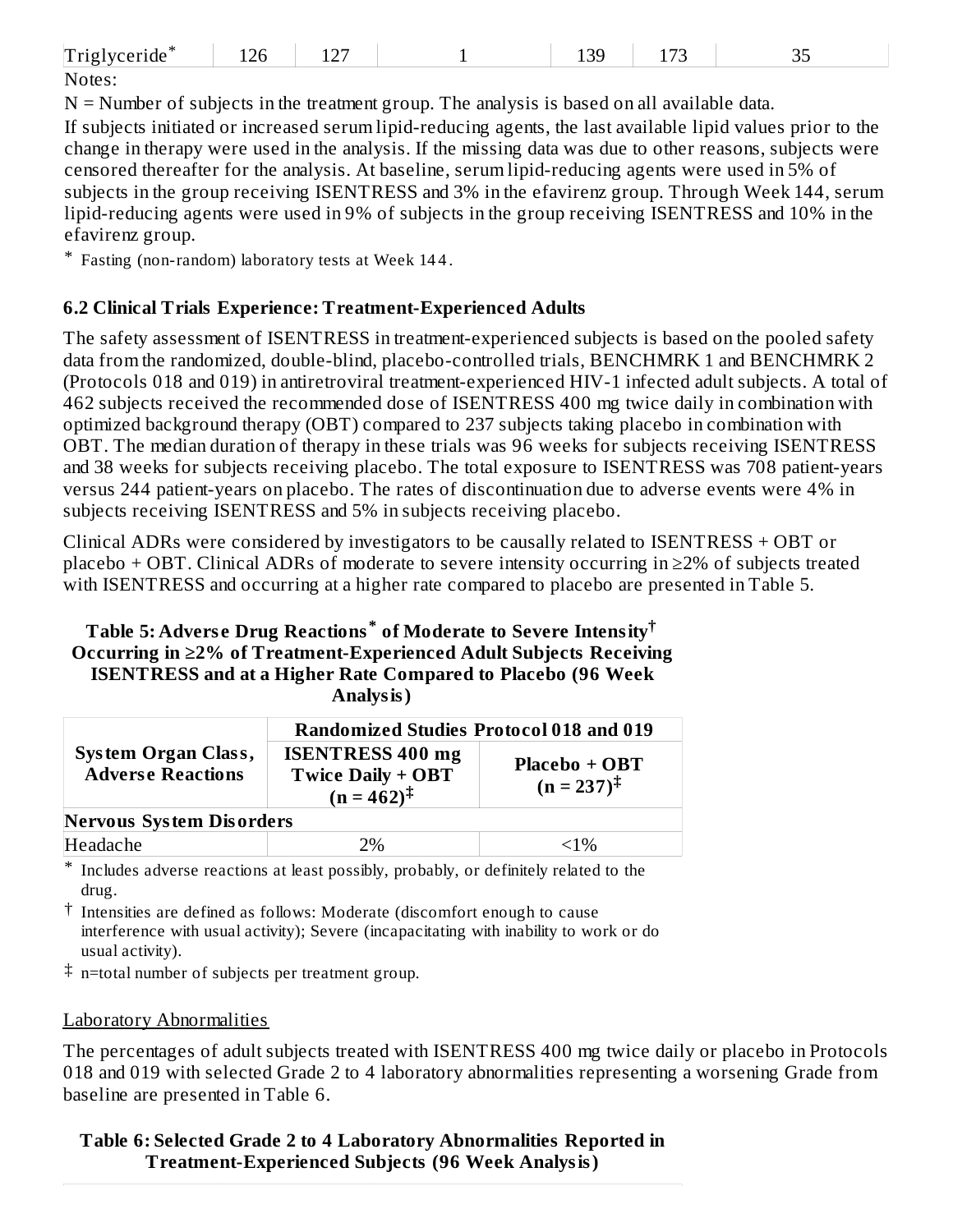|                                                         |                                                 | <b>Randomized Studies Protocol 018</b><br>and 019      |                                     |  |
|---------------------------------------------------------|-------------------------------------------------|--------------------------------------------------------|-------------------------------------|--|
| Laboratory<br><b>Parameter</b><br><b>Preferred Term</b> | Limit                                           | <b>ISENTRESS 400</b><br>mg Twice Daily +<br><b>OBT</b> | <b>Placebo</b><br>$+$<br><b>OBT</b> |  |
| (Unit)                                                  |                                                 | $(N = 462)$                                            | $(N = 237)$                         |  |
| Hematology<br>Absolute neutrophil count $(10^3/\mu L)$  |                                                 |                                                        |                                     |  |
| Grade 2                                                 | $0.75 - 0.999$                                  | 4%                                                     | 5%                                  |  |
| Grade 3                                                 | $0.50 - 0.749$                                  | 3%                                                     | 3%                                  |  |
| Grade 4                                                 | < 0.50                                          | 1%                                                     | $<1\%$                              |  |
| Hemoglobin (gm/dL)                                      |                                                 |                                                        |                                     |  |
| Grade 2                                                 | $7.5 - 8.4$                                     | 1%                                                     | 3%                                  |  |
| Grade 3                                                 | $6.5 - 7.4$                                     | 1%                                                     | 1%                                  |  |
| Grade 4                                                 | < 6.5                                           | $<1\%$                                                 | 0%                                  |  |
| Platelet count $(10^3/\mu L)$                           |                                                 |                                                        |                                     |  |
| Grade 2                                                 | $50 - 99.999$                                   | 3%                                                     | 5%                                  |  |
| Grade 3                                                 | 25 - 49.999                                     | 1%                                                     | $<1\%$                              |  |
| Grade 4                                                 | $25$                                            | 1%                                                     | $<1\%$                              |  |
| <b>Blood chemistry</b>                                  |                                                 |                                                        |                                     |  |
|                                                         | Fasting (non-random) serum glucose test (mg/dL) |                                                        |                                     |  |
| Grade 2                                                 | $126 - 250$                                     | 10%                                                    | 7%                                  |  |
| Grade 3                                                 | $251 - 500$                                     | 3%                                                     | 1%                                  |  |
| Grade 4                                                 | >500                                            | 0%                                                     | 0%                                  |  |
| Total serum bilirubin                                   |                                                 |                                                        |                                     |  |
| Grade 2                                                 | $1.6 - 2.5 \times ULN$                          | 6%                                                     | 3%                                  |  |
| Grade 3                                                 | $2.6 - 5.0 \times ULN$                          | 3%                                                     | 3%                                  |  |
| Grade 4                                                 | $>5.0 \times ULN$                               | 1%                                                     | 0%                                  |  |
| Serum aspartate aminotransferase                        |                                                 |                                                        |                                     |  |
| Grade 2                                                 | $2.6 - 5.0 \times \text{ULN}$                   | 9%                                                     | 7%                                  |  |
| Grade 3                                                 | $5.1 - 10.0 \times ULN$                         | 4%                                                     | 3%                                  |  |
| Grade 4                                                 | $>10.0\times$ ULN                               | 1%                                                     | 1%                                  |  |
| Serum alanine aminotransferase                          |                                                 |                                                        |                                     |  |
| Grade 2                                                 | $2.6 - 5.0 \times \text{ULN}$                   | 9%                                                     | 9%                                  |  |
| Grade 3                                                 | $5.1 - 10.0 \times ULN$                         | 4%                                                     | 2%                                  |  |
| Grade 4                                                 | $>10.0 \times ULN$                              | 1%                                                     | 2%                                  |  |
| Serum alkaline phosphatase                              |                                                 |                                                        |                                     |  |
| Grade 2                                                 | $2.6 - 5.0 \times \text{ULN}$                   | 2%                                                     | $<1\%$                              |  |
| Grade 3                                                 | $5.1 - 10.0 \times ULN$                         | $<1\%$                                                 | 1%                                  |  |
| Grade 4                                                 | $>10.0 \times ULN$                              | 1%                                                     | $<1\%$                              |  |
| Serum pancreatic amylase test                           |                                                 |                                                        |                                     |  |
| Grade 2                                                 | $1.6 - 2.0 \times ULN$                          | 2%                                                     | 1%                                  |  |
| Grade 3                                                 | $2.1 - 5.0 \times ULN$                          | 4%                                                     | 3%                                  |  |
| Grade 4                                                 | $>5.0 \times ULN$                               | ${<}1\%$                                               | $<1\%$                              |  |
| Serum lipase test                                       |                                                 |                                                        |                                     |  |
| Grade 2                                                 | $1.6 - 3.0 \times ULN$                          | 5%                                                     | 4%                                  |  |
| Grade 3                                                 | $3.1 - 5.0 \times ULN$                          | 2%                                                     | 1%                                  |  |
| Grade 4                                                 | $>5.0 \times ULN$                               | 0%                                                     | 0%                                  |  |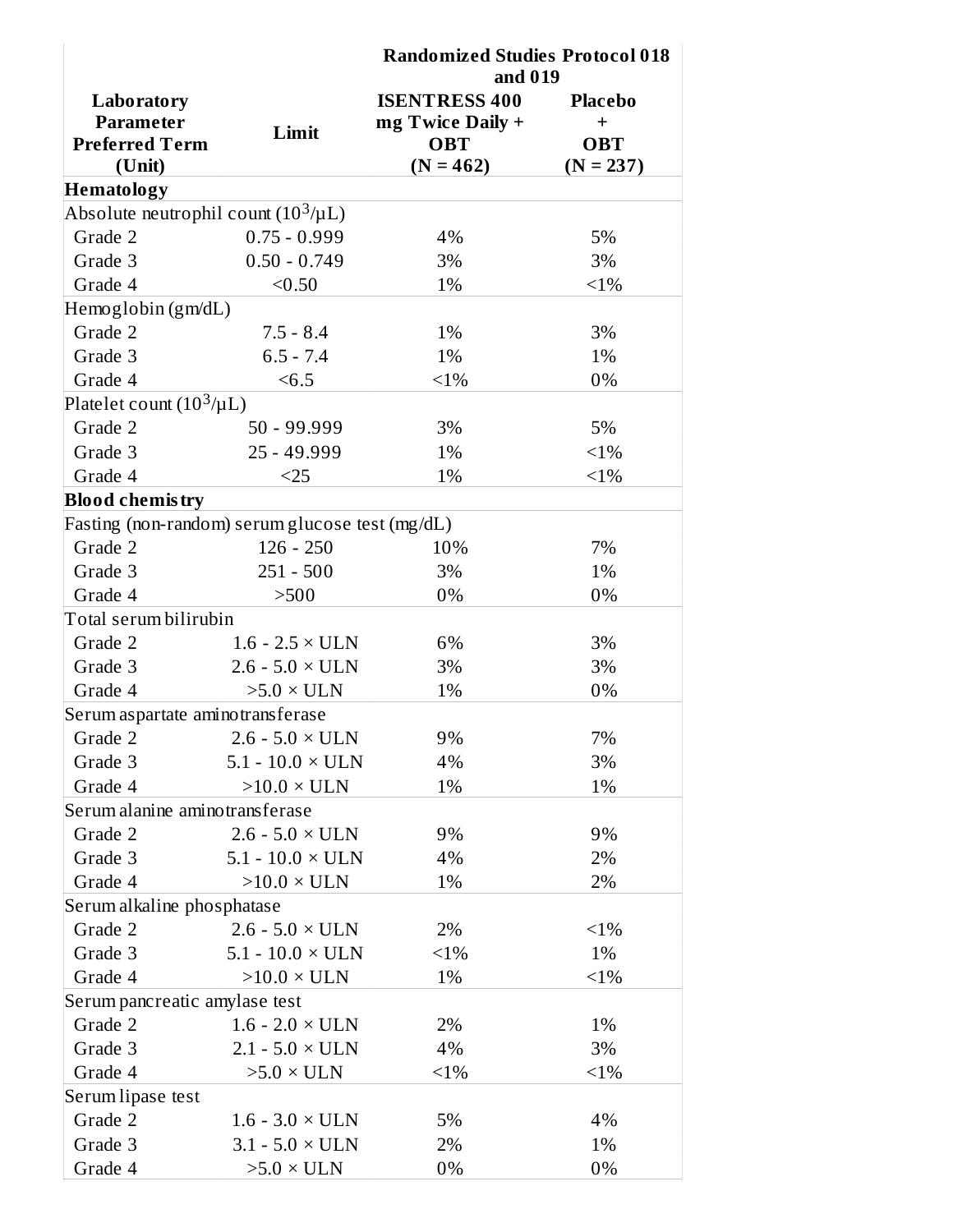| Serum creatine kinase |                                 |       |       |
|-----------------------|---------------------------------|-------|-------|
| Grade 2               | $6.0 - 9.9 \times \text{ULN}$   | 2%    | 2%    |
| Grade 3               | $10.0 - 19.9 \times \text{ULN}$ | $4\%$ | 3%    |
| Grade 4               | $>20.0 \times \text{ULN}$       | 3%    | $1\%$ |

 $ULN = Upper$  limit of normal range

Less Common Adverse Reactions Observed in Treatment-Naïve and Treatment-Experienced Studies

The following ADRs occurred in <2% of treatment-naïve or treatment-experienced subjects receiving ISENTRESS in a combination regimen. These events have been included because of their seriousness, increased frequency on ISENTRESS compared with efavirenz or placebo, or investigator's assessment of potential causal relationship.

*Gastrointestinal Disorders:* abdominal pain, gastritis, dyspepsia, vomiting

*General Disorders and Administration Site Conditions:* asthenia

*Hepatobiliary Disorders:* hepatitis

*Immune System Disorders:* hypersensitivity

*Infections and Infestations:* genital herpes, herpes zoster

*Nervous System Disorders:* dizziness

*Psychiatric Disorders:* depression (particularly in subjects with a pre-existing history of psychiatric illness), including suicidal ideation and behaviors

*Renal and Urinary Disorders:* nephrolithiasis, renal failure

## **6.3 Selected Advers e Events**

Cancers were reported in treatment-experienced subjects who initiated ISENTRESS or placebo, both with OBT, and in treatment-naïve subjects who initiated ISENTRESS or efavirenz, both with emtricitabine (+) tenofovir; several were recurrent. The types and rates of specific cancers were those expected in a highly immunodeficient population (many had CD4+ counts below 50 cells/mm<sup>3</sup> and most had prior AIDS diagnoses). The risk of developing cancer in these studies was similar in the group receiving ISENTRESS and the group receiving the comparator.

Grade 2-4 creatine kinase laboratory abnormalities were observed in subjects treated with ISENTRESS (see Table 6). Myopathy and rhabdomyolysis have been reported. Use with caution in patients at increased risk of myopathy or rhabdomyolysis, such as patients receiving concomitant medications known to cause these conditions.

Rash occurred more commonly in treatment-experienced subjects receiving regimens containing ISENTRESS + darunavir/ritonavir compared to subjects receiving ISENTRESS without darunavir/ritonavir or darunavir/ritonavir without ISENTRESS. However, rash that was considered drug related occurred at similar rates for all three groups. These rashes were mild to moderate in severity and did not limit therapy; there were no discontinuations due to rash.

### **6.4 Patients with Co-existing Conditions**

## *Patients Co-infected with Hepatitis B and/or Hepatitis C Virus*

In the randomized, double-blind, placebo-controlled trials, treatment-experienced subjects ( $N = 114/699$ ) or 16%) and treatment-naïve subjects ( $N = 34/563$  or 6%) with chronic (but not acute) active hepatitis B and/or hepatitis C virus co-infection were permitted to enroll provided that baseline liver function tests did not exceed 5 times the upper limit of normal (ULN). In general the safety profile of ISENTRESS in subjects with hepatitis B and/or hepatitis C virus co-infection was similar to that in subjects without hepatitis B and/or hepatitis C virus co-infection, although the rates of AST and ALT abnormalities were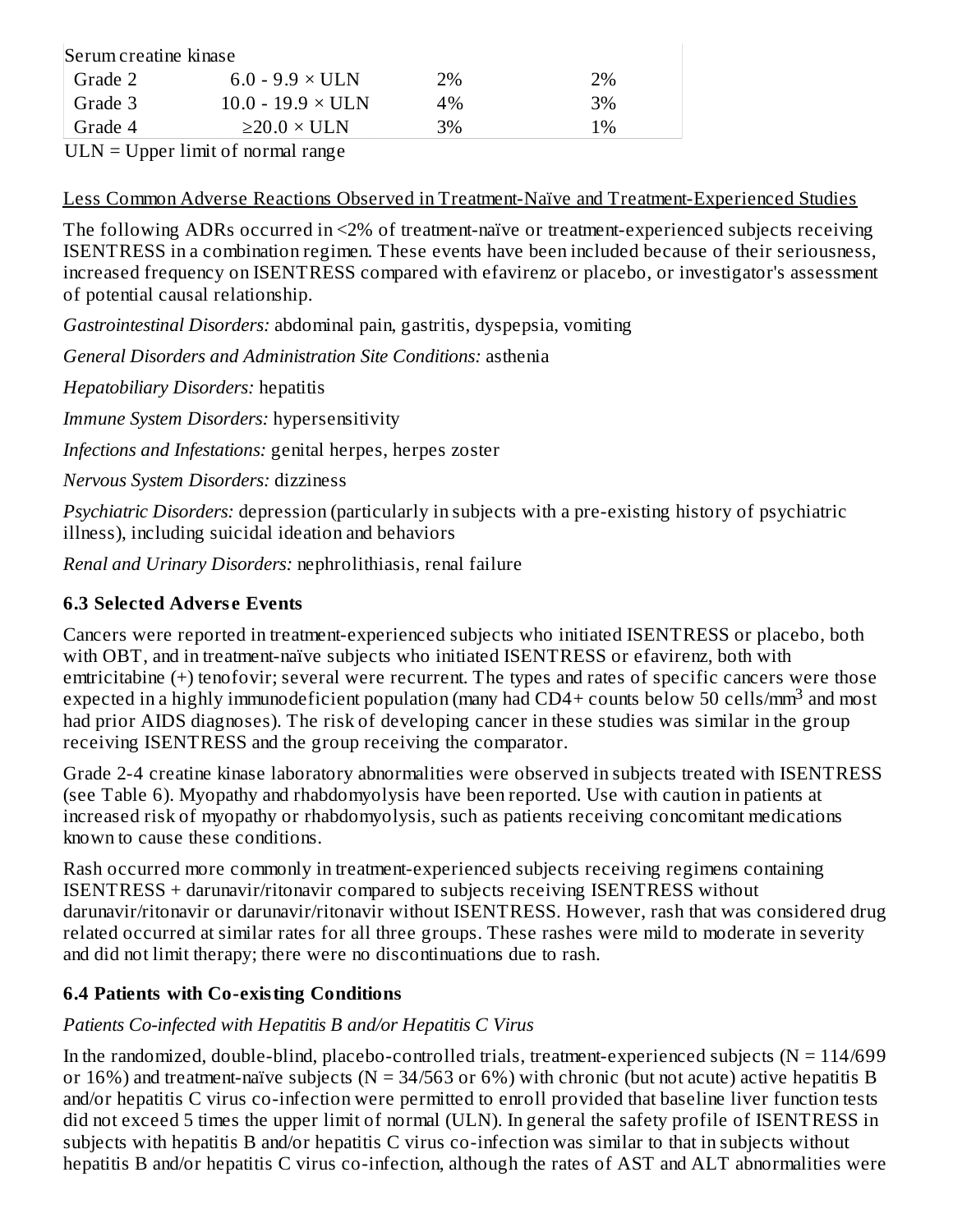higher in the subgroup with hepatitis B and/or hepatitis C virus co-infection for all treatment groups. In treatment-experienced subjects, Grade 2 or higher laboratory abnormalities that represent a worsening Grade from baseline of AST, ALT or total bilirubin occurred in 29%, 34% and 13%, respectively, of co-infected subjects treated with ISENTRESS as compared to 11%, 10% and 9% of all other subjects treated with ISENTRESS. In treatment-naïve subjects, Grade 2 or higher laboratory abnormalities that represent a worsening Grade from baseline of AST, ALT or total bilirubin occurred in 17%, 33% and 17%, respectively, of co-infected subjects treated with ISENTRESS as compared to 8%, 10% and 5% of all other subjects treated with ISENTRESS.

## **6.5 Clinical Trials Experience: Pediatrics**

ISENTRESS has been studied in 126 antiretroviral treatment-experienced HIV-1 infected children and adolescents 2 through 18 years of age, in combination with other antiretroviral agents in IMPAACT P1066 *[see Use in Specific Populations (8.4) and Clinical Studies (14.3)]*. Of the 126 patients, 96 received the recommended dose of ISENTRESS.

In these 96 children and adolescents, frequency, type and severity of drug related adverse reactions through Week 24 were comparable to those observed in adults.

One patient experienced drug related clinical adverse reactions of Grade 3 psychomotor hyperactivity, abnormal behavior and insomnia; one patient experienced a Grade 2 serious drug related allergic rash.

One patient experienced drug related laboratory abnormalities, Grade 4 AST and Grade 3 ALT, which were considered serious.

## **6.6 Postmarketing Experience**

The following adverse reactions have been identified during postapproval use of ISENTRESS. Because these reactions are reported voluntarily from a population of uncertain size, it is not always possible to reliably estimate their frequency or establish a causal relationship to drug exposure.

*Blood and Lymphatic System Disorders:* thrombocytopenia

*Gastrointestinal Disorders:* diarrhea

*Hepatobiliary Disorders:* hepatic failure (with and without associated hypersensitivity) in patients with underlying liver disease and/or concomitant medications

*Musculoskeletal and Connective Tissue Disorders:* rhabdomyolysis

*Nervous System Disorders:* cerebellar ataxia

*Psychiatric Disorders:* anxiety, paranoia

# **7 DRUG INTERACTIONS**

# **7.1 Effect of Raltegravir on the Pharmacokinetics of Other Agents**

Raltegravir does not inhibit (IC<sub>50</sub>>100 µM) CYP1A2, CYP2B6, CYP2C8, CYP2C9, CYP2C19, CYP2D6 or CYP3A *in vitro*. Moreover, *in vitro*, raltegravir did not induce CYP1A2, CYP2B6 or CYP3A4. A midazolam drug interaction study confirmed the low propensity of raltegravir to alter the pharmacokinetics of agents metabolized by CYP3A4 *in vivo* by demonstrating a lack of effect of raltegravir on the pharmacokinetics of midazolam, a sensitive CYP3A4 substrate. Similarly, raltegravir is not an inhibitor (IC<sub>50</sub>>50  $\mu$ M) of the UDP-glucuronosyltransferases (UGT) tested (UGT1A1, UGT2B7), and raltegravir does not inhibit P-glycoprotein-mediated transport. Based on these data, ISENTRESS is not expected to affect the pharmacokinetics of drugs that are substrates of these enzymes or P-glycoprotein (e.g., protease inhibitors, NNRTIs, opioid analgesics, statins, azole antifungals, proton pump inhibitors and anti-erectile dysfunction agents).

In drug interaction studies, raltegravir did not have a clinically meaningful effect on the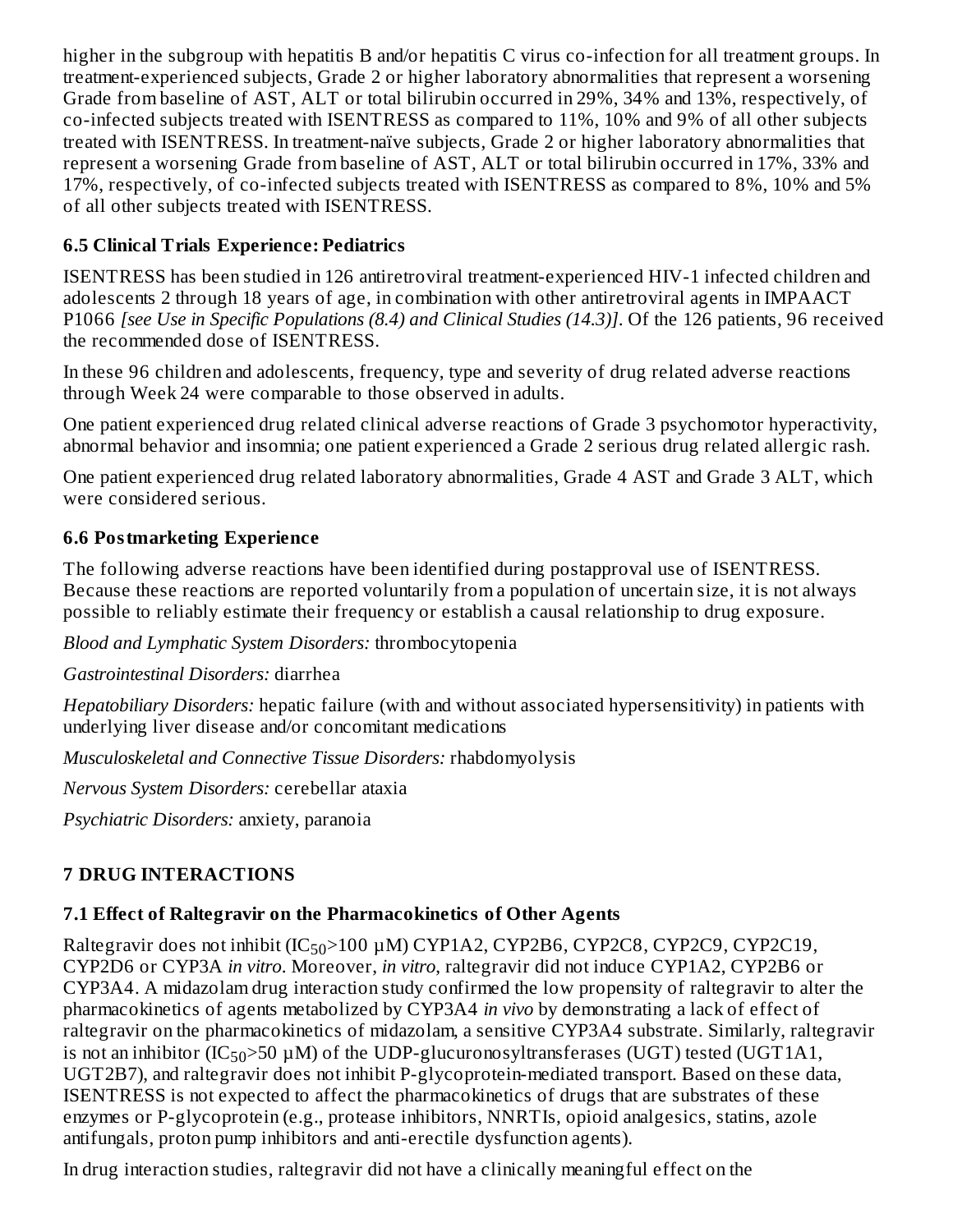pharmacokinetics of the following: hormonal contraceptives, methadone, lamivudine, tenofovir, etravirine, darunavir/ritonavir.

### **7.2 Effect of Other Agents on the Pharmacokinetics of Raltegravir**

Raltegravir is not a substrate of cytochrome P450 (CYP) enzymes. Based on *in vivo* and *in vitro* studies, raltegravir is eliminated mainly by metabolism via a UGT1A1-mediated glucuronidation pathway.

Rifampin, a strong inducer of UGT1A1, reduces plasma concentrations of ISENTRESS. Therefore, in adults the dose of ISENTRESS should be increased during coadministration with rifampin. There are no data to guide co-administration of ISENTRESS with rifampin in patients below 18 years of age *[see Dosage and Administration (2)]*. The impact of other inducers of drug metabolizing enzymes, such as phenytoin and phenobarbital, on UGT1A1 is unknown.

Coadministration of ISENTRESS with drugs that inhibit UGT1A1 may increase plasma levels of raltegravir.

All interaction studies were performed in adults.

Selected drug interactions are presented in Table 7 *[see Clinical Pharmacology (12.3)]*.

| <b>Concomitant Drug</b><br>Class:<br><b>Drug Name</b> | <b>Effect on</b><br>Concentration<br>of Raltegravir | <b>Clinical Comment</b>                                                                                                                                                                                                                                                              |
|-------------------------------------------------------|-----------------------------------------------------|--------------------------------------------------------------------------------------------------------------------------------------------------------------------------------------------------------------------------------------------------------------------------------------|
| <b>HIV-1-Antiviral Agents</b>                         |                                                     |                                                                                                                                                                                                                                                                                      |
| atazanavir                                            | ↑                                                   | Atazanavir, a strong inhibitor of<br>UGT1A1, increases plasma<br>concentrations of raltegravir.<br>However, since concomitant use of<br>ISENTRESS with atazanavir/ritonavir<br>did not result in a unique safety signal<br>in Phase 3 studies, no dose adjustment<br>is recommended. |
| atazanavir/ritonavir                                  | ↑                                                   | Atazanavir/ritonavir increases plasma<br>concentrations of raltegravir.<br>However, since concomitant use of<br><b>ISENTRESS</b> with atazanavir/ritonavir<br>did not result in a unique safety signal<br>in Phase 3 studies, no dose adjustment<br>is recommended.                  |
| efavirenz                                             |                                                     | Efavirenz reduces plasma<br>concentrations of raltegravir. The<br>clinical significance of this interaction<br>has not been directly assessed.                                                                                                                                       |
| etravirine                                            |                                                     | Etravirine reduces plasma<br>concentrations of raltegravir. The<br>clinical significance of this interaction<br>has not been directly assessed.                                                                                                                                      |
| tipranavir/ritonavir                                  |                                                     | Tipranavir/ritonavir reduces plasma<br>concentrations of raltegravir.<br>However, since comparable efficacy<br>was observed for this combination<br>relative to other ISENTRESS-                                                                                                     |

**Table 7: Selected Drug Interactions in Adults**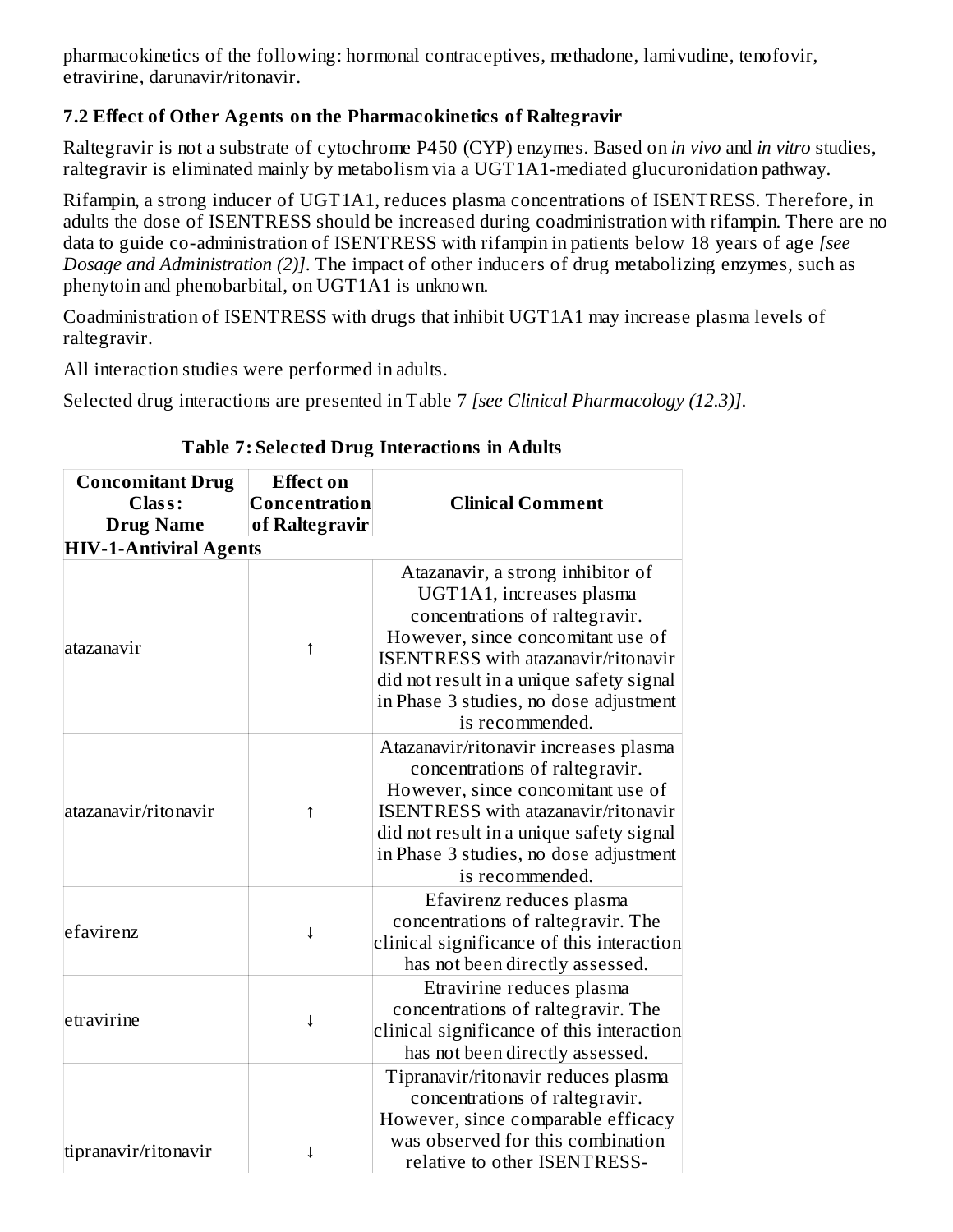| <b>Other Agents</b> | containing regimens in Phase 3 studies<br>018 and 019, no dose adjustment is<br>recommended.                                                                                                                                                                                                                                                                                                  |
|---------------------|-----------------------------------------------------------------------------------------------------------------------------------------------------------------------------------------------------------------------------------------------------------------------------------------------------------------------------------------------------------------------------------------------|
| omeprazole          | Coadministration of medicinal<br>products that increase gastric pH (e.g.,<br>omeprazole) may increase raltegravir<br>levels based on increased raltegravir<br>solubility at higher pH. However,<br>since concomitant use of ISENTRESS<br>with proton pump inhibitors and H2<br>blockers did not result in a unique<br>safety signal in Phase 3 studies, no<br>dose adjustment is recommended. |
| rifampin            | Rifampin, a strong inducer of<br>UGT1A1, reduces plasma<br>concentrations of raltegravir. The<br>recommended dosage of ISENTRESS<br>is 800 mg twice daily during<br>coadministration with rifampin.                                                                                                                                                                                           |

### **8 USE IN SPECIFIC POPULATIONS**

### **8.1 Pregnancy**

### *Pregnancy Category C*

ISENTRESS should be used during pregnancy only if the potential benefit justifies the potential risk to the fetus. There are no adequate and well-controlled studies in pregnant women. In addition, there have been no pharmacokinetic studies conducted in pregnant patients.

Developmental toxicity studies were performed in rabbits (at oral doses up to 1000 mg/kg/day) and rats (at oral doses up to 600 mg/kg/day). The reproductive toxicity study in rats was performed with pre-, peri-, and postnatal evaluation. The highest doses in these studies produced systemic exposures in these species approximately 3- to 4-fold the exposure at the recommended human dose. In both rabbits and rats, no treatment-related effects on embryonic/fetal survival or fetal weights were observed. In addition, no treatment-related external, visceral, or skeletal changes were observed in rabbits. However, treatment-related increases over controls in the incidence of supernumerary ribs were seen in rats at 600 mg/kg/day (exposures 3-fold the exposure at the recommended human dose).

Placenta transfer of drug was demonstrated in both rats and rabbits. At a maternal dose of 600 mg/kg/day in rats, mean drug concentrations in fetal plasma were approximately 1.5- to 2.5-fold greater than in maternal plasma at 1 hour and 24 hours postdose, respectively. Mean drug concentrations in fetal plasma were approximately 2% of the mean maternal concentration at both 1 and 24 hours postdose at a maternal dose of 1000 mg/kg/day in rabbits.

### *Antiretroviral Pregnancy Registry*

To monitor maternal-fetal outcomes of pregnant patients exposed to ISENTRESS, an Antiretroviral Pregnancy Registry has been established. Physicians are encouraged to register patients by calling 1- 800-258-4263.

### **8.3 Nursing Mothers**

Breastfeeding is not recommended while taking ISENTRESS. In addition, it is recommended that HIV-1 infected mothers not breastfeed their infants to avoid risking postnatal transmission of HIV-1.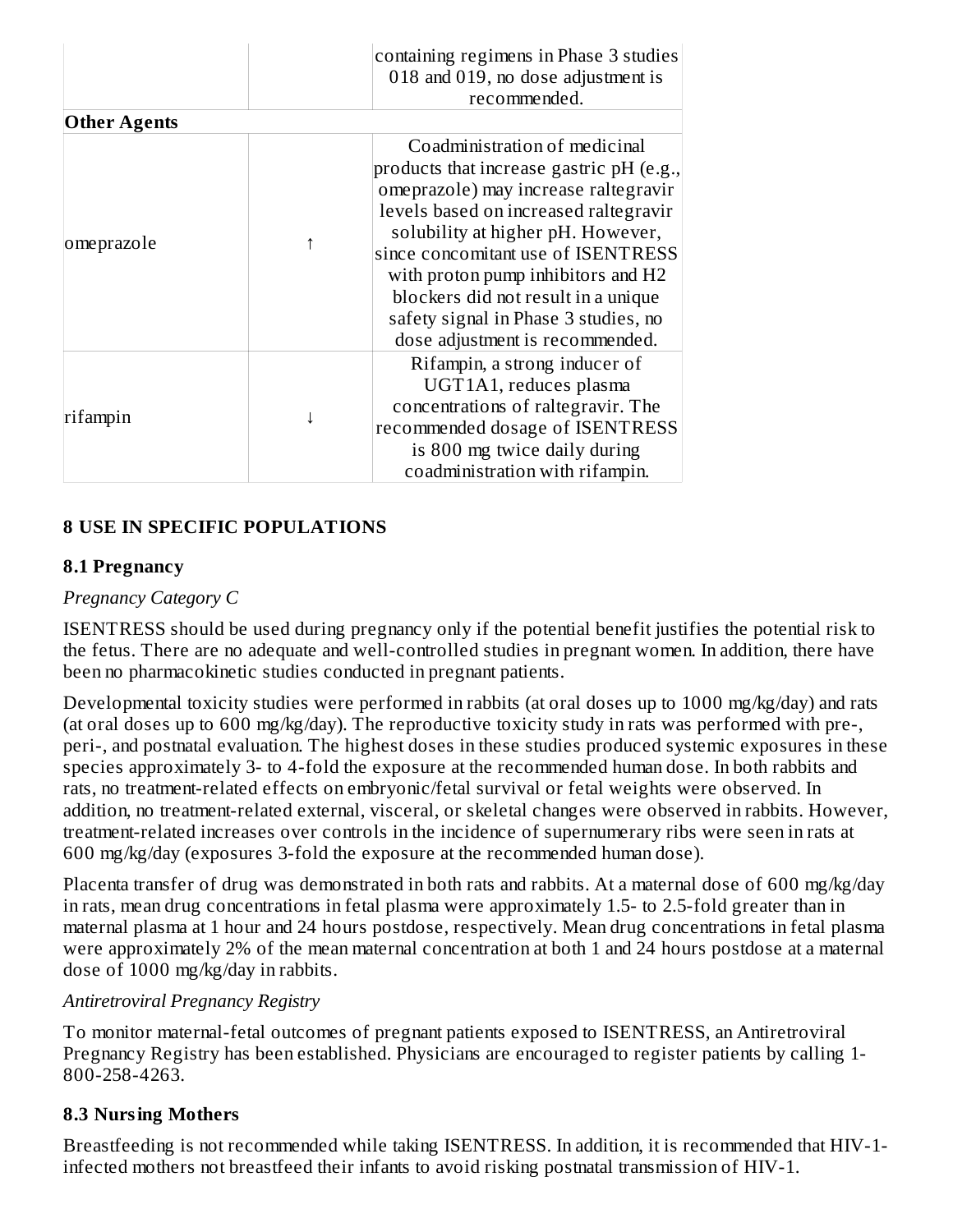It is not known whether raltegravir is secreted in human milk. However, raltegravir is secreted in the milk of lactating rats. Mean drug concentrations in milk were approximately 3-fold greater than those in maternal plasma at a maternal dose of 600 mg/kg/day in rats. There were no effects in rat offspring attributable to exposure of ISENTRESS through the milk.

## **8.4 Pediatric Us e**

The safety, tolerability, pharmacokinetic profile, and efficacy of ISENTRESS were evaluated in HIV-1 infected children and adolescents 2 to 18 years of age in an open-label, multicenter clinical trial, IMPAACT P1066 *[see Clinical Pharmacology (12.3)* and *Clinical Studies (14.3)]*. The safety profile was comparable to that observed in adults *[see Adverse Reactions (6.5)]*. See Dosage and Administration (2.3) for dosing recommendations for children 2 years of age and older. Safety and effectiveness of ISENTRESS in children under 2 years of age have not been established.

## **8.5 Geriatric Us e**

Clinical studies of ISENTRESS did not include sufficient numbers of subjects aged 65 and over to determine whether they respond differently from younger subjects. Other reported clinical experience has not identified differences in responses between the elderly and younger subjects. In general, dose selection for an elderly patient should be cautious, reflecting the greater frequency of decreased hepatic, renal, or cardiac function, and of concomitant disease or other drug therapy.

### **8.6 Us e in Patients with Hepatic Impairment**

No clinically important pharmacokinetic differences between subjects with moderate hepatic impairment and healthy subjects were observed. No dosage adjustment is necessary for patients with mild to moderate hepatic impairment. The effect of severe hepatic impairment on the pharmacokinetics of raltegravir has not been studied *[see Clinical Pharmacology (12.3)].*

### **8.7 Us e in Patients with Renal Impairment**

No clinically important pharmacokinetic differences between subjects with severe renal impairment and healthy subjects were observed. No dosage adjustment is necessary *[see Clinical Pharmacology (12.3)].*

## **10 OVERDOSAGE**

No specific information is available on the treatment of overdosage with ISENTRESS. Doses as high as 1600-mg single dose and 800-mg twice-daily multiple doses were studied in healthy volunteers without evidence of toxicity. Occasional doses of up to 1800 mg per day were taken in the clinical studies of HIV-1 infected subjects without evidence of toxicity.

In the event of an overdose, it is reasonable to employ the standard supportive measures, e.g., remove unabsorbed material from the gastrointestinal tract, employ clinical monitoring (including obtaining an electrocardiogram), and institute supportive therapy if required. The extent to which ISENTRESS may be dialyzable is unknown.

### **11 DESCRIPTION**

ISENTRESS contains raltegravir potassium, a human immunodeficiency virus integrase strand transfer inhibitor. The chemical name for raltegravir potassium is *N*-[(4-Fluorophenyl)methyl]-1,6-dihydro-5 hydroxy-1-methyl-2-[1-methyl-1-[[(5-methyl-1,3,4-oxadiazol-2-yl)carbonyl]amino]ethyl]-6-oxo-4 pyrimidinecarboxamide monopotassium salt.

The empirical formula is  $\rm{C_{20}H_{20}FKN_6O_5}$  and the molecular weight is 482.51. The structural formula is: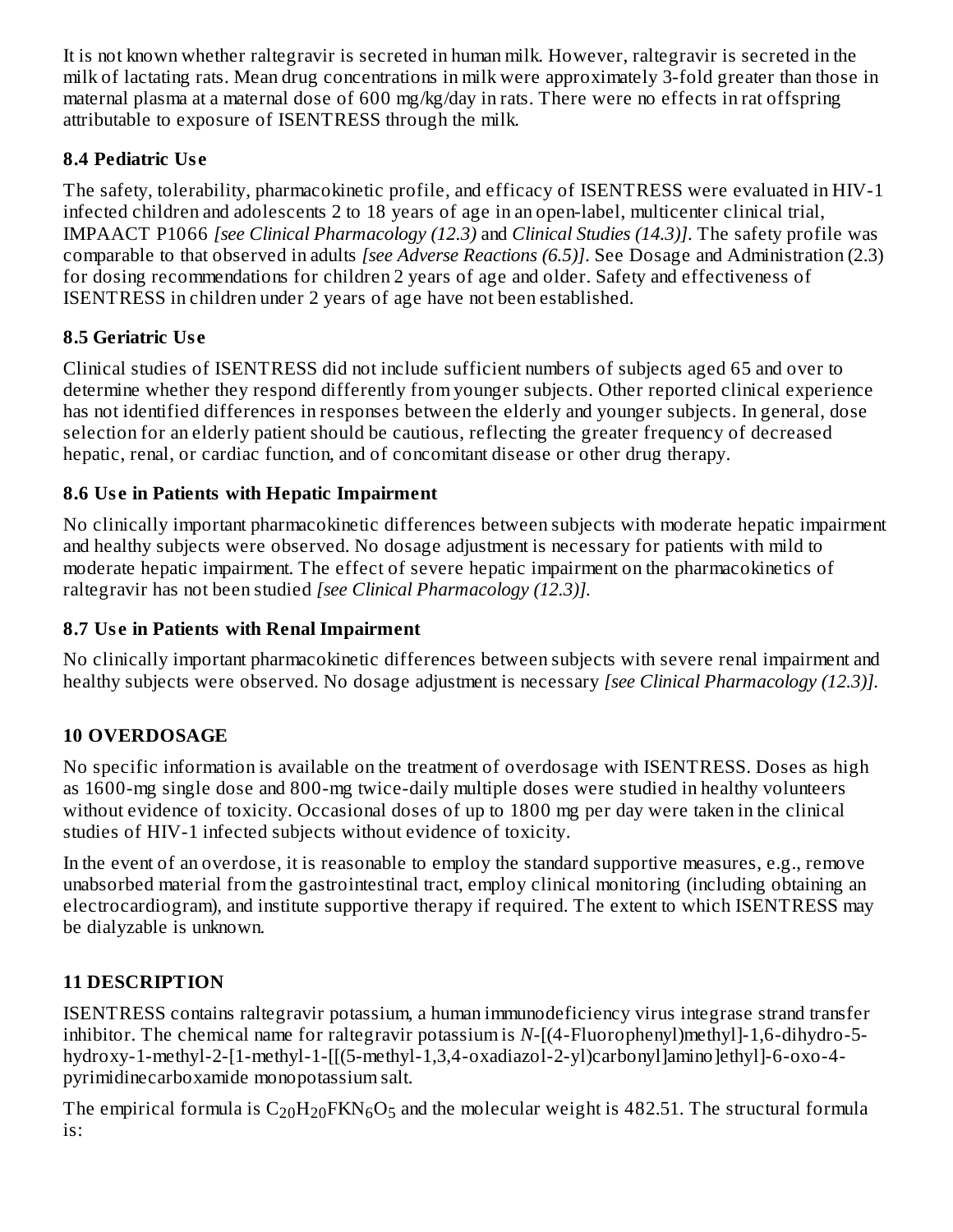

Raltegravir potassium is a white to off-white powder. It is soluble in water, slightly soluble in methanol, very slightly soluble in ethanol and acetonitrile and insoluble in isopropanol.

Each 400 mg film-coated tablet of ISENTRESS for oral administration contains 434.4 mg of raltegravir (as potassium salt), equivalent to 400 mg of raltegravir free phenol and the following inactive ingredients: microcrystalline cellulose, lactose monohydrate, calcium phosphate dibasic anhydrous, hypromellose 2208, poloxamer 407 (contains 0.01% butylated hydroxytoluene as antioxidant), sodium stearyl fumarate, magnesium stearate. In addition, the film coating contains the following inactive ingredients: polyvinyl alcohol, titanium dioxide, polyethylene glycol 3350, talc, red iron oxide and black iron oxide.

## **12 CLINICAL PHARMACOLOGY**

### **12.1 Mechanism of Action**

Raltegravir is an HIV-1 antiviral drug *[see Microbiology (12.4)]*.

### **12.2 Pharmacodynamics**

In a monotherapy study raltegravir (400 mg twice daily) demonstrated rapid antiviral activity with mean viral load reduction of 1.66  $\log_{10}$  copies/mL by Day 10.

In the randomized, double-blind, placebo-controlled, dose-ranging trial, Protocol 005, and Protocols 018 and 019, antiviral responses were similar among subjects regardless of dose.

### Effects on Electrocardiogram

In a randomized, placebo-controlled, crossover study, 31 healthy subjects were administered a single oral supratherapeutic dose of raltegravir 1600 mg and placebo. Peak raltegravir plasma concentrations were approximately 4-fold higher than the peak concentrations following a 400 mg dose. ISENTRESS did not appear to prolong the QTc interval for 12 hours postdose. After baseline and placebo adjustment, the maximum mean QTc change was -0.4 msec (1-sided 95% upper Cl: 3.1 msec).

### **12.3 Pharmacokinetics**

Adults

### Absorption

Raltegravir (film-coated tablet) is absorbed with a  $\rm T_{max}$  of approximately 3 hours postdose in the fasted state. Raltegravir AUC and  $\rm{C_{max}}$  increase dose proportionally over the dose range 100 mg to 1600 mg. Raltegravir  $\rm{C_{12hr}}$  increases dose proportionally over the dose range of 100 to 800 mg and increases slightly less than dose proportionally over the dose range 100 mg to 1600 mg. With twice-daily dosing, pharmacokinetic steady state is achieved within approximately the first 2 days of dosing. There is little to no accumulation in AUC and  $C_{\rm max}.$  The average accumulation ratio for  $C_{\rm 12hr}$  ranged from approximately 1.2 to 1.6.

The absolute bioavailability of raltegravir has not been established. Based on a formulation comparison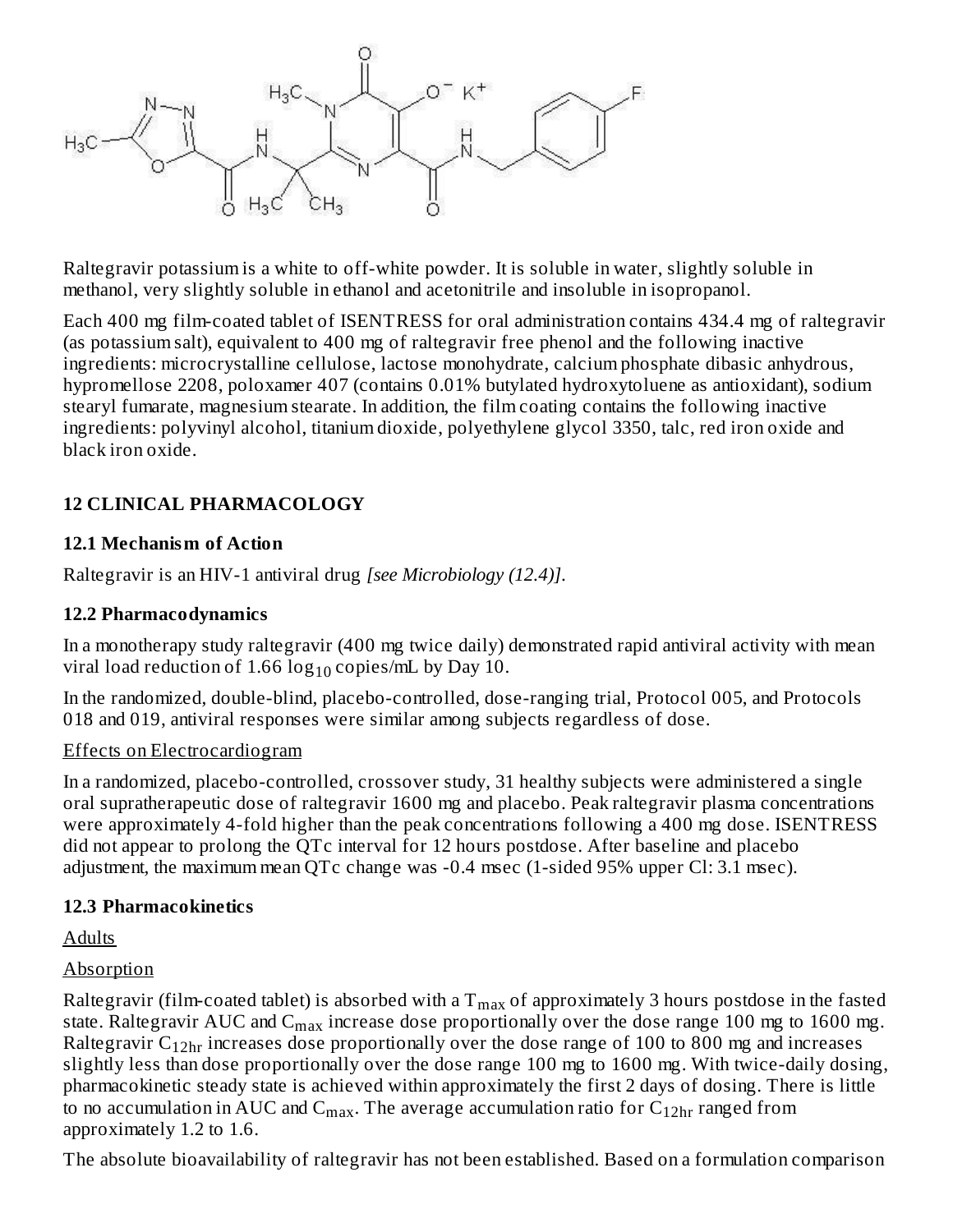study in healthy adult volunteers, the chewable tablet has higher oral bioavailability compared to the 400 mg film-coated tablet.

In subjects who received 400 mg twice daily alone, raltegravir drug exposures were characterized by a geometric mean  $\text{AUC}_{0\text{-}12\text{hr}}$  of 14.3  $\mu$ M·hr and  $\text{C}_{12\text{hr}}$  of 142 nM.

Considerable variability was observed in the pharmacokinetics of raltegravir. For observed  $\rm{C_{12hr}}$  in Protocols 018 and 019, the coefficient of variation  $(CV)$  for inter-subject variability = 212% and the CV for intra-subject variability = 122%.

## *Effect of Food on Oral Absorption*

ISENTRESS may be administered with or without food. Raltegravir was administered without regard to food in the pivotal safety and efficacy studies in HIV-1-infected patients. The effect of consumption of low-, moderate- and high-fat meals on steady-state raltegravir pharmacokinetics was assessed in healthy volunteers administered the 400 mg film-coated tablet. Administration of multiple doses of raltegravir following a moderate-fat meal (600 Kcal, 21 g fat) did not affect raltegravir AUC to a clinically meaningful degree with an increase of 13% relative to fasting. Raltegravir  $\rm{C_{12hr}}$  was 66% higher and  $\mathsf{C}_{\max}$  was 5% higher following a moderate-fat meal compared to fasting. Administration of raltegravir following a high-fat meal (825 Kcal, 52 g fat) increased AUC and  $\rm{C_{max}}$  by approximately 2-fold and increased C $_{\rm 12hr}$  by 4.1-fold. Administration of raltegravir following a low-fat meal (300 Kcal, 2.5 g fat) decreased AUC and  $\rm C_{max}$  by 46% and 52%, respectively;  $\rm C_{12hr}$  was essentially unchanged. Food appears to increase pharmacokinetic variability relative to fasting.

Administration of the chewable tablet with a high fat meal led to an average 6% decrease in AUC, 62% decrease in C $_{\rm max}$ , and 188% increase in C $_{\rm 12hr}$  compared to administration in the fasted state. Administration of the chewable tablet with a high fat meal does not affect raltegravir pharmacokinetics to a clinically meaningful degree and the chewable tablet can be administered without regard to food.

### Distribution

Raltegravir is approximately 83% bound to human plasma protein over the concentration range of 2 to 10 µM.

In one study of HIV-1 infected subjects who received raltegravir 400 mg twice daily, raltegravir was measured in the cerebrospinal fluid. In the study (n=18), the median cerebrospinal fluid concentration was 5.8% (range 1 to 53.5%) of the corresponding plasma concentration. This median proportion was approximately 3-fold lower than the free fraction of raltegravir in plasma. The clinical relevance of this finding is unknown.

### Metabolism and Excretion

The apparent terminal half-life of raltegravir is approximately 9 hours, with a shorter  $\alpha$ -phase half-life (~1 hour) accounting for much of the AUC. Following administration of an oral dose of radiolabeled raltegravir, approximately 51 and 32% of the dose was excreted in feces and urine, respectively. In feces, only raltegravir was present, most of which is likely derived from hydrolysis of raltegravirglucuronide secreted in bile as observed in preclinical species. Two components, namely raltegravir and raltegravir-glucuronide, were detected in urine and accounted for approximately 9 and 23% of the dose, respectively. The major circulating entity was raltegravir and represented approximately 70% of the total radioactivity; the remaining radioactivity in plasma was accounted for by raltegravirglucuronide. Studies using isoform-selective chemical inhibitors and cDNA-expressed UDPglucuronosyltransferases (UGT) show that UGT1A1 is the main enzyme responsible for the formation of raltegravir-glucuronide. Thus, the data indicate that the major mechanism of clearance of raltegravir in humans is UGT1A1-mediated glucuronidation.

### Special Populations

### *Pediatric*

The doses recommended for HIV-infected children and adolescents 2 to 18 years of age *[see Dosage*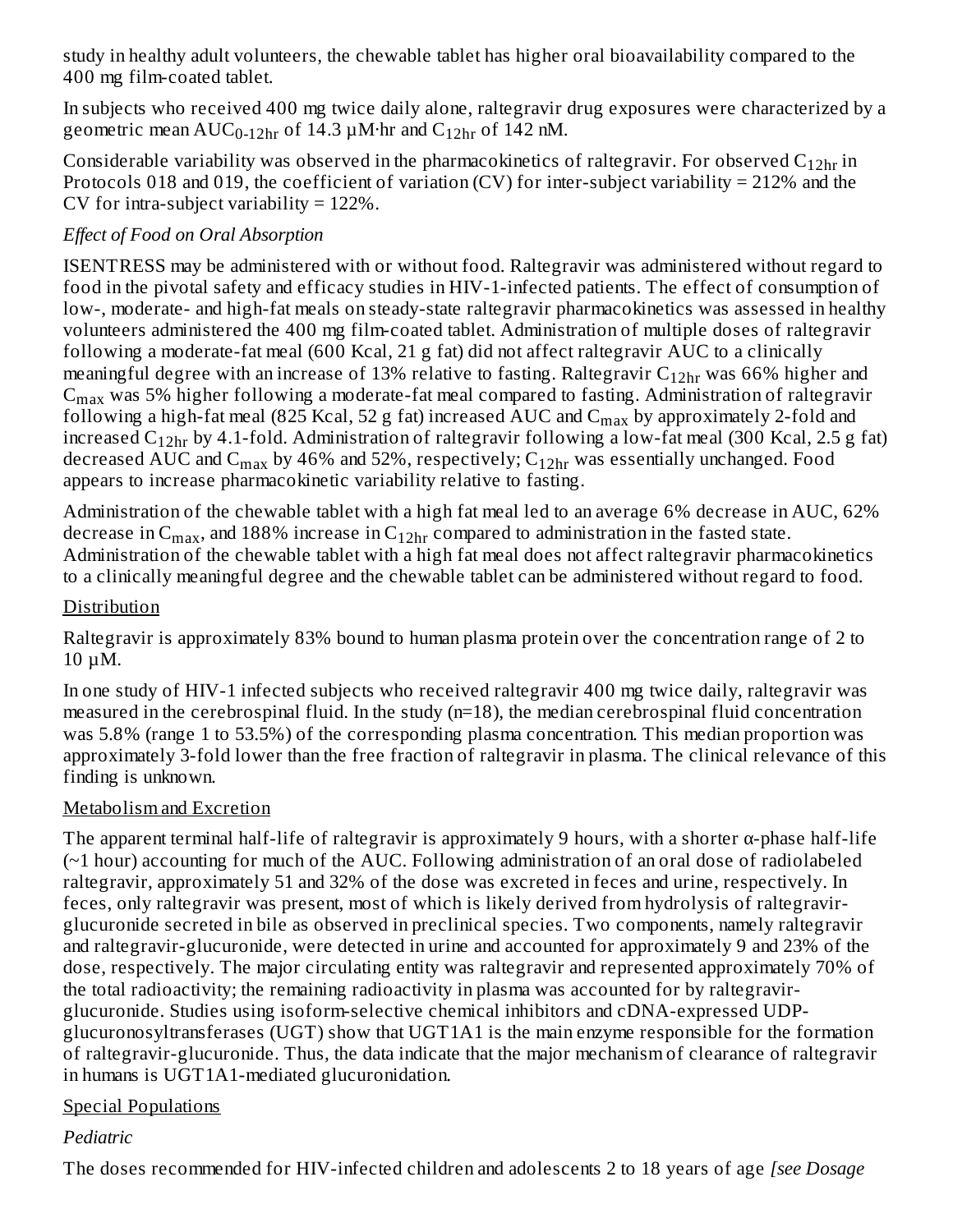*and Administration (2.3)]* resulted in a pharmacokinetic profile of raltegravir similar to that observed in adults receiving 400 mg twice daily. Table 8 displays steady state pharmacokinetic parameters in the 400 mg film-coated tablet (6 to 18 years of age) and the chewable tablet (2 to less than 12 years of age).

#### **Table 8: Raltegravir Steady State Pharmacokinetic Parameters Following Administration of Recommended Dos es**

| Age                        | <b>Formulation</b>    | Dose                                                        | $N^*$ | <b>Geometric Mean</b><br>$(\%CV)$<br>$AUC_{0-12hr}$<br>$(\mu M \cdot hr)$ | <b>Geometric Mean</b><br>$(\%CV)$<br>$C_{12hr}$ (nM) |
|----------------------------|-----------------------|-------------------------------------------------------------|-------|---------------------------------------------------------------------------|------------------------------------------------------|
| 12 to 18 years             | Film-coated<br>tablet | 400 mg twice<br>daily, regardless<br>of weight $^{\dagger}$ | 11    | 15.7 (98%)                                                                | 333 (78%)                                            |
| 6 to less than 12<br>years | Film-coated<br>tablet | 400 mg twice<br>daily, for patients<br>$\geq$ 25 kg         | 11    | 15.8 (120%)                                                               | 246 (221%)                                           |
| 6 to less than 12<br>years |                       | Weight based<br>Chewable tablet dosing, see Table           | 10    | 22.6 (34%)                                                                | 130 (88%)                                            |
| 2 to less than 6<br>years  |                       | Weight based<br>Chewable tablet dosing, see Table           | 12    | 18.0 (59%)                                                                | 71 (55%)                                             |

\* Number of patients with intensive pharmacokinetic (PK) results at the final recommended dose.

† Patients in this age group received approximately 8 mg/kg/dose at time of intensive PK which met PK and safety targets. Based on review of the individual profiles and receipt of a mean dose of 390 mg, 4 00 mg twice daily was selected as the recommended dose for this age group.

The pharmacokinetics of raltegravir in children under 2 years of age has not been established.

*Age*

The effect of age (18 years and older) on the pharmacokinetics of raltegravir was evaluated in the composite analysis. No dosage adjustment is necessary.

### *Race*

The effect of race on the pharmacokinetics of raltegravir in adults was evaluated in the composite analysis. No dosage adjustment is necessary.

#### *Gender*

A study of the pharmacokinetics of raltegravir was performed in healthy adult males and females. Additionally, the effect of gender was evaluated in a composite analysis of pharmacokinetic data from 103 healthy subjects and 28 HIV-1 infected subjects receiving raltegravir monotherapy with fasted administration. No dosage adjustment is necessary.

### *Hepatic Impairment*

Raltegravir is eliminated primarily by glucuronidation in the liver. A study of the pharmacokinetics of raltegravir was performed in adult subjects with moderate hepatic impairment. Additionally, hepatic impairment was evaluated in the composite pharmacokinetic analysis. There were no clinically important pharmacokinetic differences between subjects with moderate hepatic impairment and healthy subjects. No dosage adjustment is necessary for patients with mild to moderate hepatic impairment. The effect of severe hepatic impairment on the pharmacokinetics of raltegravir has not been studied.

### *Renal Impairment*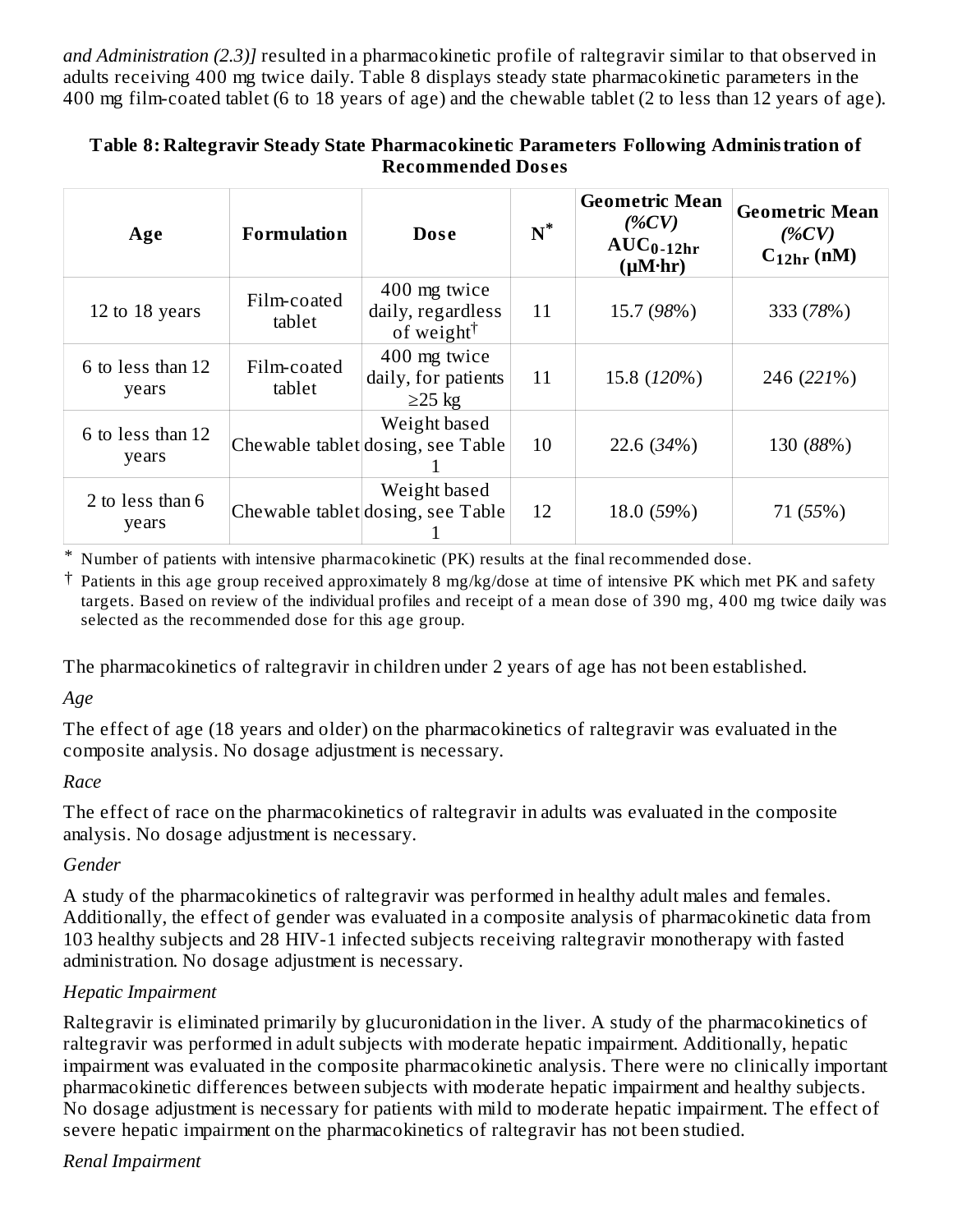Renal clearance of unchanged drug is a minor pathway of elimination. A study of the pharmacokinetics of raltegravir was performed in adult subjects with severe renal impairment. Additionally, renal impairment was evaluated in the composite pharmacokinetic analysis. There were no clinically important pharmacokinetic differences between subjects with severe renal impairment and healthy subjects. No dosage adjustment is necessary. Because the extent to which ISENTRESS may be dialyzable is unknown, dosing before a dialysis session should be avoided.

### *UGT1A1 Polymorphism*

There is no evidence that common UGT1A1 polymorphisms alter raltegravir pharmacokinetics to a clinically meaningful extent. In a comparison of 30 adult subjects with \*28/\*28 genotype (associated with reduced activity of UGT1A1) to 27 adult subjects with wild-type genotype, the geometric mean ratio (90% CI) of AUC was 1.41 (0.96, 2.09).

Drug Interactions *[see Drug Interactions (7)]*

| Coadministered       | Coadministered<br><b>Drug</b> | Raltegravir                                                                                                   | Ratio (90% Confidence Interval) of<br><b>Raltegravir Pharmacokinetic</b><br><b>Parameters with/without</b><br><b>Coadministered Drug;</b><br>No Effect $= 1.00$ |                         |                         |                         |
|----------------------|-------------------------------|---------------------------------------------------------------------------------------------------------------|-----------------------------------------------------------------------------------------------------------------------------------------------------------------|-------------------------|-------------------------|-------------------------|
| Drug                 | Dose/Schedule                 | Dose/Schedule                                                                                                 | $\mathbf n$                                                                                                                                                     | $C_{\text{max}}$        | <b>AUC</b>              | $C_{\min}$              |
| atazanavir           | 400 mg daily                  | 100 mg single dose                                                                                            | 10                                                                                                                                                              | 1.53<br>(1.11,<br>2.12) | 1.72<br>(1.47,<br>2.02) | 1.95<br>(1.30,<br>2.92) |
| atazanavir/ritonavir | 300 mg/100 mg<br>daily        | 400 mg twice daily                                                                                            | 10                                                                                                                                                              | 1.24<br>(0.87,<br>1.77) | 1.41<br>(1.12,<br>1.78) | 1.77<br>(1.39,<br>2.25) |
| efavirenz            | 600 mg daily                  | 400 mg single dose                                                                                            | 9                                                                                                                                                               | 0.64<br>(0.41,<br>0.98) | 0.64<br>(0.52,<br>0.80) | 0.79<br>(0.49,<br>1.28) |
| etravirine           | 200 mg twice daily            | 400 mg twice daily                                                                                            | 19                                                                                                                                                              | 0.89<br>(0.68,<br>1.15) | 0.90<br>(0.68,<br>1.18) | 0.66<br>(0.34,<br>1.26) |
| omeprazole           | 20 mg daily                   | 400 mg single dose                                                                                            | 14<br>(10 for<br>AUC)                                                                                                                                           | 4.15<br>(2.82,<br>6.10) | 3.12<br>(2.13,<br>4.56) | 1.46<br>(1.10,<br>1.93) |
| rifampin             | 600 mg daily                  | 400 mg single dose                                                                                            | 9                                                                                                                                                               | 0.62<br>(0.37,<br>1.04) | 0.60<br>(0.39,<br>0.91) | 0.39<br>(0.30,<br>0.51) |
| rifampin             | 600 mg daily                  | 400 mg twice daily<br>when administered<br>alone; 800 mg twice<br>daily when<br>administered with<br>rifampin | 14                                                                                                                                                              | 1.62<br>(1.12,<br>2.33) | 1.27<br>(0.94,<br>1.71) | 0.47<br>(0.36,<br>0.61) |
| ritonavir            | 100 mg twice daily            | 400 mg single dose                                                                                            | 10                                                                                                                                                              | 0.76<br>(0.55,<br>1.04) | 0.84<br>(0.70,<br>1.01) | 0.99<br>(0.70,<br>1.40) |
| tenofovir            | 300 mg daily                  | 400 mg twice daily                                                                                            | 9                                                                                                                                                               | 1.64<br>(1.16,<br>2.32) | 1.49<br>(1.15,<br>1.94) | 1.03<br>(0.73,<br>1.45) |

### **Table 9: Effect of Other Agents on the Pharmacokinetics of Raltegravir in Adults**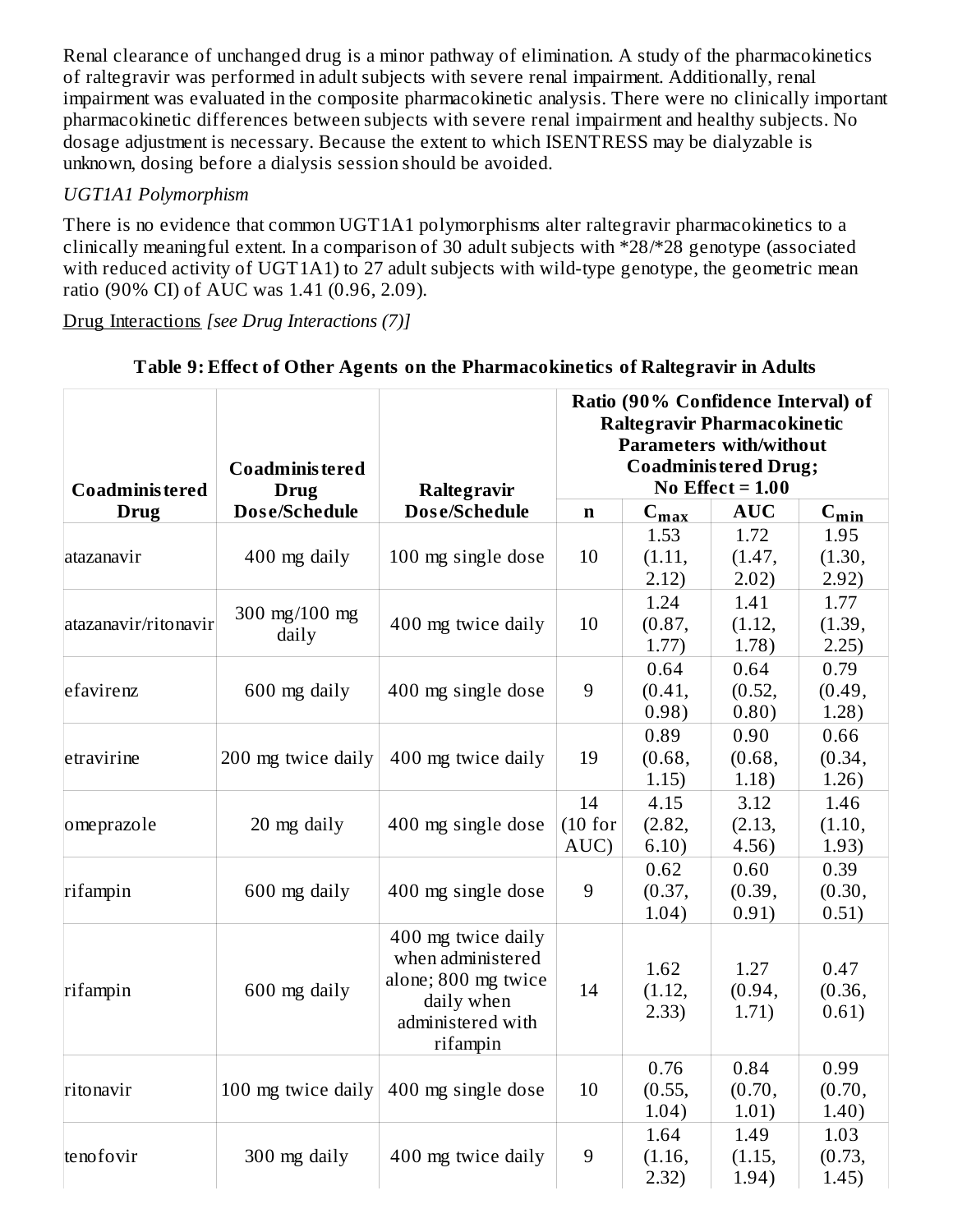| tipranavir/ritonavir | 500 mg/200 mg<br>twice daily | 400 mg twice daily $(14$ for | $\cup_{\min}$ ) | 0.82<br>(0.46,<br>1.46) | 0.76<br>(0.49,<br>1.19 | 0.45<br>(0.31,<br>0.66) |
|----------------------|------------------------------|------------------------------|-----------------|-------------------------|------------------------|-------------------------|
|----------------------|------------------------------|------------------------------|-----------------|-------------------------|------------------------|-------------------------|

### **12.4 Microbiology**

#### Mechanism of Action

Raltegravir inhibits the catalytic activity of HIV-1 integrase, an HIV-1 encoded enzyme that is required for viral replication. Inhibition of integrase prevents the covalent insertion, or integration, of unintegrated linear HIV-1 DNA into the host cell genome preventing the formation of the HIV-1 provirus. The provirus is required to direct the production of progeny virus, so inhibiting integration prevents propagation of the viral infection. Raltegravir did not significantly inhibit human phosphoryltransferases including DNA polymerases  $α$ ,  $β$ , and  $γ$ .

### Antiviral Activity in Cell Culture

Raltegravir at concentrations of 31  $\pm$  20 nM resulted in 95% inhibition (EC<sub>95</sub>) of viral spread (relative to an untreated virus-infected culture) in human T-lymphoid cell cultures infected with the cell-line adapted HIV-1 variant H9IIIB. In addition, 5 clinical isolates of HIV-1 subtype B had  $\rm EC_{95}$  values ranging from 9 to 19 nM in cultures of mitogen-activated human peripheral blood mononuclear cells. In a single-cycle infection assay, raltegravir inhibited infection of 23 HIV-1 isolates representing 5 non-B subtypes  $(A, C, D, F, and G)$  and 5 circulating recombinant forms  $(AE, AG, BF, BG, and cpx)$  with  $EC_{50}$ values ranging from 5 to 12 nM. Raltegravir also inhibited replication of an HIV-2 isolate when tested in CEMx174 cells (EC $_{95}$  value = 6 nM). Additive to synergistic antiretroviral activity was observed when human T-lymphoid cells infected with the H9IIIB variant of HIV-1 were incubated with raltegravir in combination with non-nucleoside reverse transcriptase inhibitors (delavirdine, efavirenz, or nevirapine); nucleoside analog reverse transcriptase inhibitors (abacavir, didanosine, lamivudine, stavudine, tenofovir, zalcitabine, or zidovudine); protease inhibitors (amprenavir, atazanavir, indinavir, lopinavir, nelfinavir, ritonavir, or saquinavir); or the entry inhibitor enfuvirtide.

#### Resistance

The mutations observed in the HIV-1 integrase coding sequence that contributed to raltegravir resistance (evolved either in cell culture or in subjects treated with raltegravir) generally included an amino acid substitution at either Y143 (changed to C, H, or R) or Q148 (changed to H, K, or R) or N155 (changed to H) plus one or more additional substitutions (i.e., L74M, E92Q, Q95K/R, T97A, E138A/K, G140A/S, V151I, G163R, H183P, Y226C/D/F/H, S230R, and D232N).

*Treatment-Naïve Adult Subjects:* By Week 96 in the STARTMRK trial, the primary raltegravir resistance-associated substitutions were observed in 4 (2 with Y143H/R and 2 with Q148H/R) of the 10 virologic failure subjects with evaluable genotypic data from paired baseline and raltegravir treatmentfailure isolates.

*Treatment-Experienced Adult Subjects:* By Week 96 in the BENCHMRK trials, at least one of the primary raltegravir resistance-associated substitutions, Y143C/H/R, Q148H/K/R, and N155H, was observed in 76 of the 112 virologic failure subjects with evaluable genotypic data from paired baseline and raltegravir treatment-failure isolates. The emergence of the primary raltegravir resistance-associated substitutions was observed cumulatively in 70 subjects by Week 48 and 78 subjects by Week 96, 15.2% and 17% of the raltegravir recipients, respectively. Some (n=58) of those HIV-1 isolates harboring one or more of the primary raltegravir resistance-associated substitutions were evaluated for raltegravir susceptibility yielding a median decrease of 26.3-fold (mean  $48.9 \pm 44.8$ -fold decrease, ranging from 0.8- to 159-fold) compared to the wild-type reference.

### **13 NONCLINICAL TOXICOLOGY**

### **13.1 Carcinogenesis, Mutagenesis, Impairment of Fertility**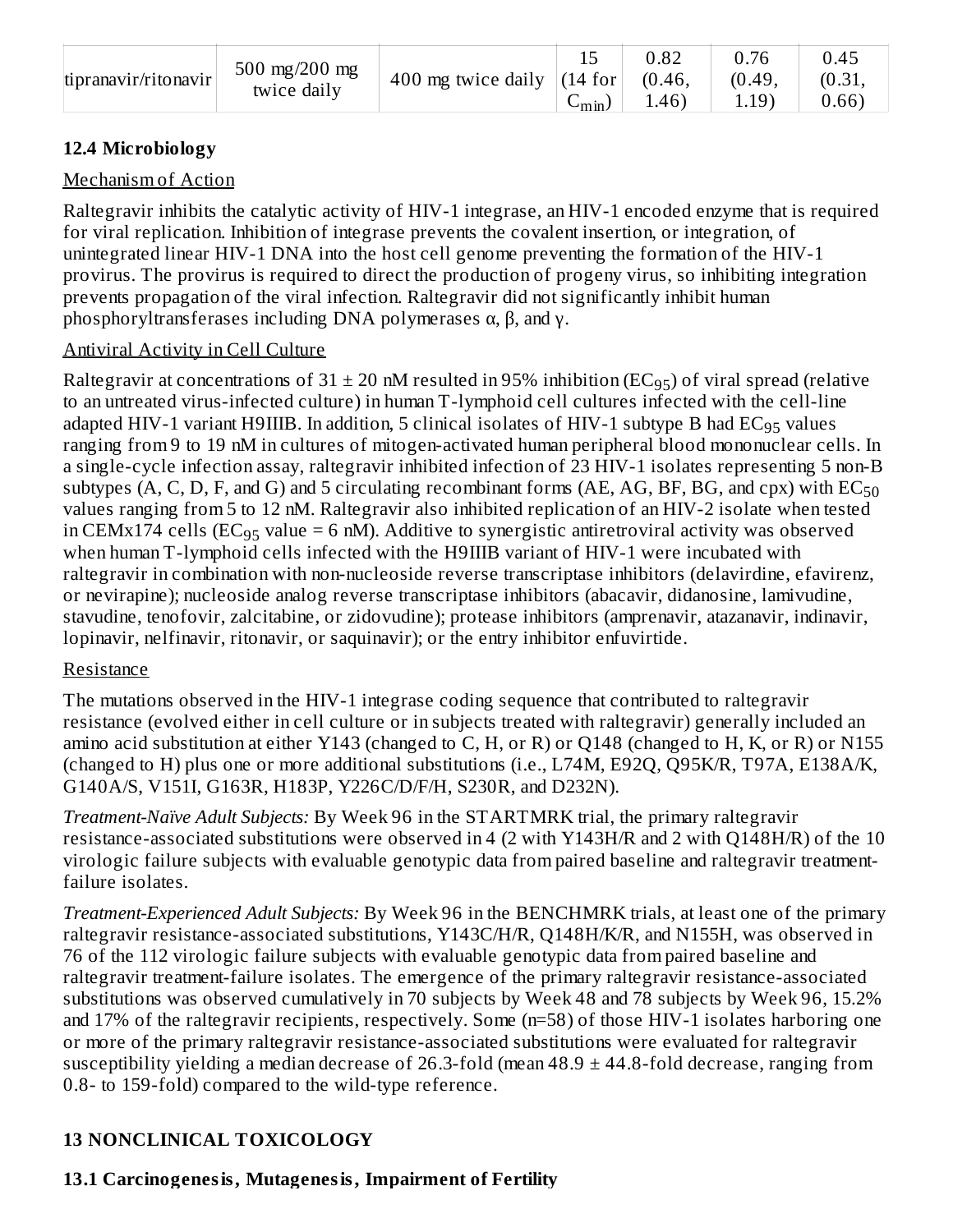Carcinogenicity studies of raltegravir in mice did not show any carcinogenic potential. At the highest dose levels, 400 mg/kg/day in females and 250 mg/kg/day in males, systemic exposure was 1.8-fold (females) or 1.2-fold (males) greater than the AUC (54  $\mu$ M·hr) at the 400-mg twice daily human dose. Treatment-related squamous cell carcinoma of nose/nasopharynx was observed in female rats dosed with 600 mg/kg/day raltegravir for 104 weeks. These tumors were possibly the result of local irritation and inflammation due to local deposition and/or aspiration of drug in the mucosa of the nose/nasopharynx during dosing. No tumors of the nose/nasopharynx were observed in rats dosed with 150 mg/kg/day (males) and 50 mg/kg/day (females) and the systemic exposure in rats was 1.7-fold (males) to 1.4-fold (females) greater than the AUC (54  $\mu$ M·hr) at the 400-mg twice daily human dose.

**13.1 Carcinogenesis, Mutagenesis, Impairment of Fertility**

No evidence of mutagenicity or genotoxicity was observed in *in vitro* microbial mutagenesis (Ames) tests, *in vitro* alkaline elution assays for DNA breakage, and *in vitro* and *in vivo* chromosomal aberration studies.

No effect on fertility was seen in male and female rats at doses up to 600 mg/kg/day which resulted in a 3-fold exposure above the exposure at the recommended human dose.

## **14 CLINICAL STUDIES**

### Description of Clinical Studies

The evidence of durable efficacy of ISENTRESS is based on the analyses of 156-week data from an ongoing, randomized, double-blind, active-control trial, STARTMRK (Protocol 021) in antiretroviral treatment-naïve HIV-1 infected adult subjects and 96-week data from 2 ongoing, randomized, doubleblind, placebo-controlled studies, BENCHMRK 1 and BENCHMRK 2 (Protocols 018 and 019), in antiretroviral treatment-experienced HIV-1 infected adult subjects.

### **14.1 Treatment-Naïve Adult Subjects**

STARTMRK (Protocol 021) is a Phase 3 study to evaluate the safety and antiretroviral activity of ISENTRESS 400 mg twice daily + emtricitabine (+) tenofovir versus efavirenz 600 mg at bedtime plus emtricitabine (+) tenofovir in treatment-naïve HIV-1-infected subjects with HIV-1 RNA >5000 copies/mL. Randomization was stratified by screening HIV-1 RNA level (≤50,000 copies/mL; and >50,000 copies/mL) and by hepatitis status.

Table 10 shows the demographic characteristics of subjects in the group receiving ISENTRESS 400 mg twice daily and subjects in the comparator group.

| <b>Randomized Study</b><br>Protocol 021 | <b>ISENTRESS</b><br>400 mg Twice Daily<br>$(N = 281)$ | <b>Efavirenz</b><br>600 mg At Bedtime<br>$(N = 282)$ |
|-----------------------------------------|-------------------------------------------------------|------------------------------------------------------|
| Gender                                  |                                                       |                                                      |
| Male                                    | 81%                                                   | 82%                                                  |
| Female                                  | 19%                                                   | 18%                                                  |
| Race                                    |                                                       |                                                      |
| White                                   | 41%                                                   | 44%                                                  |
| <b>Black</b>                            | 12%                                                   | 8%                                                   |
| Asian                                   | 13%                                                   | 11%                                                  |
| Hispanic                                | 21%                                                   | 24%                                                  |
| Native American                         | $<1\%$                                                | $<1\%$                                               |
| Multiracial                             | 12%                                                   | 13%                                                  |
| Region                                  |                                                       |                                                      |

### **Table 10: Bas eline Characteristics**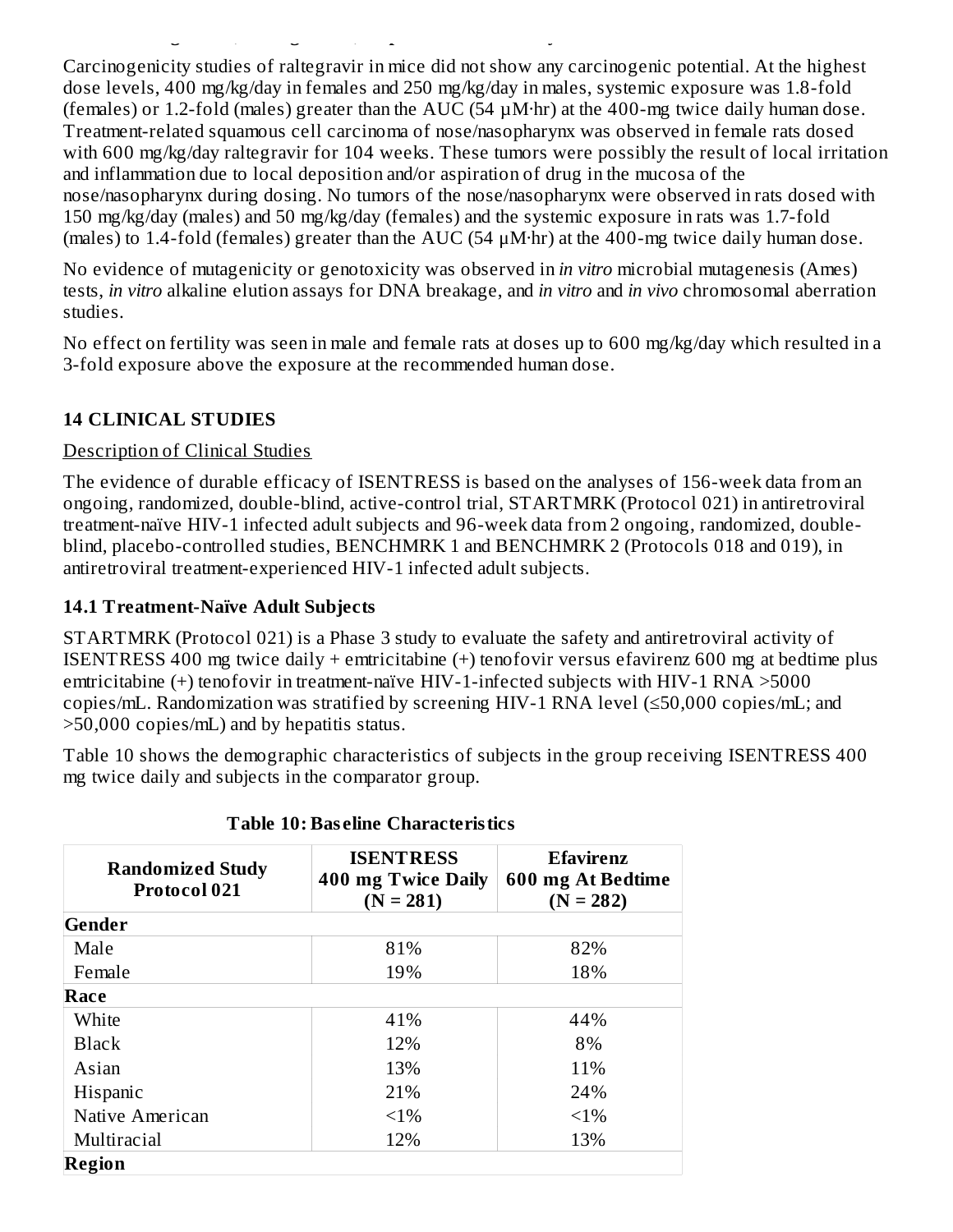| Latin America                                  | 35%            | 34%                  |
|------------------------------------------------|----------------|----------------------|
| Southeast Asia                                 | 12%            | 10%                  |
| North America                                  | 29%            | 32%                  |
| EU/Australia                                   | 23%            | 23%                  |
| Age (years)                                    |                |                      |
| 18-64                                          | 99%            | 99%                  |
| $\geq 65$                                      | 1%             | 1%                   |
| Mean $(SD)$                                    | 38(9)          | 37(10)               |
| Median (min, max)                              | 37 (19 to 67)  | 36 (19 to 71)        |
| <b>CD4+ Cell Count</b>                         |                |                      |
| (cells/microL)                                 |                |                      |
| Mean(SD)                                       | 219 (124)      | 217 (134)            |
| Median (min, max)                              | 212 (1 to 620) | 204 (4 to 807)       |
| Plasma HIV-1 RNA (log <sub>10</sub> copies/mL) |                |                      |
| Mean(SD)                                       | 5(1)           | 5(1)                 |
| Median (min, max)                              | 5(3 to 6)      | $5(4 \text{ to } 6)$ |
| Plasma HIV-1 RNA (copies/mL)                   |                |                      |
| Geometric Mean                                 | 103205         | 106215               |
| Median (min, max)                              | 114000 (400 to | 104000 (4410 to      |
|                                                | 750000)        | 750000)              |
| History of AIDS*                               |                |                      |
| Yes                                            | 19%            | 21%                  |
| <b>Viral Subtype</b>                           |                |                      |
| Clade B                                        | 78%            | 82%                  |
| Non-Clade $B^{\dagger}$                        | 21%            | 17%                  |
| <b>Baseline Plasma HIV-1 RNA</b>               |                |                      |
| $\leq$ 100,000 copies/mL                       | 45%            | 49%                  |
| $>100,000$ copies/mL                           | 55%            | 51%                  |
| <b>Baseline CD4+ Cell Counts</b>               |                |                      |
| ≤50 cells/mm <sup>3</sup>                      | 10%            | 11%                  |
| >50 cells/mm <sup>3</sup> and $\leq$ 200       | 37%            | 37%                  |
| cells/mm <sup>3</sup>                          |                |                      |
| $>$ 200 cells/mm <sup>3</sup>                  | 53%            | 51%                  |
| <b>Hepatitis Status</b>                        |                |                      |
| Hepatitis B or C Positive <sup>#</sup>         | 6%             | 6%                   |

Notes:

ISENTRESS and Efavirenz were administered with emtricitabine (+) tenofovir

 $N =$  Number of subjects in each group.

\* Includes additional subjects identified as having a history of AIDS.

- † Non-Clade B Subtypes (# of subjects): Clade A (4 ), A/C (1), A/G (2), A1 (1), AE (29), AG (12), BF (6), C (37), D (2), F (2), F1 (5), G (2), Complex (3).
- ‡ Evidence of hepatitis B surface antigen or evidence of HCV RNA by polymerase chain reaction (PCR) quantitative test for hepatitis C Virus.

Week 156 outcomes from Protocol 021 are shown in Table 11.

#### **Table 11: Virologic Outcomes of Randomized Treatment of Protocol 021 at 156 Weeks**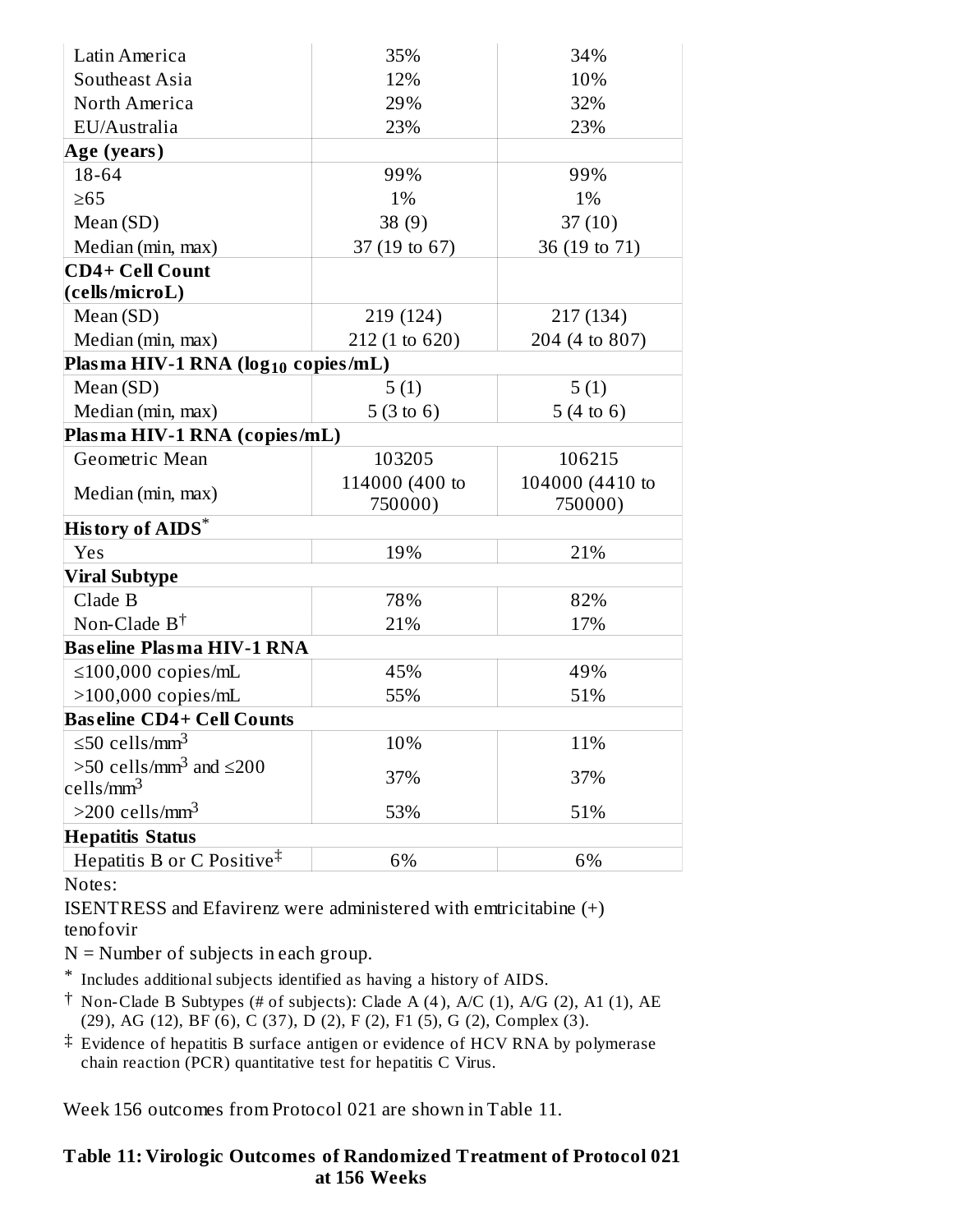|                                                                                   | <b>ISENTRESS</b><br>400 mg<br><b>Twice Daily</b><br>$(N = 281)$ | <b>Efavirenz</b><br>600 mg<br><b>At Bedtime</b><br>$(N = 282)$ | <b>Difference</b><br>(ISENTRESS - Efavirenz)<br>(CI) |
|-----------------------------------------------------------------------------------|-----------------------------------------------------------------|----------------------------------------------------------------|------------------------------------------------------|
| <b>Subjects with</b><br><b>HIV-1 RNA</b><br>less than 50                          | 76%                                                             | 68%                                                            | 7.4%<br>$(-0.1\%, 14.7\%)$                           |
| copies/mL<br><b>Virologic</b><br>Failure $\degree$                                | 9%                                                              | 13%                                                            |                                                      |
| No virologic<br>data at Week<br>156<br>Window                                     |                                                                 |                                                                |                                                      |
| <u>Reasons</u><br><b>Discontinued</b><br>study due to<br>$AE$ or death $^\dagger$ | 4%                                                              | 7%                                                             |                                                      |
| <b>Discontinued</b><br>study for<br>other<br>$r$ eas ons $^\ddag$                 | 10%                                                             | 10%                                                            |                                                      |
| <b>Missing data</b><br>during<br>window but<br>on study                           | 1%                                                              | 1%                                                             |                                                      |

\* Includes subjects who discontinued prior to Week 156 for lack of efficacy or subjects who are ≥50 copies in the 156-week window.

† Includes subjects who discontinued due to AE or Death at any time point from Day 1 through the Week 156 window if this resulted in no virologic data on treatment during Week 156 visit window.

‡ Other includes: withdrew consent, loss to follow-up, moved etc., if the viral load at the time of discontinuation was <50 copies/mL.

The mean changes in CD4 count from baseline were 281 cells/mm $^3$  in the group receiving ISENTRESS 400 mg twice daily and 241 cells/mm<sup>3</sup> in the group receiving Efavirenz 600 mg at bedtime.

### **14.2 Treatment-Experienced Adult Subjects**

BENCHMRK 1 and BENCHMRK 2 are Phase 3 studies to evaluate the safety and antiretroviral activity of ISENTRESS 400 mg twice daily in combination with an optimized background therapy (OBT), versus OBT alone, in HIV-1-infected subjects, 16 years or older, with documented resistance to at least 1 drug in each of 3 classes (NNRTIs, NRTIs, PIs) of antiretroviral therapies. Randomization was stratified by degree of resistance to PI (1PI vs. >1PI) and the use of enfuvirtide in the OBT. Prior to randomization, OBT was selected by the investigator based on genotypic/phenotypic resistance testing and prior ART history.

Table 12 shows the demographic characteristics of subjects in the group receiving ISENTRESS 400 mg twice daily and subjects in the placebo group.

### **Table 12: Bas eline Characteristics**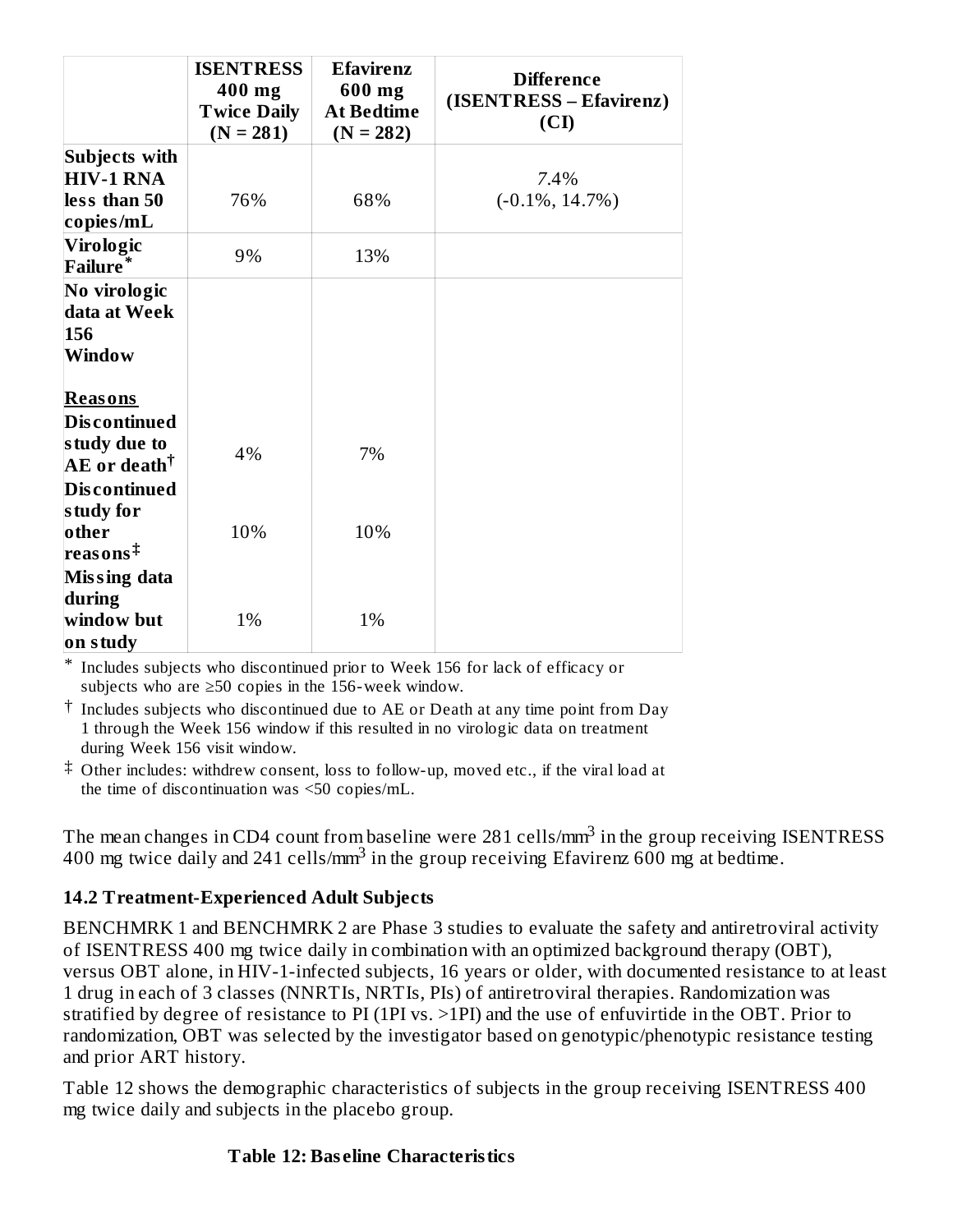| <b>Randomized Studies</b><br>Protocol 018 and 019                             | <b>ISENTRESS 400 mg</b><br><b>Twice Daily + OBT</b> | Placebo + OBT          |  |
|-------------------------------------------------------------------------------|-----------------------------------------------------|------------------------|--|
|                                                                               | $(N = 462)$                                         | $(N = 237)$            |  |
| Gender                                                                        |                                                     |                        |  |
| Male                                                                          | 88%                                                 | 89%                    |  |
| Female                                                                        | 12%                                                 | 11%                    |  |
| Race                                                                          |                                                     |                        |  |
| White                                                                         | 65%                                                 | 73%                    |  |
| <b>Black</b>                                                                  | 14%                                                 | 11%                    |  |
| Asian                                                                         | 3%                                                  | 3%                     |  |
| Hispanic                                                                      | 11%                                                 | 8%                     |  |
| Others                                                                        | 6%                                                  | 5%                     |  |
| Age (years)                                                                   |                                                     |                        |  |
| Median (min, max)                                                             | 45 (16 to 74)                                       | 45 (17 to 70)          |  |
| <b>CD4+ Cell Count</b>                                                        |                                                     |                        |  |
| Median (min, max), cells/mm <sup>3</sup>                                      | 119 (1 to 792)                                      | 123 (0 to 759)         |  |
| ≤50 cells/mm <sup>3</sup>                                                     | 32%                                                 | 33%                    |  |
| >50 and $\leq$ 200 cells/mm <sup>3</sup>                                      | 37%                                                 | 36%                    |  |
| Plasma HIV-1 RNA                                                              |                                                     |                        |  |
| Median (min, max), $\log_{10}$<br>copies/mL                                   | 4.8 $(2 \text{ to } 6)$                             | $4.7(2 \text{ to } 6)$ |  |
| >100,000 copies/mL                                                            | 36%                                                 | 33%                    |  |
| <b>History of AIDS</b>                                                        |                                                     |                        |  |
| Yes                                                                           | 92%                                                 | 91%                    |  |
| Prior Use of ART, Median (1 <sup>st</sup> Quartile, 3 <sup>rd</sup> Quartile) |                                                     |                        |  |
| <b>Years of ART Use</b>                                                       | 10 (7 to 12)                                        | 10 (8 to 12)           |  |
| Number of ART                                                                 | 12 (9 to 15)                                        | 12 (9 to 14)           |  |
| <b>Hepatitis Co-infection*</b>                                                |                                                     |                        |  |
| No Hepatitis B or C virus                                                     | 83%                                                 | 84%                    |  |
| Hepatitis B virus only                                                        | 8%                                                  | 3%                     |  |
| Hepatitis C virus only                                                        | 8%                                                  | 12%                    |  |
| Co-infection of Hepatitis B<br>and C virus                                    | 1%                                                  | 1%                     |  |
| <b>Stratum</b>                                                                |                                                     |                        |  |
| Enfuvirtide in OBT                                                            | 38%                                                 | 38%                    |  |
| Resistant to $\geq$ 2 PI                                                      | 97%                                                 | 95%                    |  |

\* Hepatitis B virus surface antigen positive or hepatitis C virus antibody positive.

Table 13 compares the characteristics of optimized background therapy at baseline in the group receiving ISENTRESS 400 mg twice daily and subjects in the control group.

| <b>Table 13: Characteristics of Optimized Background Therapy at Baseline</b> |  |  |  |  |
|------------------------------------------------------------------------------|--|--|--|--|
|------------------------------------------------------------------------------|--|--|--|--|

| <b>Randomized Studies</b><br>Protocol 018 and 019<br><b>Number of ARTs in OBT</b> | <b>ISENTRESS 400 mg</b><br><b>Twice Daily + OBT</b><br>$(N = 462)$ | Placebo + OBT<br>$(N = 237)$ |
|-----------------------------------------------------------------------------------|--------------------------------------------------------------------|------------------------------|
| Median (min, max)                                                                 | 4 (1 to 7)                                                         | 4 $(2 \text{ to } 7)$        |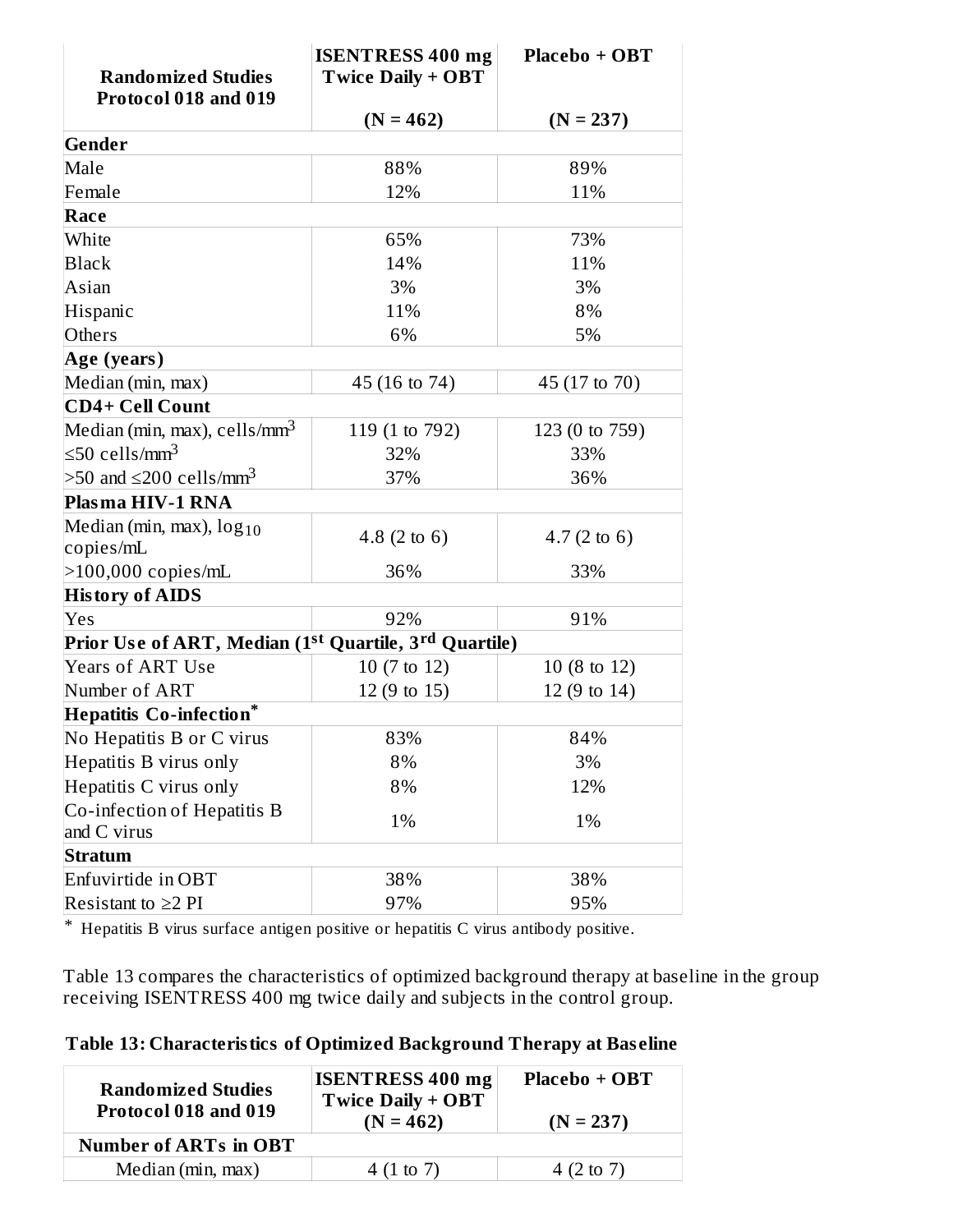| <b>Number of Active PI in OBT</b><br>by Phenotypic Resistance<br>Test* |     |     |
|------------------------------------------------------------------------|-----|-----|
|                                                                        | 36% | 41% |
| 1 or more                                                              | 60% | 58% |
| <b>Phenotypic Sensitivity Score</b><br>$(PSS)^{\dagger}$               |     |     |
|                                                                        | 15% | 18% |
|                                                                        | 31% | 30% |
| 2                                                                      | 31% | 28% |
| 3 or more                                                              | 18% | 20% |
| <b>Genotypic Sensitivity Score</b><br>$(GSS)^{\dagger}$                |     |     |
|                                                                        | 25% | 27% |
|                                                                        | 38% | 40% |
| フ                                                                      | 24% | 21% |
| 3 or more                                                              | 11% | 10% |

\* Darunavir use in OBT in darunavir-naïve subjects was counted as one active PI.

† The Phenotypic Sensitivity Score (PSS) and the Genotypic Sensitivity Score (GSS) were defined as the total oral ARTs in OBT to which a subject's viral isolate showed phenotypic sensitivity and genotypic sensitivity, respectively, based upon phenotypic and genotypic resistance tests. Enfuvirtide use in OBT in enfuvirtide-naïve subjects was counted as one active drug in OBT in the GSS and PSS. Similarly, darunavir use in OBT in darunavir-naïve subjects was counted as one active drug in OBT.

Week 96 outcomes for the 699 subjects randomized and treated with the recommended dose of ISENTRESS 400 mg twice daily or placebo in the pooled BENCHMRK 1 and 2 studies are shown in Table 14.

| <b>Table 14: Virologic Outcomes of Randomized Treatment of Protocols</b> |
|--------------------------------------------------------------------------|
| 018 and 019 at 96 Weeks (Pooled Analysis)                                |

|                                                            | <b>ISENTRESS</b><br>400 mg Twice Daily +<br><b>OBT</b><br>$(N = 462)$ | Placebo + OBT<br>$(N = 237)$ |
|------------------------------------------------------------|-----------------------------------------------------------------------|------------------------------|
| <b>Subjects with HIV-1 RNA</b>                             |                                                                       |                              |
| less than 50 copies/mL                                     | 55%                                                                   | 27%                          |
| Virologic Failure*                                         | 35%                                                                   | 66%                          |
| No virologic data at Week<br>96<br>Window                  |                                                                       |                              |
| <u>Reasons</u><br>Discontinued study due                   |                                                                       |                              |
| to<br>$AE$ or death $^\dagger$                             | 3%                                                                    | 3%                           |
| Discontinued study for<br>$\,$ other reasons $^{\ddagger}$ | 4%                                                                    | 4%                           |
| Missing data during                                        |                                                                       |                              |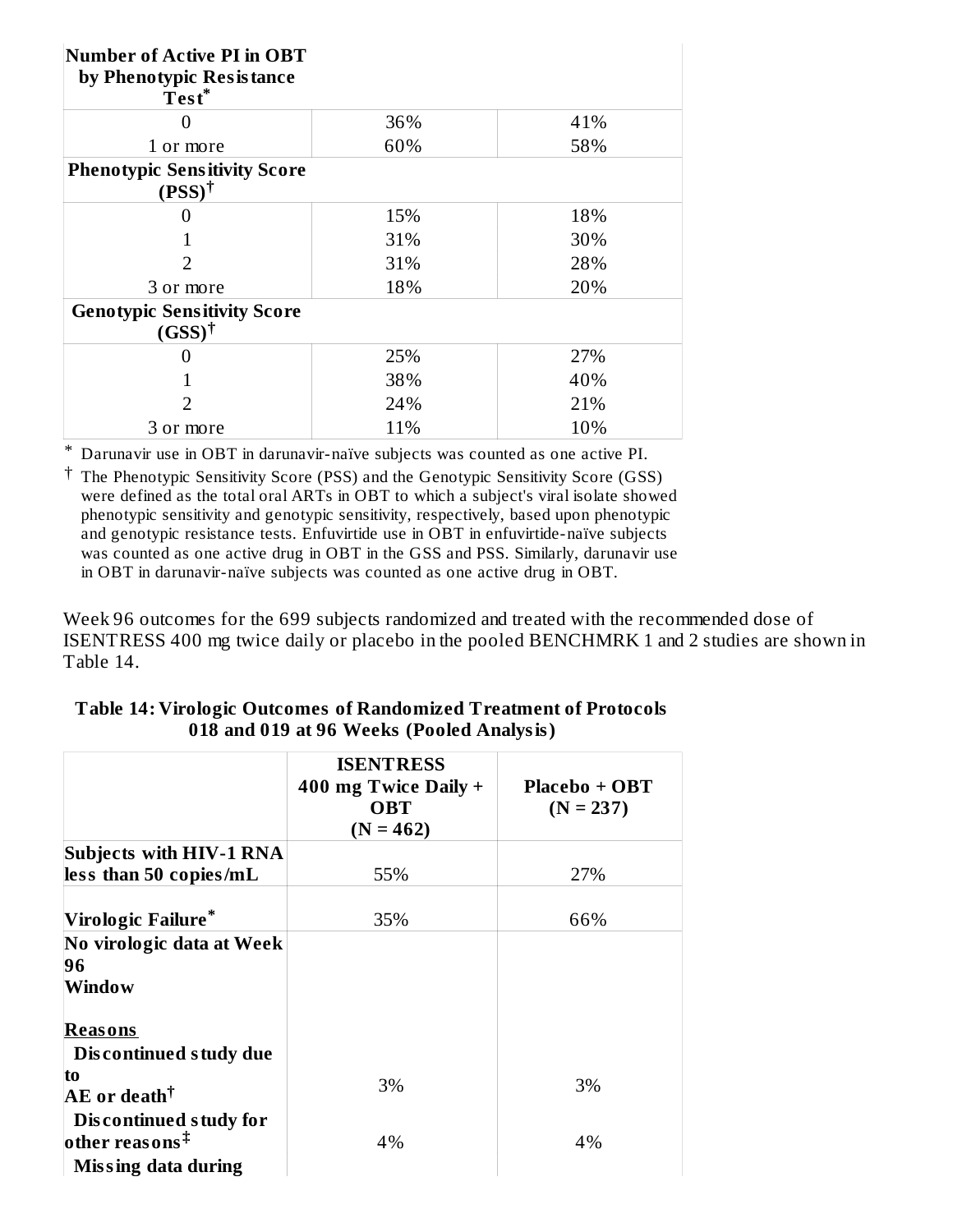| window but on study                                                                                                                                 | 4%                                                                                                                                                                        | $<1\%$ |  |
|-----------------------------------------------------------------------------------------------------------------------------------------------------|---------------------------------------------------------------------------------------------------------------------------------------------------------------------------|--------|--|
| * Includes subjects who switched to open-label raltegravir after Week 16 due to the<br>subjects who<br>were $\geq$ 50 copies in the 96 week window. | protocol-defined virologic failure, subjects who discontinued prior to Week 96 for<br>lack of efficacy, subjects changed OBT due to lack of efficacy prior to Week 96, or |        |  |
| <sup>†</sup> Includes subjects who discontinued due to AE or Death at any time point from Day                                                       | 1 through the Week 96 window if this resulted in no virologic data on treatment                                                                                           |        |  |
| during the Week 96 window.<br>$\ddagger$ Other includes: withdrew consent, loss to follow-up, moved etc., if the viral load at                      |                                                                                                                                                                           |        |  |

Other includes: withdrew consent, loss to follow-up, moved etc., if the viral load at the time of discontinuation was <50 copies/mL.

The mean changes in CD4 count from baseline were 118 cells/mm<sup>3</sup> in the group receiving ISENTRESS 400 mg twice daily and 47 cells/ $\text{mm}^3$  for the control group.

Treatment-emergent CDC Category C events occurred in 4% of the group receiving ISENTRESS 400 mg twice daily and 5% of the control group.

Virologic responses at Week 96 by baseline genotypic and phenotypic sensitivity score are shown in Table 15.

#### **Table 15: Virologic Respons e at 96 Week Window by Bas eline Genotypic/Phenotypic Sensitivity Score**

|                                           | <b>Percent with HIV-1 RNA</b><br>$<$ 50 copies/mL<br>At Week 96 |                                                                       |             |                                          |  |  |  |
|-------------------------------------------|-----------------------------------------------------------------|-----------------------------------------------------------------------|-------------|------------------------------------------|--|--|--|
|                                           |                                                                 | <b>ISENTRESS</b><br>400 mg<br><b>Twice Daily + OBT</b><br>$(N = 462)$ |             | <b>Placebo</b><br>$+$ OBT<br>$(N = 237)$ |  |  |  |
|                                           | $\mathbf n$                                                     |                                                                       | $\mathbf n$ |                                          |  |  |  |
|                                           | <b>Phenotypic Sensitivity Score (PSS)*</b>                      |                                                                       |             |                                          |  |  |  |
| $\Omega$                                  | 67<br>43                                                        |                                                                       | 43          | 5                                        |  |  |  |
|                                           | 144                                                             | 58                                                                    | 71          | 23                                       |  |  |  |
| $\mathcal{P}$                             | 142                                                             | 61                                                                    | 66          | 32                                       |  |  |  |
| 3 or more                                 | 85                                                              | 48                                                                    | 48          | 42                                       |  |  |  |
| <b>Genotypic Sensitivity Score (GSS)*</b> |                                                                 |                                                                       |             |                                          |  |  |  |
| $\theta$                                  | 116                                                             | 39                                                                    | 65          | 5                                        |  |  |  |
|                                           | 177                                                             | 62                                                                    | 95          | 26                                       |  |  |  |
| $\mathcal{D}$                             | 111                                                             | 61                                                                    | 49          | 53                                       |  |  |  |
| 3 or more                                 | 35<br>23<br>51<br>49                                            |                                                                       |             |                                          |  |  |  |

\* The Phenotypic Sensitivity Score (PSS) and the Genotypic Sensitivity Score (GSS) were defined as the total oral ARTs in OBT to which a subject's viral isolate showed phenotypic sensitivity and genotypic sensitivity, respectively, based upon phenotypic and genotypic resistance tests. Enfuvirtide use in OBT in enfuvirtide-naïve subjects was counted as one active drug in OBT in the GSS and PSS. Similarly, darunavir use in OBT in darunavir-naïve subjects was counted as one active drug in OBT.

### *Switch of Suppressed Subjects from Lopinavir (+) Ritonavir to Raltegravir*

The SWITCHMRK 1 & 2 Phase 3 studies evaluated HIV-1 infected subjects receiving suppressive therapy (HIV-1 RNA <50 copies/mL on a stable regimen of lopinavir 200 mg (+) ritonavir 50 mg 2 tablets twice daily plus at least 2 nucleoside reverse transcriptase inhibitors for >3 months) and randomized them 1:1 to either continue lopinavir (+) ritonavir (n=174 and n=178, SWITCHMRK 1 & 2,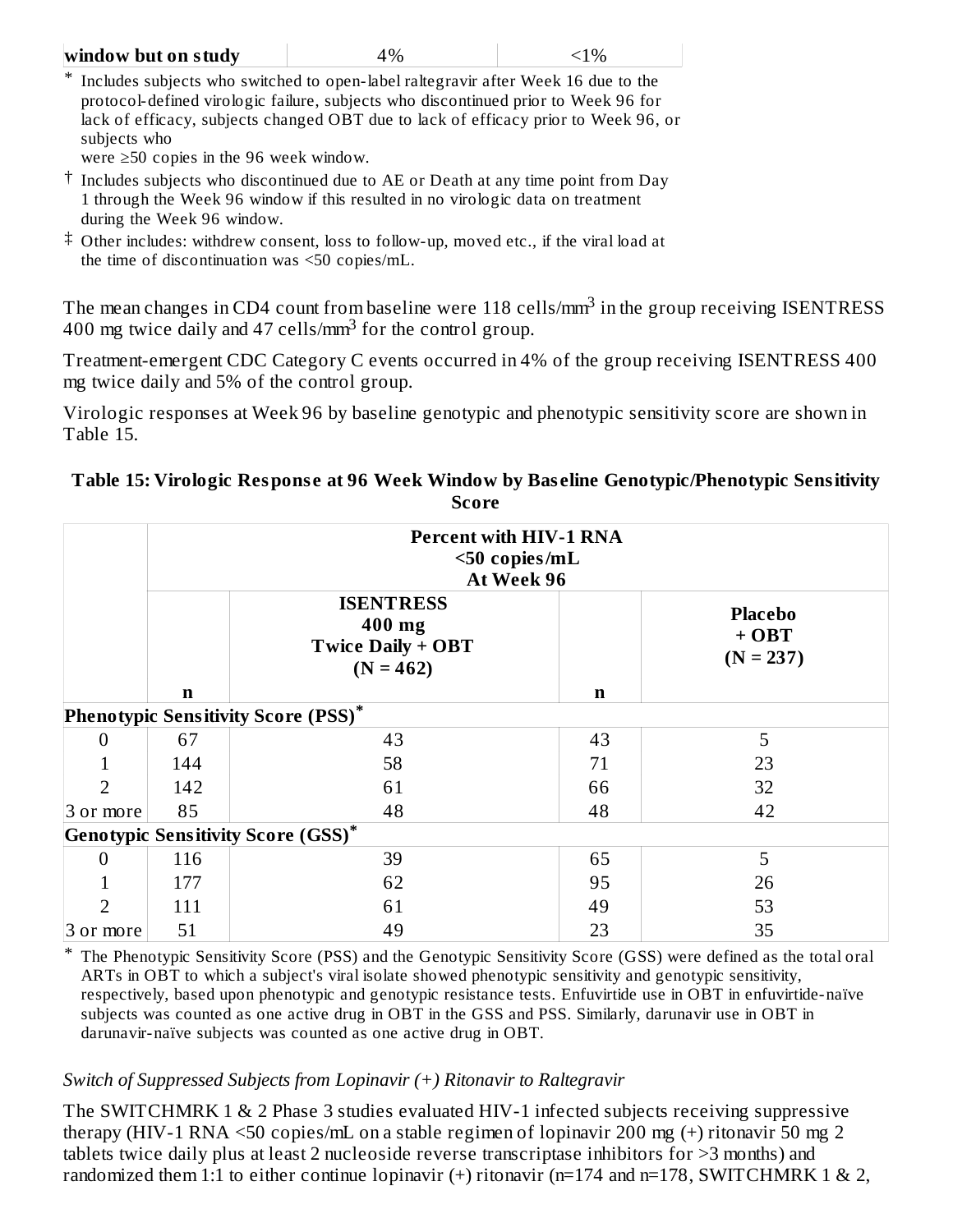respectively) or replace lopinavir (+) ritonavir with ISENTRESS 400 mg twice daily (n=174 and n=176, respectively). The primary virology endpoint was the proportion of subjects with HIV-1 RNA less than 50 copies/mL at Week 24 with a prespecified non-inferiority margin of -12% for each study; and the frequency of adverse events up to 24 weeks.

Subjects with a prior history of virological failure were not excluded and the number of previous antiretroviral therapies was not limited.

These studies were terminated after the primary efficacy analysis at Week 24 because they each failed to demonstrate non-inferiority of switching to ISENTRESS versus continuing on lopinavir (+) ritonavir. In the combined analysis of these studies at Week 24, suppression of HIV-1 RNA to less than 50 copies/mL was maintained in 82.3% of the ISENTRESS group versus 90.3% of the lopinavir (+) ritonavir group. Clinical and laboratory adverse events occurred at similar frequencies in the treatment groups.

## **14.3 Pediatric Subjects**

IMPAACT P1066 is a Phase I/II open label multicenter trial to evaluate the pharmacokinetic profile, safety, tolerability, and efficacy of raltegravir in HIV infected children. This study enrolled 126 treatment experienced children and adolescents 2 to 18 years of age. Subjects were stratified by age, enrolling adolescents first and then successively younger children. Subjects received either the 400 mg film-coated tablet formulation (6 to 18 years of age) or the chewable tablet formulation (2 to less than 12 years of age). Raltegravir was administered with an optimized background regimen.

The initial dose finding stage included intensive pharmacokinetic evaluation. Dose selection was based upon achieving similar raltegravir plasma exposure and trough concentration as seen in adults, and acceptable short term safety. After dose selection, additional subjects were enrolled for evaluation of long term safety, tolerability and efficacy. Of the 126 subjects, 96 received the recommended dose of ISENTRESS *[see Dosage and Administration (2.3)]*.

These 96 subjects had a median age of 13 (range 2 to 18) years, were 51% Female, 34% Caucasian, and 59% Black. At baseline, mean plasma HIV-1 RNA was  $4.3 \log_{10}$  copies/mL, median CD4 cell count was 481 cells/mm<sup>3</sup> (range:  $0 - 2361$ ) and median CD4% was  $23.3\%$  (range:  $0 - 44$ ). Overall, 8% had baseline plasma HIV-1 RNA >100,000 copies/mL and 59% had a CDC HIV clinical classification of category B or C. Most subjects had previously used at least one NNRTI (78%) or one PI (83%).

Ninety-three (97%) subjects 2 to 18 years of age completed 24 weeks of treatment (3 discontinued due to non-compliance). At Week 24, 54% achieved HIV RNA <50 copies/mL; 72% achieved HIV RNA <400 copies/mL or  $\geq$ 1 log<sub>10</sub> HIV RNA drop from baseline. The mean CD4 count (percent) increase from baseline to Week 24 was 119 cells/ $\text{mm}^3$  (3.8%).

## **16 HOW SUPPLIED/STORAGE AND HANDLING**

ISENTRESS tablets 400 mg are pink, oval-shaped, film-coated tablets with "227" on one side. They are supplied as follows:

**NDC** 66336-0214-06 unit-of-use bottles of 6.No. 3894

Storage and Handling

*400 mg Film-coated Tablets*

Store at 20-25°C (68-77°F); excursions permitted to 15-30°C (59-86°F). See USP Controlled Room Temperature.

*Chewable Tablets*

Store in the original package with the bottle tightly closed. Keep the desiccant in the bottle to protect from moisture.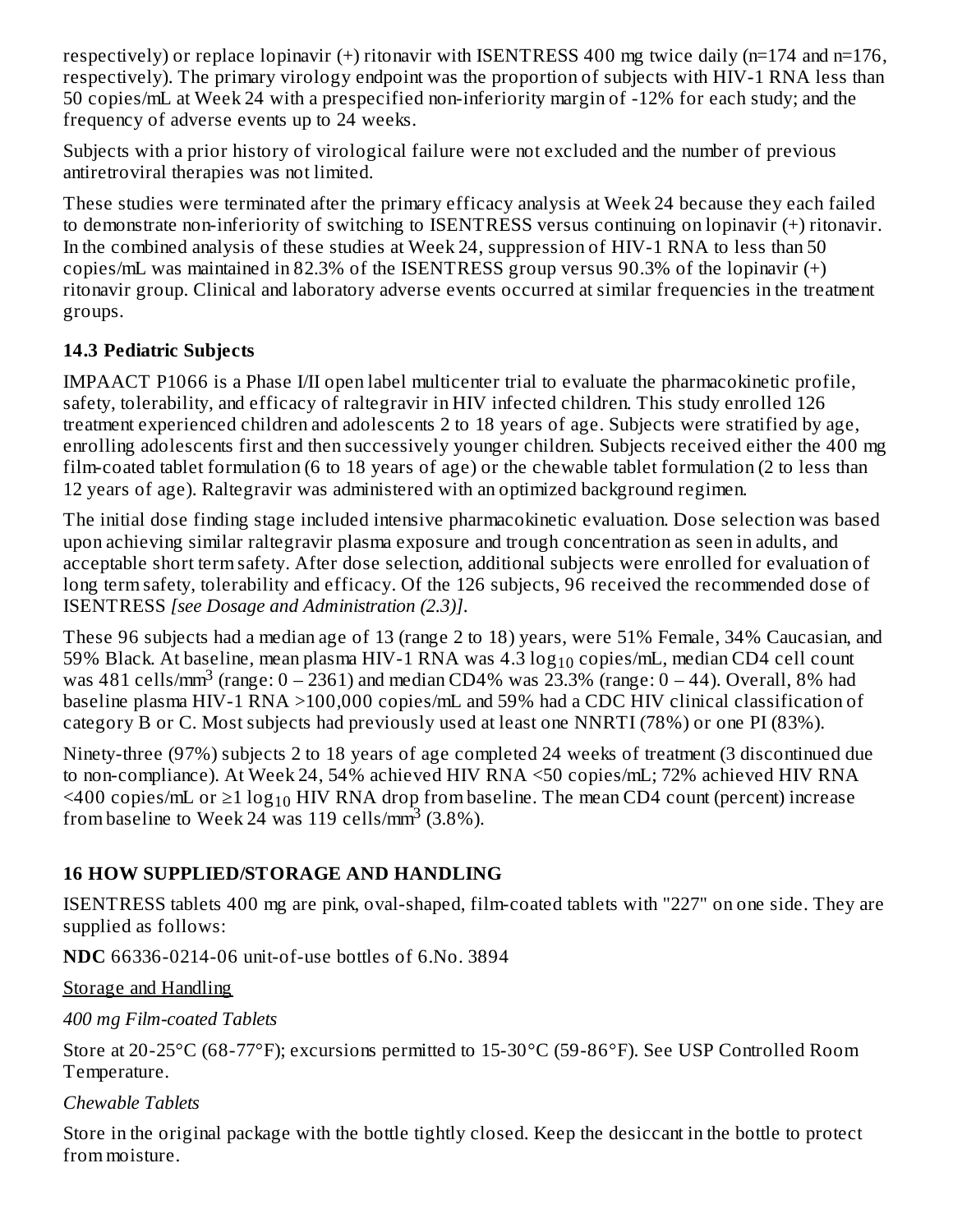### **17 PATIENT COUNSELING INFORMATION**

See FDA-approved patient labeling (Patient Information)

Patients should be informed that severe and potentially life-threatening rash has been reported. Patients should be advised to immediately contact their healthcare provider if they develop rash. Instruct patients to immediately stop taking ISENTRESS and other suspect agents, and seek medical attention if they develop a rash associated with any of the following symptoms as it may be a sign of a more serious reaction such as Stevens-Johnson syndrome, toxic epidermal necrolysis or severe hypersensitivity: fever, generally ill feeling, extreme tiredness, muscle or joint aches, blisters, oral lesions, eye inflammation, facial swelling, swelling of the eyes, lips, mouth, breathing difficulty, and/or signs and symptoms of liver problems (e.g., yellowing of the skin or whites of the eyes, dark or tea colored urine, pale colored stools/bowel movements, nausea, vomiting, loss of appetite, or pain, aching or sensitivity on the right side below the ribs). Patients should understand that if severe rash occurs, they will be closely monitored, laboratory tests will be ordered and appropriate therapy will be initiated. Patients should also be told that it is very important that they remain under a physician's care during treatment with ISENTRESS.

Patients should be informed that ISENTRESS is not a cure for HIV infection or AIDS. Patients should be told that sustained decreases in plasma HIV RNA have been associated with a reduced risk of progression to AIDS and death. Patients should remain on continuous HIV therapy to control HIV infection and decrease HIV-related illnesses. They should also be told that people taking ISENTRESS may still get infections or other conditions common in people with HIV (opportunistic infections). Patients should be advised to continue to practice safer sex and to use latex or polyurethane condoms to lower the chance of sexual contact with any body fluids such as semen, vaginal secretions or blood. Patients should also be advised to never re-use or share needles or other injection equipment, or share personal items that can have blood or body fluids on them, such as toothbrushes and razor blades.

Physicians should instruct their patients that if they miss a dose, they should take it as soon as they remember. If they do not remember until it is time for the next dose, they should be instructed to skip the missed dose and go back to the regular schedule. Patients should not double their next dose or take more than the prescribed dose.

Patients should be informed that the chewable tablet forms can be chewed or swallowed whole, but the film-coated tablets should only be swallowed whole.

Physicians should alert patients with phenylketonuria that ISENTRESS Chewable Tablets contain phenylalanine *[see Warnings and Precautions (5.3)].*

Physicians should instruct their patients to read the Patient Information before starting ISENTRESS therapy and to reread each time the prescription is renewed. Patients should be instructed to inform their physician or pharmacist if they develop any unusual symptom, or if any known symptom persists or worsens.

Distributed by: Merck Sharp & Dohme Corp., a subsidiary of **Merck & Co., Inc.** Whitehouse Station, NJ 08889, USA

#### USPI-T-05181304R022

Copyright © 2007, 2009, 2011 Merck Sharp & Dohme Corp., a subsidiary of **Merck & Co., Inc.** All rights reserved

U.S. Patent Nos. US 7,169,780

### **Patient Information**

**ISENTRESS (**eye **s en** tris**)** ®**(raltegravir) Film-Coated Tablets**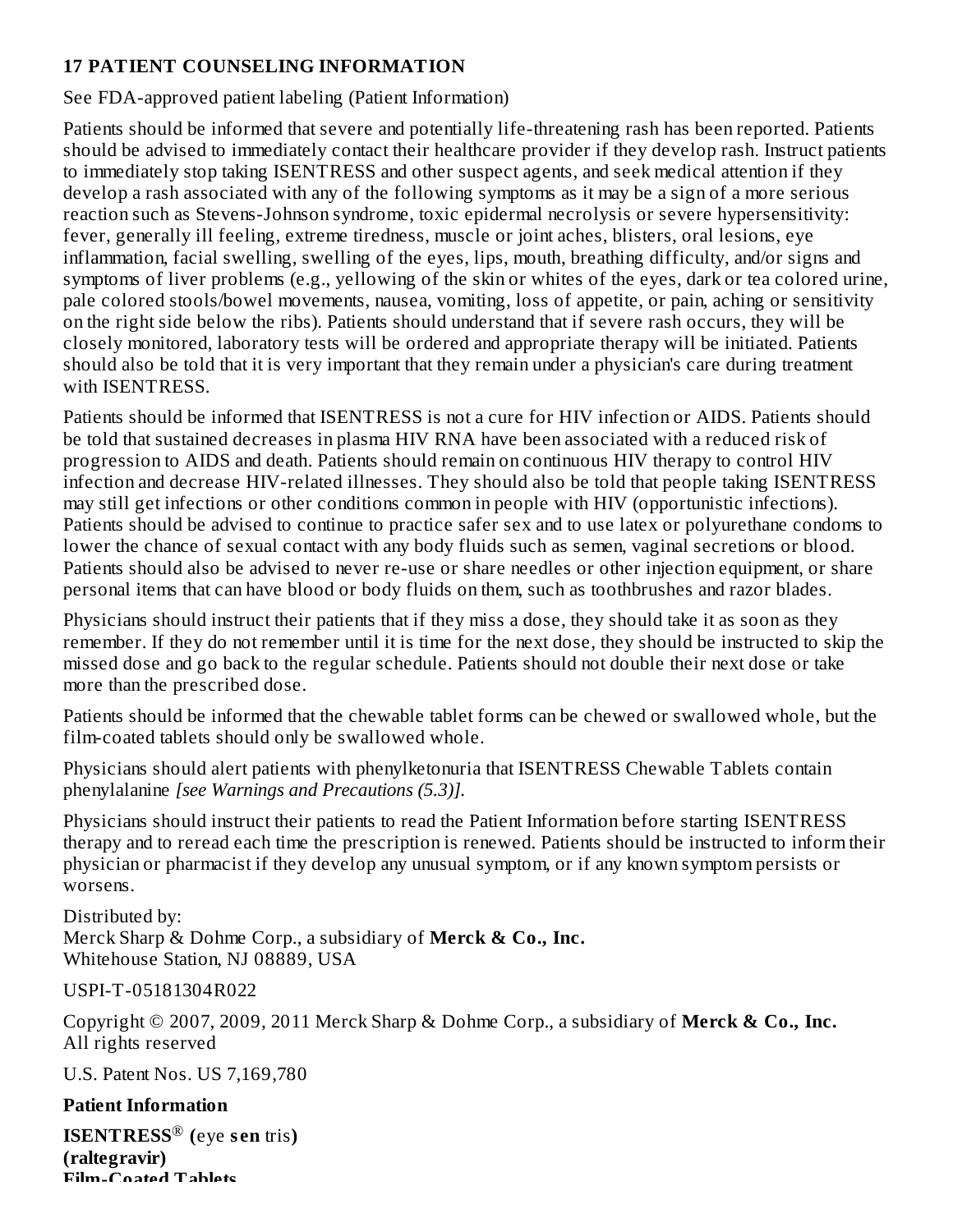#### **Film-Coated Tablets ISENTRESS (**eye **s en** tris**)** ® **(raltegravir) Chewable Tablets**

Read this Patient Information before you start taking ISENTRESS and each time you get a refill. There may be new information. This information does not take the place of talking with your doctor about your medical condition or your treatment.

## **What is ISENTRESS?**

ISENTRESS is a prescription HIV medicine used with other HIV medicines to treat adults and children 2 years of age and older with human immunodeficiency virus (HIV-1) infection. HIV is the virus that causes AIDS (Acquired Immune Deficiency Syndrome).

When used with other HIV medicines, ISENTRESS may reduce the amount of HIV in your blood (called "viral load"). ISENTRESS may also help to increase the number of CD4 (T) cells in your blood which help fight off other infections. Reducing the amount of HIV and increasing the CD4 (T) cell count may improve your immune system. This may reduce your risk of death or infections that can happen when your immune system is weak (opportunistic infections).

It is not known if ISENTRESS is safe and effective in children under 2 years of age.

**ISENTRESS does not cure HIV infection or AIDS.** People taking ISENTRESS may still develop infections or other conditions associated with HIV infection. Some of these conditions are pneumonia, herpes virus infections, and Mycobacterium avium complex (MAC) infections.

Patients must stay on continuous HIV therapy to control infection and decrease HIV-related illnesses.

Avoid doing things that can spread HIV-1 infection to others:

- **Do not share needles or other injection equipment.**
- **Do not share personal items that can have blood or body fluids on them, like toothbrushes and razor blades.**
- **Do not** have any kind of sex without protection. Always practice safe sex by using a latex or polyurethane condom to lower the chance of sexual contact with semen, vaginal secretions, or blood.

Ask your doctor if you have any questions on how to prevent passing HIV to other people.

### **What should I tell my doctor before taking ISENTRESS?**

### **Before taking ISENTRESS, tell your doctor if you:**

- have liver problems.
- have phenylketonuria (PKU). ISENTRESS Chewable Tablets contain phenylalanine as part of the artificial sweetener, aspartame. The artificial sweetener may be harmful to people with PKU.
- have any other medical conditions.
- are pregnant or plan to become pregnant. It is not known if ISENTRESS can harm your unborn baby. **Pregnancy Registry:** You and your doctor will need to decide if taking ISENTRESS is right for you. If you take ISENTRESS while you are pregnant, talk to your doctor about how you can be included in the Antiretroviral Pregnancy Registry. The purpose of the registry is to follow the health of you and your baby.
- are breastfeeding or plan to breastfeed.
	- Do not breastfeed if you are taking ISENTRESS. You should not breastfeed if you have HIV because of the risk of passing HIV to your baby.
	- Talk with your doctor about the best way to feed your baby.

**Tell your doctor about all the medicines you take, including:** prescription and non-prescription medicines, vitamins, and herbal supplements. Taking ISENTRESS and certain other medicines may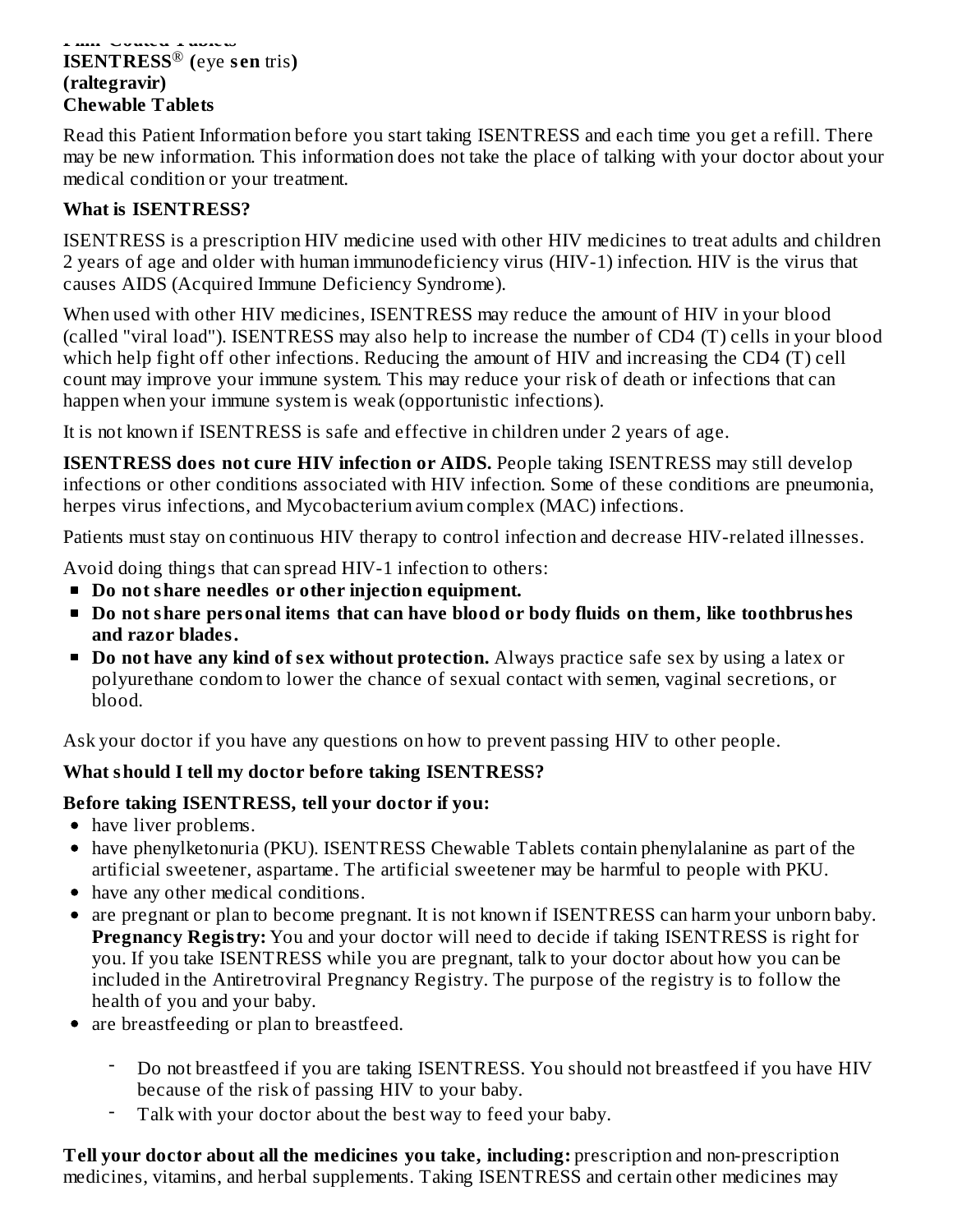affect each other causing serious side effects. ISENTRESS may affect the way other medicines work and other medicines may affect how ISENTRESS works.

Especially tell your doctor if you take:

rifampin (Rifadin, Rifamate, Rifater, Rimactane), a medicine commonly used to treat tuberculosis.

Ask your doctor or pharmacist if you are not sure whether any of your medicines are included in the list above.

Know the medicines you take. Keep a list of them to show your doctor and pharmacist when you get a new medicine. Do not start any new medicines while you are taking ISENTRESS without first talking with your doctor.

### **How should I take ISENTRESS?**

- **Take ISENTRESS exactly as pres cribed by your doctor.**
- You should stay under the care of your doctor while taking ISENTRESS.
- Do not change your dose of ISENTRESS, switch between the film-coated tablet and the chewable tablet or stop your treatment without talking with your doctor first.
- Take ISENTRESS by mouth, with or without food.
- If your child is taking ISENTRESS, your child's doctor will decide the right dose based on your child's age and weight.
- ISENTRESS Chewable Tablets may be chewed or swallowed whole.
- ISENTRESS Film-Coated Tablets must be swallowed whole.
- If you miss a dose, take it as soon as you remember. If you do not remember until it is time for your next dose, skip the missed dose and go back to your regular schedule. Do not double your next dose or take more than your prescribed dose.
- If you take too much ISENTRESS, call your doctor or go to the nearest emergency room right away.
- Do not run out of ISENTRESS. Get your ISENTRESS refilled from your doctor or pharmacy before you run out.

### **What are the possible side effects of ISENTRESS? ISENTRESS can caus e s erious side effects including:**

- **Serious skin reactions and allergic reactions.** Severe, potentially life-threatening and fatal skin reactions and allergic reactions have been reported in some patients taking ISENTRESS. If you develop a rash with any of the following symptoms, stop using ISENTRESS and contact your doctor right away:
- fever
- generally ill feeling
- extreme tiredness
- muscle or joint aches
- blisters or sores in mouth
- blisters or peeling of the skin
- redness or swelling of the eyes
- swelling of the mouth or face
- problems breathing

Sometimes allergic reactions can affect body organs, like the liver. Contact your doctor right away if you have any of the following signs or symptoms of liver problems:

- yellowing of the skin or whites of the eyes
- dark or tea colored urine
- pale colored stools/bowel movements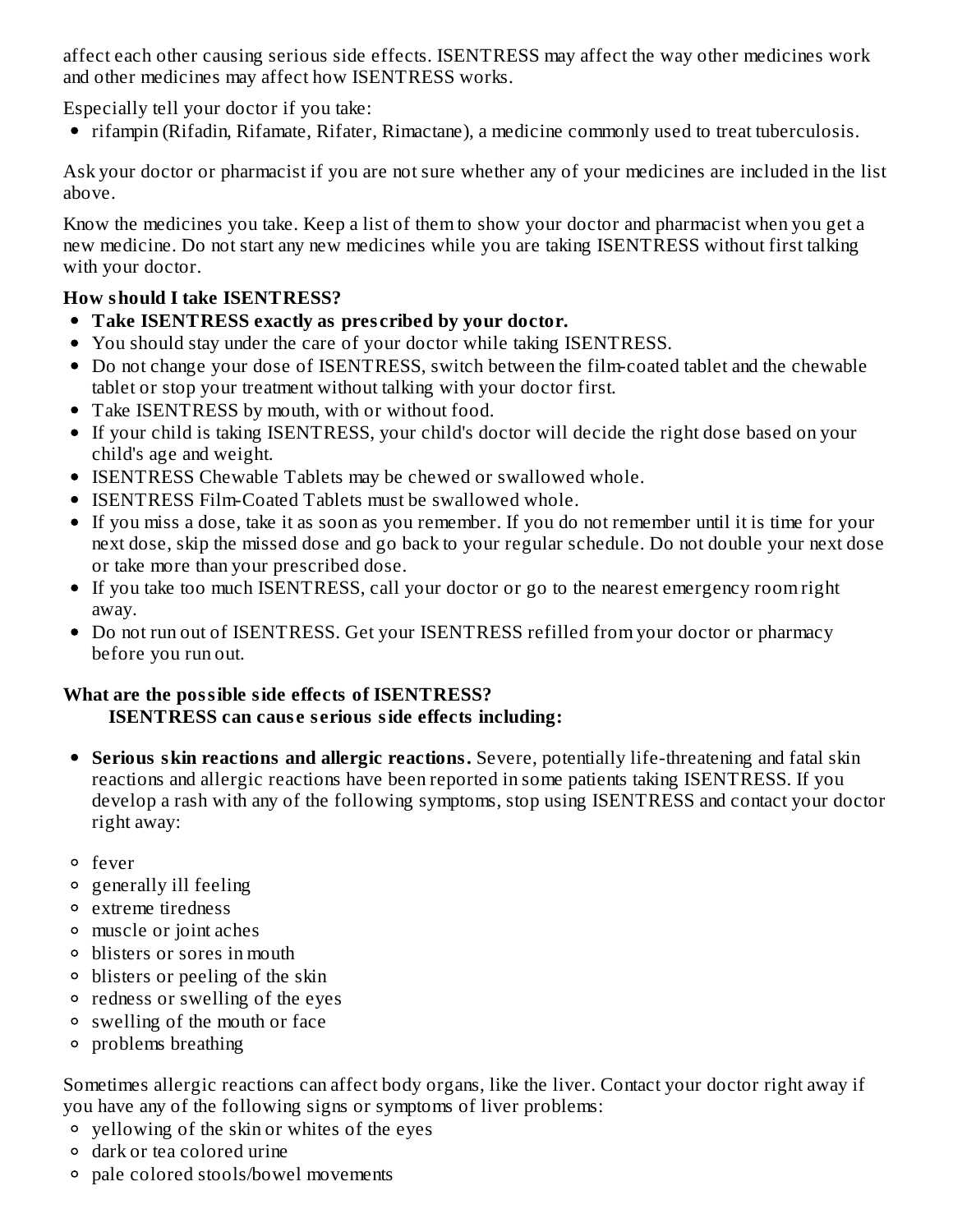- nausea/vomiting
- loss of appetite
- pain, aching or tenderness on the right side below the ribs
- **Changes in your immune system (Immune Reconstitution Syndrome)** can happen when you start taking HIV medicines. Your immune system may get stronger and begin to fight infections that have been hidden in your body for a long time. Tell your doctor right away if you start having new symptoms after starting your HIV medicine.
- **Phenylketonuria (PKU). ISENTRESS Chewable Tablets** contain phenylalanine as part of the artificial sweetener, aspartame. The artificial sweetener may be harmful to people with PKU.

### **The most common side effects of ISENTRESS include:**

- headache
- trouble sleeping
- nausea
- tiredness

### **Less common side effects include:**

- weakness
- stomach pain
- dizziness
- depression
- suicidal thoughts and actions

Tell your doctor right away if you get unexplained muscle pain, tenderness, or weakness while taking ISENTRESS. This may be a sign of a rare but serious muscle problem that can lead to kidney problems.

Rash occurred more often in patients taking ISENTRESS and darunavir/ritonavir together than with either drug separately, but was generally mild.

Tell your doctor if you have any side effect that bothers you or that does not go away.

These are not all the possible side effects of ISENTRESS. For more information, ask your doctor or pharmacist.

Call your doctor for medical advice about side effects. You may report side effects to FDA at 1-800- FDA-1088.

### **How should I store ISENTRESS?**

Film-Coated Tablets:

Store ISENTRESS Film-Coated Tablets at room temperature between 68°F to 77°F (20°C to 25°C).

Chewable Tablets:

- Store ISENTRESS Chewable Tablets at room temperature between 68°F to 77°F (20°C to 25°C).
- Store ISENTRESS Chewable Tablets in the original package with the bottle tightly closed.
- Keep the drying agent (desiccant) in the bottle to protect from moisture.

### **Keep ISENTRESS and all medicines out of the reach of children.**

### **General information about ISENTRESS**

Medicines are sometimes prescribed for conditions that are not mentioned in Patient Information Leaflets. Do not use ISENTRESS for a condition for which it was not prescribed. Do not give ISENTRESS to other people, even if they have the same symptoms you have. It may harm them.

This leaflet gives you the most important information about ISENTRESS.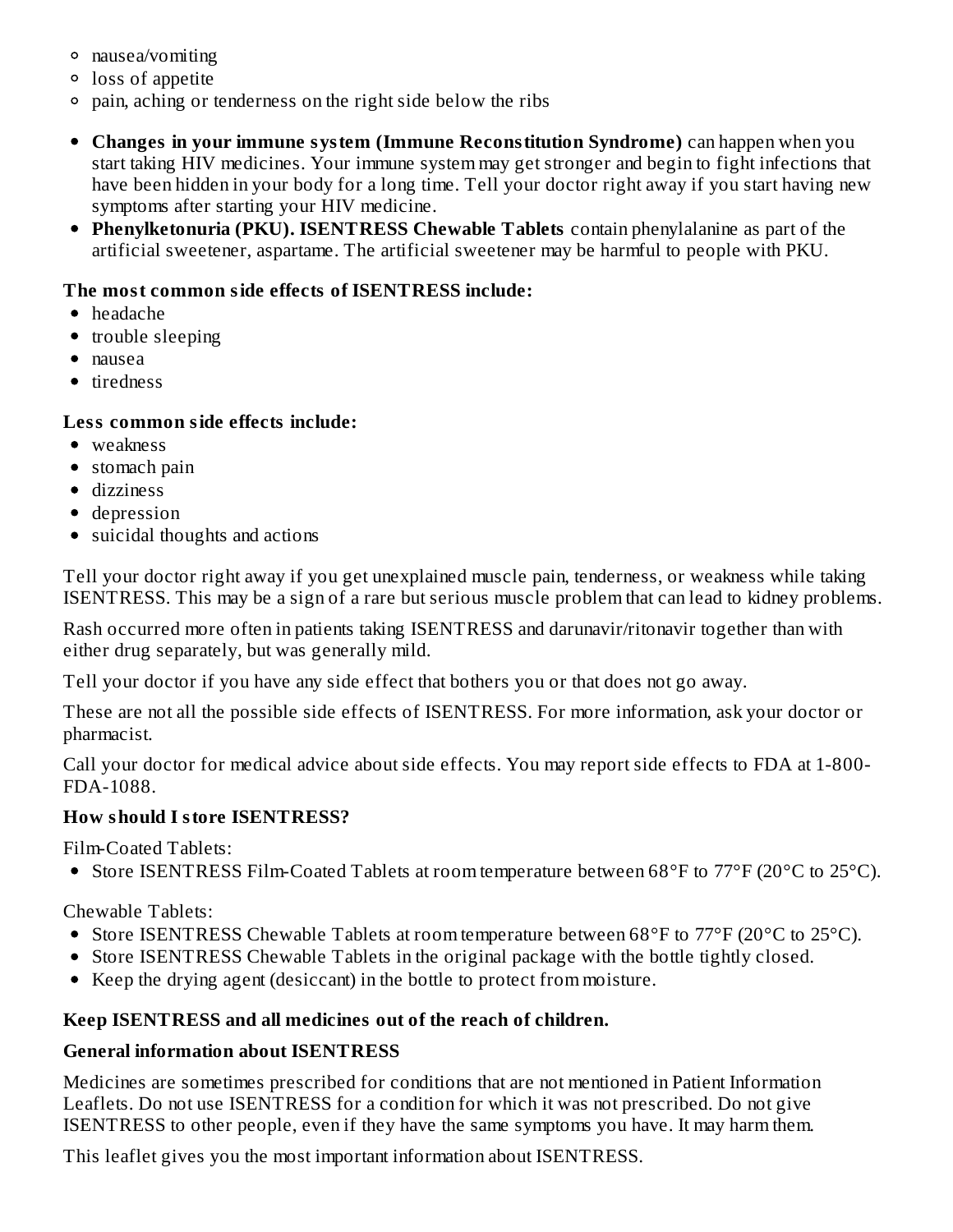If you would like to know more, talk with your doctor. You can ask your doctor or pharmacist for information about ISENTRESS that is written for health professionals.

For more information go to www.ISENTRESS.com or call 1-800-622-4477.

### **What are the ingredients in ISENTRESS?**

### **ISENTRESS Film-Coated Tablets:**

**Active ingredient:** raltegravir

**Inactive ingredients:** microcrystalline cellulose, lactose monohydrate, calcium phosphate dibasic anhydrous, hypromellose 2208, poloxamer 407 (contains 0.01% butylated hydroxytoluene as antioxidant), sodium stearyl fumarate, magnesium stearate.

**The film coating contains:** polyvinyl alcohol, titanium dioxide, polyethylene glycol 3350, talc, red iron oxide and black iron oxide.

## **ISENTRESS Chewable Tablets:**

**Active ingredient:** raltegravir

**Inactive ingredients:** hydroxypropyl cellulose, sucralose, saccharin sodium, sodium citrate dihydrate, mannitol, red iron oxide (100 mg tablet only), yellow iron oxide, monoammonium glycyrrhizinate, sorbitol, fructose, natural and artificial flavors (orange, banana, and masking that contains aspartame), crospovidone, magnesium stearate, sodium stearyl fumarate, ethylcellulose 20 cP, ammonium hydroxide, medium chain triglycerides, oleic acid, hypromellose 2910/6cP, PEG 400.

This Patient Information has been approved by the U.S. Food and Drug Administration.

Distributed by: Merck Sharp & Dohme Corp., a subsidiary of **Merck & Co., Inc.** Whitehouse Station, NJ 08889, USA

Revised January 2013

USPPI-T-05181301R021

Copyright © 2007, 2009, 2011 Merck Sharp & Dohme Corp., a subsidiary of **Merck & Co., Inc.** All rights reserved

U.S. Patent Nos. US 7,169,780

## **PRINCIPAL DISPLAY PANEL - 400 mg Bottle Label**

NDC 66336-0214-06

**Is entress ®(raltegravir) tablets**

### **400 mg**

Each tablet contains 434.4 mg raltegravir potassium, equivalent to 400 mg raltegravir.

USUAL DOSAGE: See Package Insert.

**Rx only**

**6 Tablets**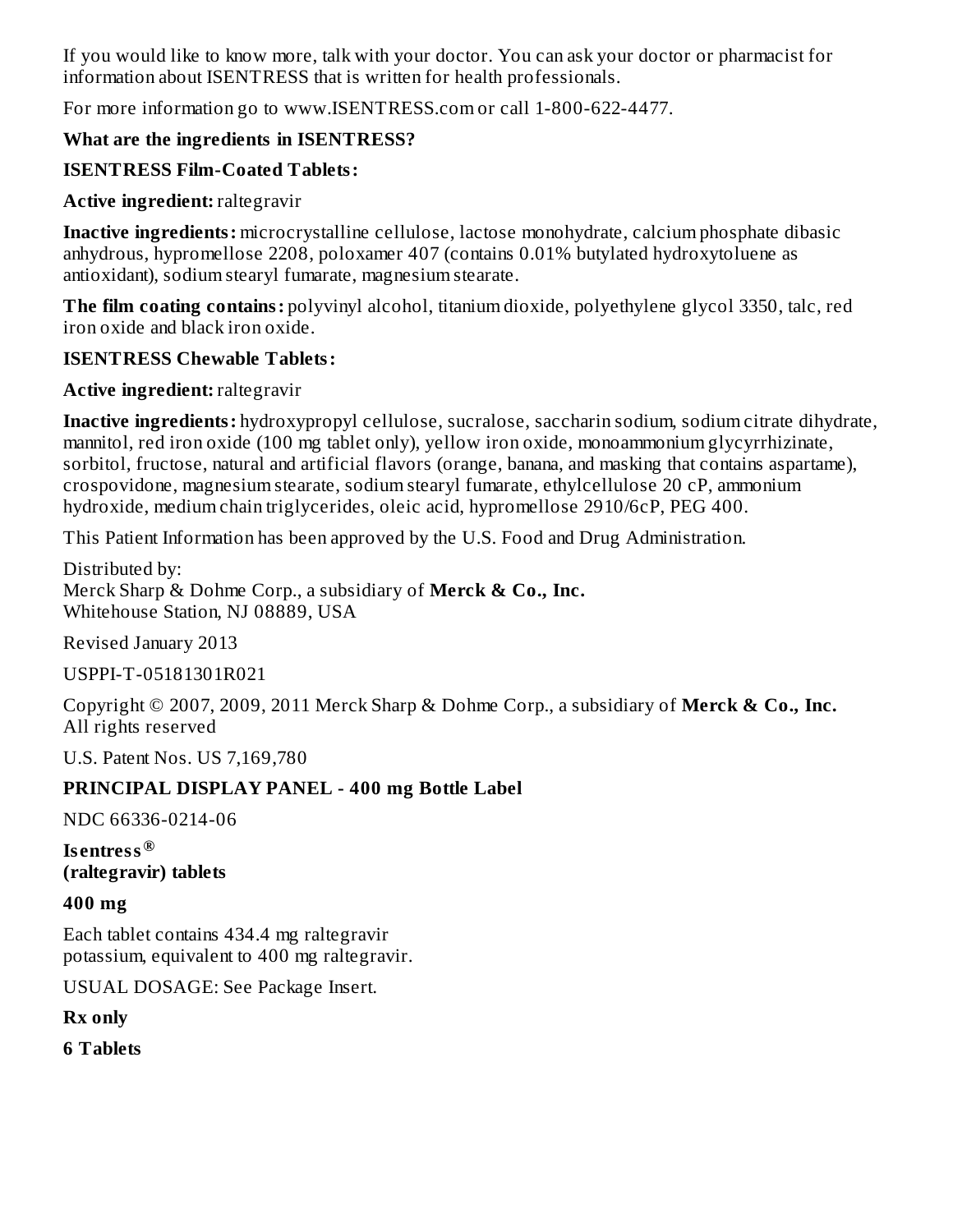

| <b>Product Type</b> |  | HUMAN PRESCRIPTION DRUG ltem Code (Source) NDC:66336-214(NDC:0006-0227) |
|---------------------|--|-------------------------------------------------------------------------|
|                     |  |                                                                         |

**Route of Administration** ORAL

| Active Ingredient/Active Moiety                                          |                                   |          |  |  |  |
|--------------------------------------------------------------------------|-----------------------------------|----------|--|--|--|
| Ingredient Name                                                          | <b>Basis of Strength Strength</b> |          |  |  |  |
| RALTEGRAVIR POTASSIUM (UNII: 43Y000U234) (RALTEGRAVIR - UNII:22VKV8053U) | RALTEGRAVIR                       | $400$ mg |  |  |  |

| <b>Inactive Ingredients</b>                                |          |
|------------------------------------------------------------|----------|
| <b>Ingredient Name</b>                                     | Strength |
| FERROSOFERRIC OXIDE (UNII: XM0 M8 7F357)                   |          |
| <b>BUTYLATED HYDRO XYTOLUENE (UNII: 1P9D0Z171K)</b>        |          |
| CALCIUM PHO SPHATE, DIBASIC, ANHYDRO US (UNII: L11K75P92J) |          |
| HYPROMELLOSES (UNII: 3NXW29V3WO)                           |          |
| <b>LACTOSE MONOHYDRATE (UNII: EWQ57Q8I5X)</b>              |          |
| MAGNESIUM STEARATE (UNII: 70097M6I30)                      |          |
| CELLULOSE, MICRO CRYSTALLINE (UNII: OP1R32D61U)            |          |
| POLOXAMER 407 (UNII: TUF2IVW3M2)                           |          |
| POLYETHYLENE GLYCOL 3350 (UNII: G2M7P15E5P)                |          |
| POLYVINYL ALCOHOL (UNII: 532B59J990)                       |          |
| <b>FERRIC OXIDE RED (UNII: 1K09F3G675)</b>                 |          |
| SO DIUM STEARYL FUMARATE (UNII: 7CV7WJK4UI)                |          |
| TALC (UNII: 7SEV7J4R1U)                                    |          |
| <b>TITANIUM DIO XIDE (UNII: 15FIX9 V2JP)</b>               |          |
|                                                            |          |
|                                                            |          |